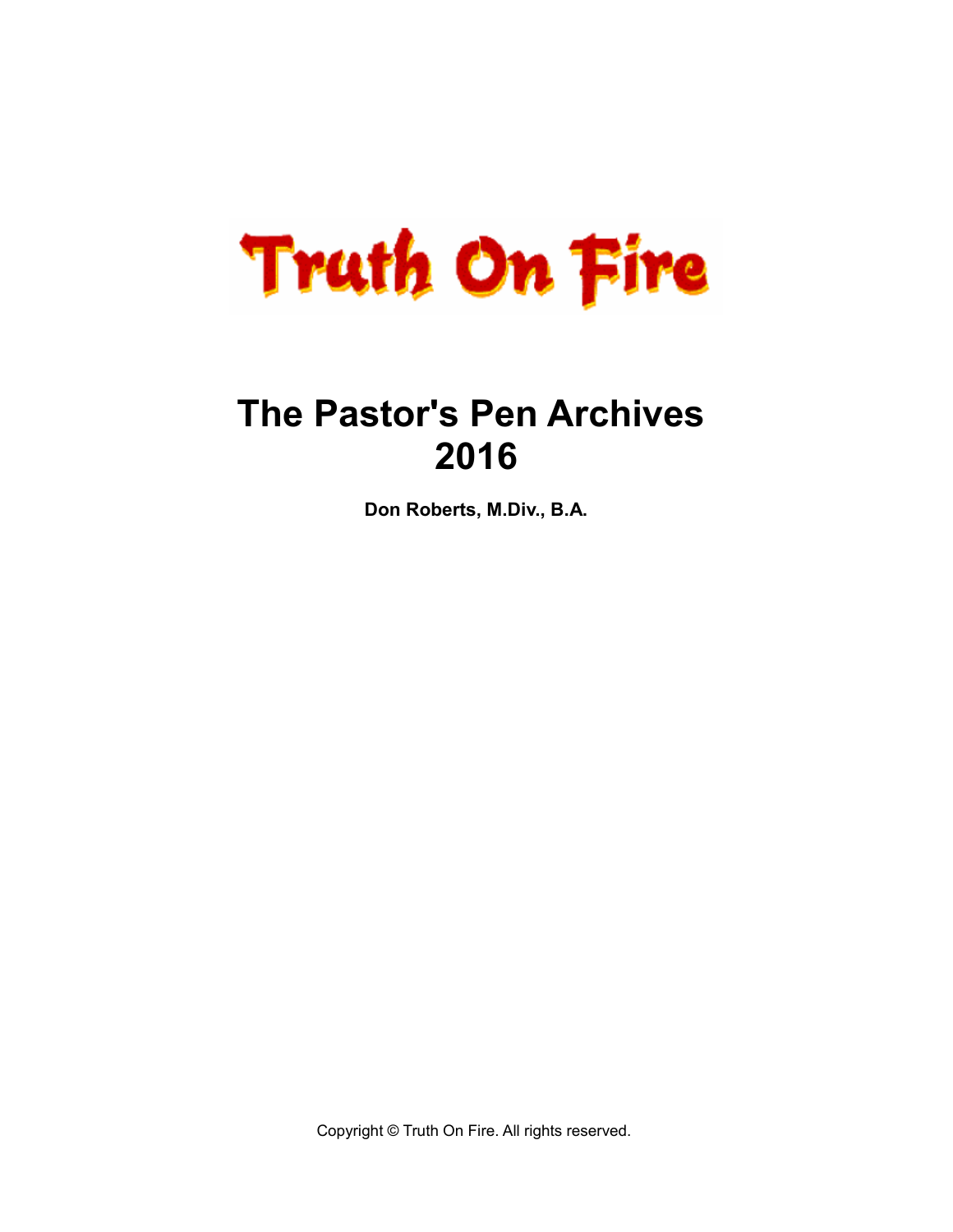# **Table of Contents**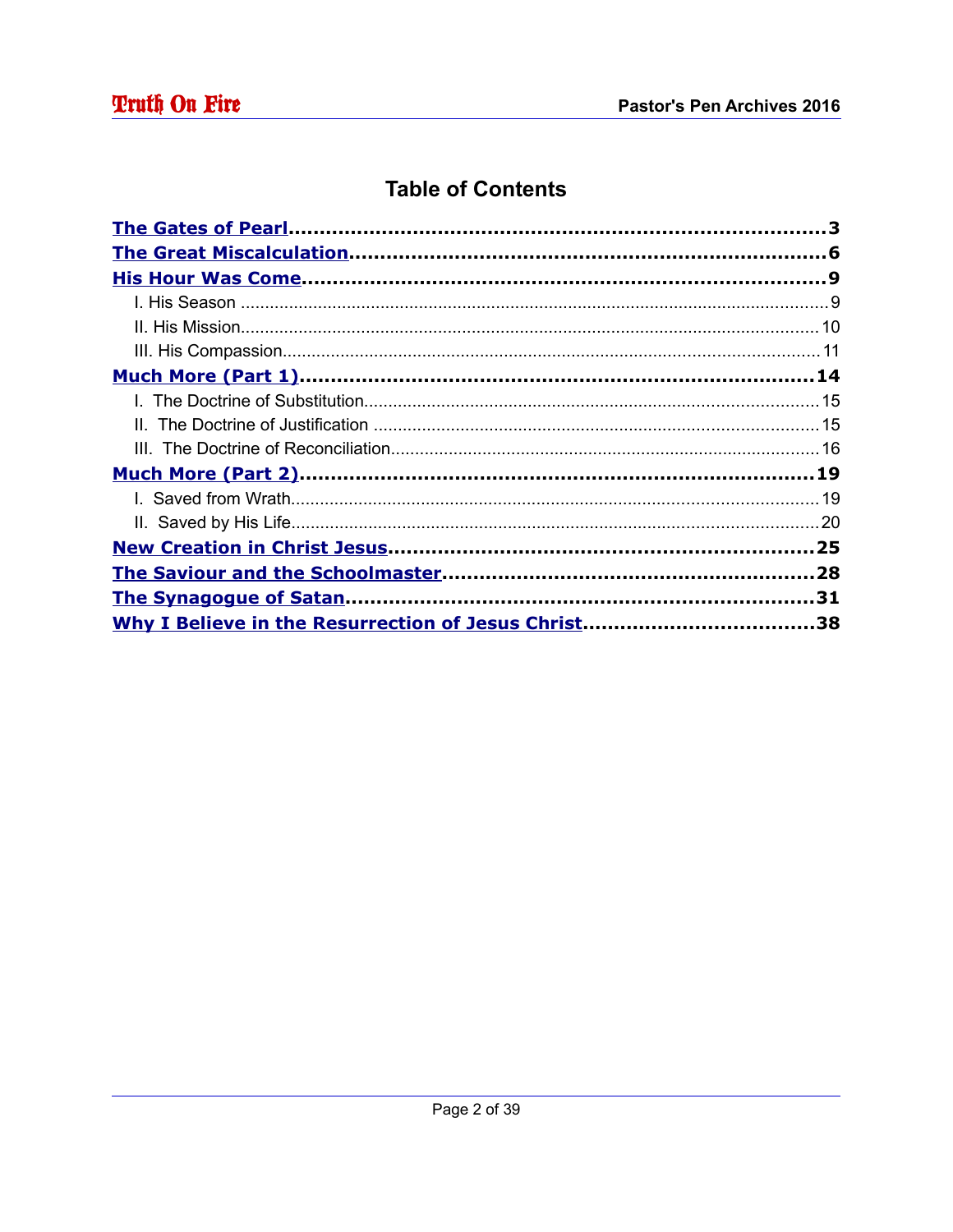# <span id="page-2-0"></span>**The Gates of Pearl**

How many stories or attempts at humor have you heard that make reference to the 'Pearly Gates'? Many preachers, as an evangelistic appeal, employ a question similar to the following: "If you arrive at the Pearly Gates, and God asks why he should let you in, what would you say?" A lyric in one of George Strait's most popular songs ("Love Without End") says: "Last night I dreamed I died and stood outside those Pearly Gates." The song attempts to pay tribute to the Father's love for sinners, which we all appreciate. But its lyrics are a theological disaster. The love of the Father for us sinners was demonstrated when he offered up his Son for our sins 2000 years ago on the cross. No man or woman who has believed on Jesus will ever have to stand outside those gates. No unbeliever who has rejected Jesus in this life will ever have the opportunity to see those gates, much less stand outside them. Moreover, there are twelve of those gates, not just one.

While the phrase "pearly gates" has become common in America's religious parlance, there is almost nothing biblical about it. Neither the phrase "pearly gates" nor the word "pearly" are anywhere found in scripture. The word "pearly" is an adjective. It means 'pearl-like' (resembling a pearl in luster, color). Its primary usage is to describe objects that are not pearls, but have 'pearl-like' qualities, such as 'pearly' white teeth. The proper biblical nomenclature for these gates, which belong to the new Jerusalem, is: "The Gates of Pearl." They are mentioned in Revelation 21:12-13; 21; 25 in a context where time is no more and God ushers in eternity with descent of the new Jerusalem from a new heaven to a new earth.

There are twelve gates of pearl: three on the east, three on the north, three on the south and three on the west (21:12-13). The eastern gates are mentioned first inasmuch as the single entrance to the tabernacle in the wilderness faced east. There is an angel posted at each gate. On each gate is inscribed the name of one of the twelves tribes of Israel. These truths signify that Jesus, the Lamb of God, whose glorious Person is the city's single light source, is the God of Abraham, Isaac and Jacob, the King of the Jews, a faithful God, the seed of Abraham, a keeper of his covenant with Abraham and Abraham's seed. Three gates each on the four sides of the city signify the universal appeal of the gospel, the believing of which is the sole credential for access.

The city of new Jerusalem lies foursquare; the length, the breadth and the height being fifteen-hundred miles (21:16). If we assume the gates are equidistant, they are fivehundred miles apart. At first blush, that sounds like quite a trek from one gate to another. But for residents with glorified bodies, the very thought of moving from one gate to another will make it so. The wall that surrounds the city stretches for six thousand miles and is twohundred sixteen feet high (21:17). I therefore take the gates to be the same height as the wall—216 feet. Each gate is ONE SOLID PEARL (21:21). The engineering aspects of these gates boggle the mind. What is the weight? How thick are the walls and gates? How wide are the gates? What are the structural requirements for the hinges upon which the gates hang? Since there seems to be a suspension of gravitational law, perhaps the gates just stay in place of their own accord. And since the gates never shut (21:25), what would be the need for hinges in the first place?

The volume of the new Jerusalem, a cube measuring 1,500 miles, is 3.375 billion cubic miles, which consists of 216 billion cubic quarter miles. It is estimated that the total number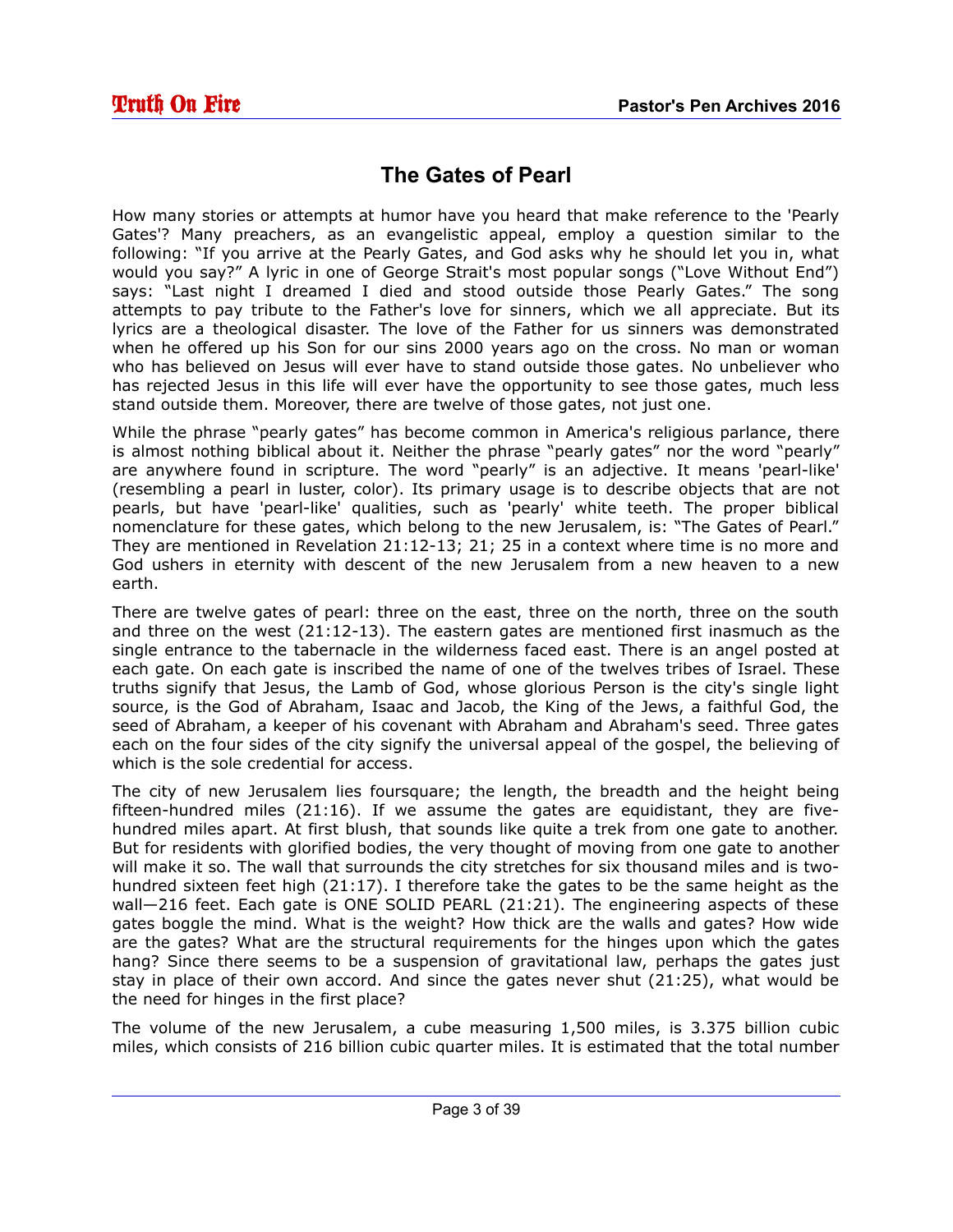of people that have ever been born is about 107 billion. If every human who ever lived experienced the saving grace of God, each of them would have an abode in the new Jerusalem equivalent to 2 cubic quarter miles. Would that be enough room for you? The magnificence of the new Jerusalem testifies to the bountiful provision Jesus made for the sinners for whom he died, which was that estimated 107 billion! Oh what grace!

The gates of pearl will never shut by day; for there's no night (21:25). Gates exist for two reasons: one is for ACCESS (open gates). The other is denial of access (shut gates). After Noah and family entered the ark, scripture says: "the LORD shut him in" (Genesis 7:16). The door God shut (1) delivered Noah and family from the Flood waters, and (2) excluded unbelievers and scoffers. The perennially open gates of pearl on the walls of new Jerusalem signify eternal ACCESS for the people of God. This is consistent with the great gospel truth of ACCESS by faith into the grace of Christ (Romans 5:2), ACCESS to the Father by the Spirit through the Son (Ephesians 2:18) and ACCESS with boldness and confidence by faith in Jesus (3:12). The gates of pearl will serve as an eternal monument to the gospel of grace! The church age invitation of "Whosoever will!" will no longer apply as the access to the streets of gold will be reserved for "Whosoever did!"

There are two facts about pearls that are instructive. The first is the iridescent quality of pearls. A pearl can give off various hues of color, much like a rainbow, depending on the angle with which light strikes it. Now imagine these twelves gates of iridescent pearl, 216 feet high, being struck from behind by the Shekinah glory emitted by the Lamb of God in the midst of the city. Can you picture those gates of pearl taking on hues of red, orange, yellow, green, blue, indigo and violet, visible for thousands of miles and morphing from one color to the next as your point of view changes? The gates of pearl will be an awe-inspiring sight as they refract the light of the Lamb from behind the gates!

The second fact about pearls is their origin—irritation. When an oyster (mollusk) becomes host to some sort of foreign substance (invasive parasite or grain of sand), it begins producing a substance called 'nacre' as a defense mechanism. Nacre is a mineral the oyster excretes to coat the invader. It normally takes about three years of irritation and excretion for a pearl to reach marketable size. It is my opinion these gates of pearl represent the thousands of years of history in which the RIGHTEOUS have been a source of irritation for the UNRIGHTEOUS. Abel irritated Cain; Lot irritated the residents of Sodom; Samson irritated the Philistines; David irritated Saul; John the Baptist irritated Herod; Jesus irritated the scribes and Pharisees; Steven irritated the unbelieving Jews at Jerusalem; the apostle John was a source of irritation for the Emperor Domitian. The twelve gates of pearl surrounding the new Jerusalem will serve as an eternal monument to the triumph of the righteous over the unrighteous, whom they irritated.

In Matthew 13:45-46, Jesus told this kingdom parable: "The kingdom of heaven is like unto a merchant man, seeking goodly pearls: Who, when he had found one pearl of great price, went and sold all that he had, and bought it." In my mind, the only interpretation that makes sense is one where the Father is the merchant man, the pearl of great price is the Church and the currency for purchase is the precious blood of his Son, the Lord Jesus Christ. Show me a pearl of great price, and I'll show you one that required a great deal of irritation in the making! In Psalm 8:4, David asked: "What is man, that thou art mindful of him?" The kingdom parable of Jesus answers that question. A lost man is worth ALL the Father had to redeem him from the curse of the Law and the bondage of sin! Would it therefore be accurate to say the new Jerusalem contains thirteen pearls—twelve existing in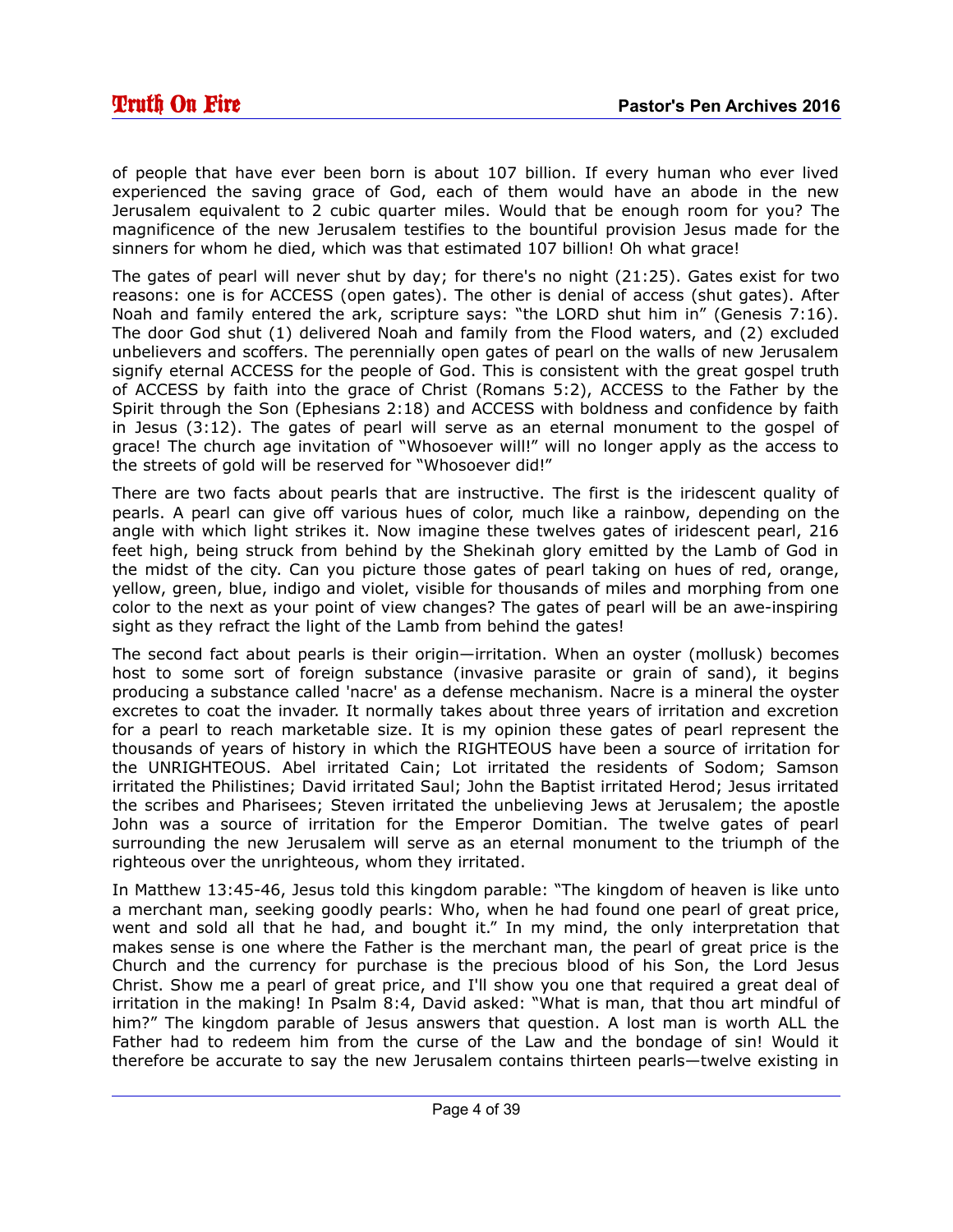its walls and one walking on its streets?

The sheer magnitude and magnificence of the new Jerusalem is mind-boggling. It's just so difficult for a human to wrap his mind around its immensity. Yet the God of all grace has provided us a glimpse into what lies ahead for those who believe in the Lord Jesus Christ. Access through these gates of pearl, like every aspect of our salvation, is a gift of grace that no sinner can earn. In this age, one can secure his or her access to those gates by responding in faith to the invitation: "Whosoever will, let him come!" The Father then seats the believer in heavenly places in Christ (Ephesians 2:6). When Almighty God ushers in eternity, and the new Jerusalem descends from the new heaven to the new earth, access to the gates of pearl will belong to: "Whosoever did!"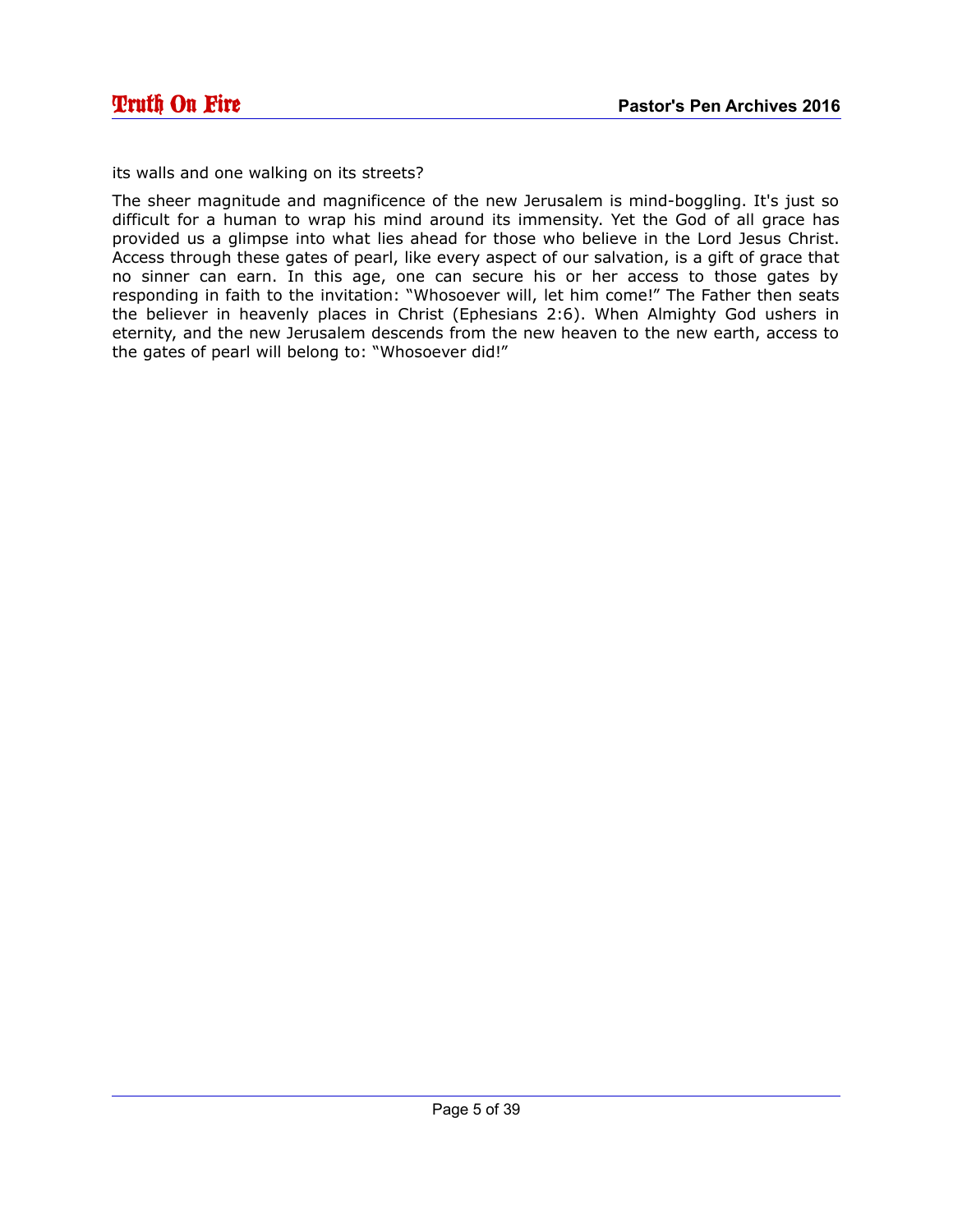## <span id="page-5-0"></span>**The Great Miscalculation**

Human history is littered with examples of great miscalculations. In the recent housing crisis, tens of thousands of home buyers miscalculated their ability to make timely mortgage payments and fell into foreclosure status. Banks that had bundled these mortgages into securities found themselves and their investors holding worthless junk, fomenting an economic crisis. On December 7, 1941, in its attack on Pearl Harbor, Imperial Japan miscalculated the ability and resolve of America to defend itself against an unprovoked surprise attack. The result of that great miscalculation was the nuclear destruction of the cities of Hiroshima and Nagasaki in August 1945, resulting in Japan's absolute surrender.

In the beginning of human history, Satan the Serpent became the 'god of this world' with his seduction of Eve and subsequent complicity of Adam in disobeying God's one prohibition. While Satan has over and over again demonstrated his subtilty in deceiving and tripping up members of humanity, he has also made his share of miscalculations.

Joseph is a prime example. As Satan observed Joseph enjoying the favor of God, he moved his brothers to sell him into slavery. In Egypt, God continued to give favor. Satan moved Pharaoh's wife to seduce him. He fled the temptation. A false accusation landed him in prison. But God continued to favor his man with the ability to interpret dreams. God's favor finally put Joseph in great authority, second only to Pharaoh himself, and allowed him to provide safety in Egypt for his father Jacob, his brothers and their families. God's favor upon Joseph gave birth to the Hebrew nation in Egypt. The rest is history. Satan appears to make his greatest miscalculations when he seeks to harm those whom God favors.

Did not Satan miscalculate when the Philistines put Samson in chains? It's true Samson selfdestructed by compromising his Nazarite vow. But in his disobedience and affliction, he was still God's man. The Spirit of God enabled him to kill more Philistines in his death than he killed during the twenty years he judged Israel. Based on the biblical record, that total would be in the thousands.

Satan miscalculated in his negotiations with the Lord over Job. God gave Satan authority to take from Job everything but his life. Job endured the loss of health, the loss of his children and worldly goods, and the sanctimonious criticism of his so-called friends. Yet in all his trials, Job continued to bless the Lord and give him the glory. The last thing Satan expected from Job, one he pummeled unmercifully, was for that godly man to petition his God for mercy on behalf of his critics. When the Lord restored to Job double what the Evil One had taken from him, Satan was left to sulk over his great miscalculation.

Another classic miscalculation was when Satan paraded out the Philistine giant Goliath to challenge the armies of Israel. The proposal was for Israel to send out their champion for a mano a mano fight to the death. The nation of the loser would serve the nation of the winner. It looked like a slam dunk for Satan in his attempt to humiliate and subjugate Gods people. What Satan failed to account for was an Israelite that would see Goliath through God's eyes—eyes of faith—instead of being intimidated by him. David was that man of faith. God raised up a champion that day, sending Satan back to his drawing board.

No miscalculation of Satan has been greater than Jesus of Nazareth. The events surrounding his birth in Bethlehem must have triggered a desire to destroy the Christ child. So Satan moved Herod at one point to kill every child in Bethlehem age two and under. He failed. He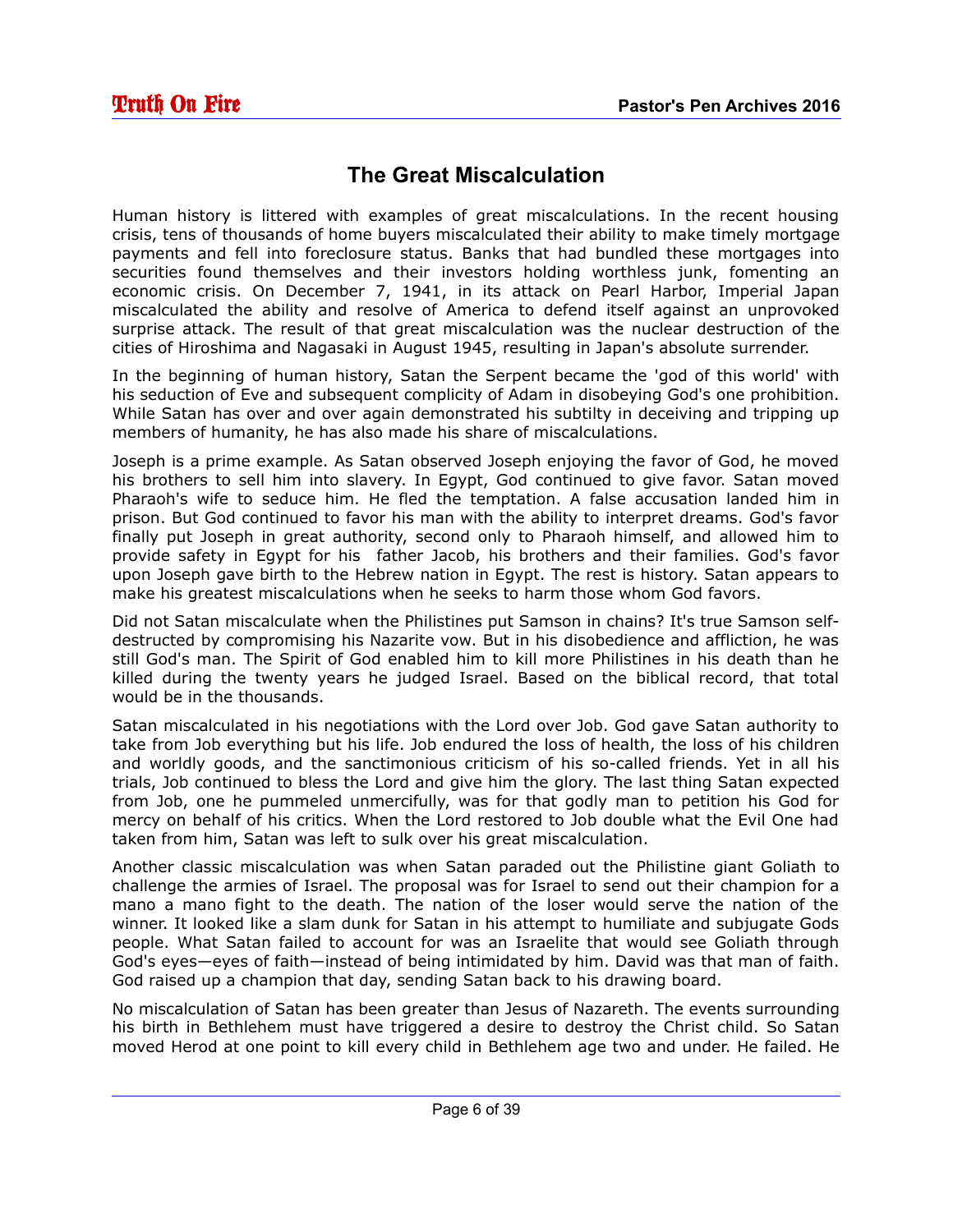brought out his best devices to tempt Jesus in the wilderness, but failed. During Jesus' ministry, Satan often moved the religious elites to kill him, but they failed. At the close his ministry, when his 'time' had come, Satan led Judas to betray Jesus for thirty pieces of silver. The arrest of Jesus set in motion the most unjust trial in human history. Satan used his pawns to bring bogus accusations and inspired the crowds to cry: "Crucify him! Crucify him!" Satan thought he had achieved his goal when Pilate finally delivered Jesus to the Roman soldiers to be crucified. He must have longed for the moment when Jesus would draw his last breath.

Jesus finally cried with a loud voice: "It is finished!" Those were the words of a champion, not those of a victim. Moments later Jesus commended his spirit to the Father, and slumped in death. Before Satan could breathe a long-awaited sigh of relief, the earth quaked violently, the Father rent the temple veil in two and resurrected many, telegraphing what would transpire in a few days. Nevertheless, the disciples of Jesus laid his lifeless body in a borrowed tomb. The Romans secured it with guards.

The cross of Jesus Christ was Satan's great miscalculation. While he was relishing what he thought was a resounding victory in crucifying Jesus, the Father was laying the groundwork for redemption through his precious blood. While Satan thought he made a laughing stock of Jesus, the Father was making him to be sin for us, that believers might be made the righteousness of God in him. While Satan was in the process of destroying the life of Christ, God the Father was in the process of reconciling the world unto himself. While Satan was making Jesus the victim of Pilate's judgment, the Father was qualifying his Son to be Judge of all. The Jesus that Satan cast into the fiery trial of the Cross is the same Jesus that one day will cast Satan into the Lake of Fire. The outcome Satan thought he achieved was the complete reverse. Satan and his human cohorts all miscalculated what the Father accomplished in Christ's death. They acted in abject ignorance. Scripture says that if they had been aware of God's wisdom in offering up his Son, they "would not have crucified the Lord of glory" (1 Corinthians 2:8).

Now let's fast forward to Revelation 6:1-17. In this text, we find the unfolding of the Day of the Lord, the Great Tribulation. In total control of the judgments to be meted out upon the earth is the LAMB, the Lord Jesus. He possesses both the AUTHORITY to open the seals of judgment (6:1) as well as the WRATH to carry out the judgments (6:16). The wrath Jesus endured on behalf of sinners qualifies him to administer that same wrath on those who reject his sacrificial suffering for sin.

All four beasts in Revelation 6 issue the same invitation to John: "Come and see" (6:1; 6:3; 6:5; 6:7). It calls to mind John 1:35-39. John the Baptist, in the company of two of his disciples, beheld Jesus and proclaimed: "Behold the LAMB of God!" (1:36). Those two disciples, having heard John, began to follow Jesus. Jesus saw them following, and inquired: "What seek ye?" (1:38). They rejoined: "Rabbi, where dwellest thou?" (1:38). Jesus said: "Come and see!" (1:39). These four beasts issued to John the Revelator the same invitation Jesus issued to the two disciples of John the Baptist. In both invitations, separated by two thousand years, the invitees are bidden to observe the same LAMB in action. In John 1, Jesus is the LAMB, meek and lowly in heart, yet to be offered. In Revelation 6, however, Jesus is the LAMB in full judgment mode, dispensing wrath upon a godless world that rejected his sin offering on their behalf. Satan made a great miscalculation in dealing with the LAMB John the Baptist introduced. For two thousand years, billions of lost men have made the same miscalculation. How could the LAMB of God, so meek and lowly in heart,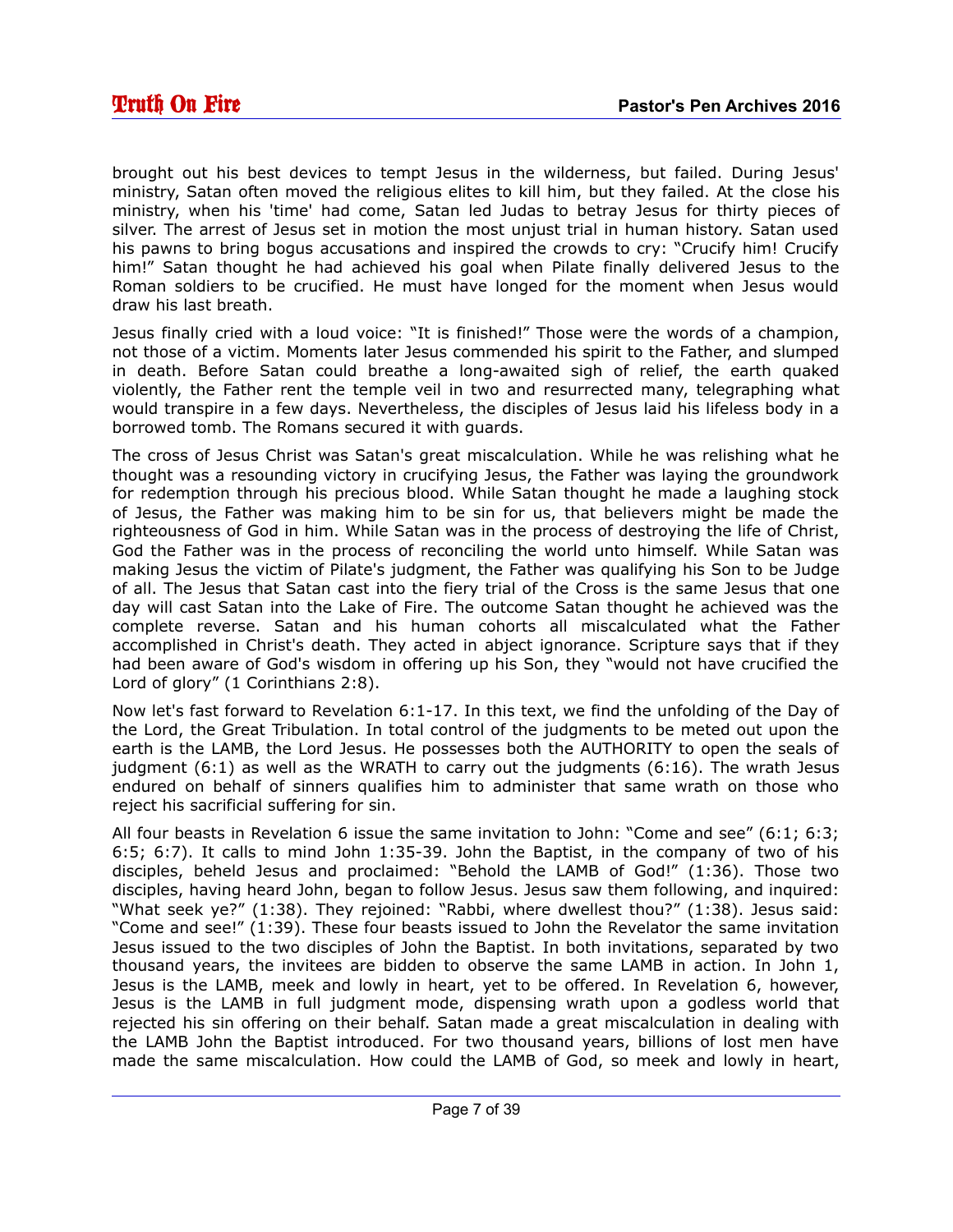wield such fierceness of wrath normally associated with a LION?

History is on a march toward Judgment Day! On the thrones of judgment—the Bema Seat of Christ for believers and the Great White Throne for unbelievers—will sit Jesus, the LAMB of God, in possession of the authority and power of a LION to execute judgment! If you must make a miscalculation in life, please do NOT miscalculate the nature of the LAMB and your unavoidable encounter with him!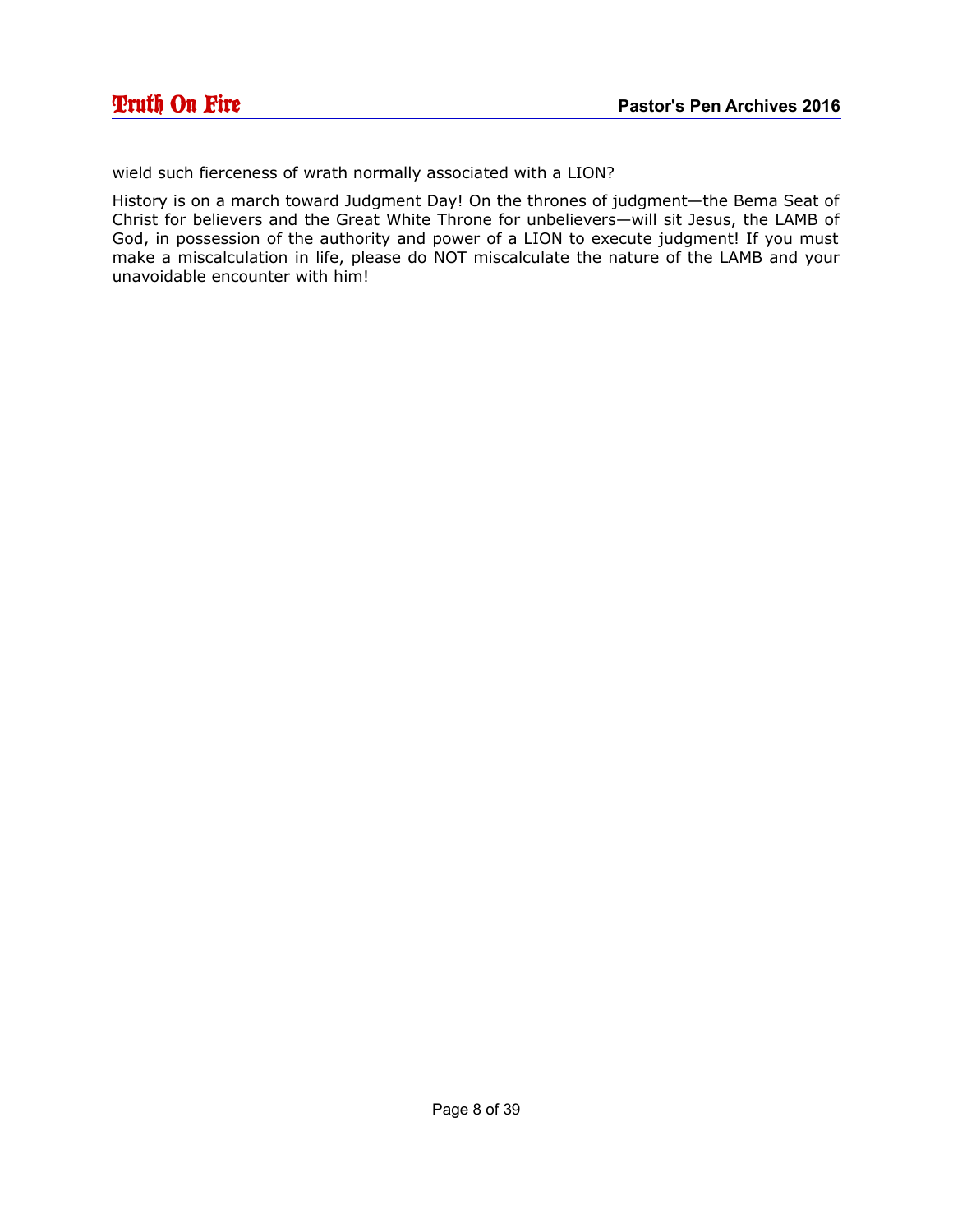## <span id="page-8-0"></span>**His Hour Was Come**

I've said many times that if you banished me to an island and gave me my choice of three Bible books, I would take the Psalms (for a praise guide), Romans (for theological clarity) and the Gospel of John (for a working knowledge of the Christian faith). If I was given the choice of just one book, it would be John's Gospel for the reason stated above.

The apostle John lived longer than any other apostle and was the last of the original twelve to die. He served as a leader in the Jerusalem church from 30-70 AD. He fled to Ephesus in 70 AD as the Romans destroyed Jerusalem. He stayed in Ephesus until 95 AD before being banished to Patmos. He wrote the Gospel of John at Ephesus between 85-90 AD and wrote 1st, 2nd and 3rd John between 90-94 AD. John is exiled to Patmos in 95-96 AD, where he wrote Revelation. He returned to Ephesus in 96 AD, where he lived until his death.

Chapters 13-17 of John's Gospel are jammed packed with spiritual truth that Jesus gave to his disciples within an hour of time on the eve of his death. It took only minutes to deliver, but has served the church for two thousand years in matters of kingdom dynamics and Christian service. While John wrote these words fifty years after Jesus spoke them, he penned them as if they were still fresh in his mind. Here is our text:

"*Now before the feast of the passover, when Jesus knew that his hour was come that he should depart out of this world unto the Father, having loved his own which were in the world, he loved them unto the end*" (John 13:1).

On two previous occasions, John wrote that Jesus' hour had "not yet come" (John 7:30; 8:20). Now he writes that Jesus (1) knew his hour had come, and (2) represented a departure out of the world unto the Father. John 13:1 represents John's record of the beginning of that hour! In this one verse, John makes us aware of the following concerning Christ:

## **I. His Season**

Scripture says the season was "before the feast of the Passover." The Passover marked the beginning of the Jewish year. A lamb without blemish spot was set aside on the 10th day of the first month to be sacrificed on thee 14th day. It means the Passover lamb spent 3 full days with the family before being killed. Jesus, our Passover Lamb, spent 3 full years in the company of his own, becoming ever so familiar to them, before becoming their sin offering. It was personal! The operative truth of the Passover was stated in these words:

"*And the blood shall be to you for a token upon the houses where ye are: and when I see the blood, I will pass over you*" (Exodus 12:13).

Jesus was the Passover Lamb. The blood coursing through his arteries and veins would the next day be shed for sinners. When the efficacy of that blood is applied to the heart of a believer, God washes away his sins, passes him from death unto life and redeems him from the curse of the law.

After the head of a Jewish household killed the lamb and collected its blood for application to the door posts, he did not discard the carcass. The lamb was roasted with fire and consumed by the family with haste as they anticipated immediate departure from Egypt. In like manner, Jesus our Passover Lamb is consumed by the believer for the purpose of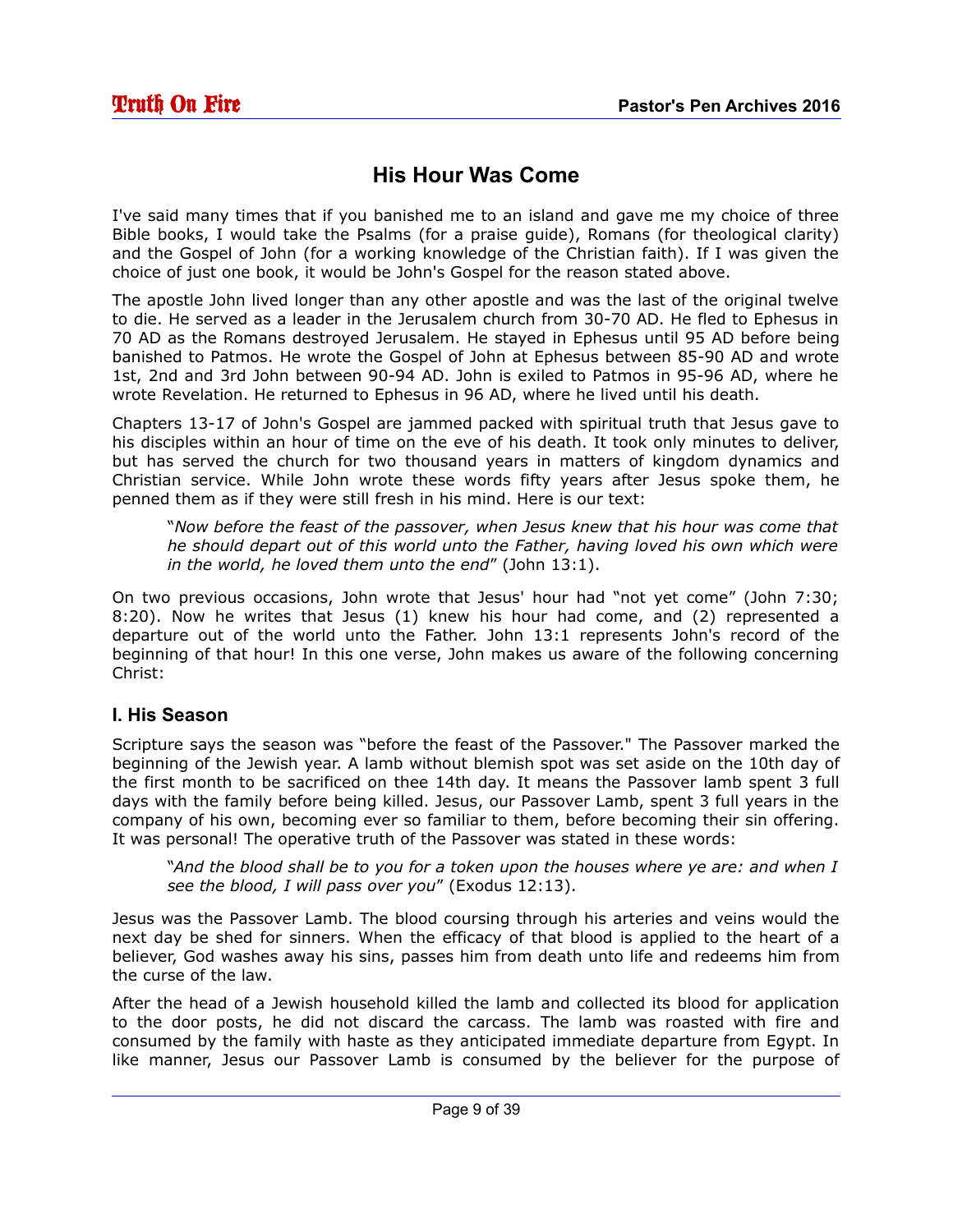experiencing his life and growing in grace! Beginning with the Passover is feast the feast of Uneavened Bread. Jesus is the unleavened bread of life. The presence of Jesus in the believer promotes an unleavened life of holiness unto the Lord.

#### **II. His Mission**

Jesus was ready to "depart out of this world unto the Father." John adds in 13:3 that Jesus knew the Father had delivered all things into his hands, that he came FROM God and went TO God.

This verse reiterates the unique relationship between Father and Jesus regarding his mission —departing from and returning to the Father. This reflects the nature of the Godhead. Jesus is NOT the Father and the Father is NOT Jesus! They are two distinct Persons, who, along with the Spirit of God, comprise the Triune God of scripture. The ONE God of scripture exists eternally as THREE Persons: the Father, the Son and the Holy Spirit. John would later write:

"*For there are THREE that bear record in heaven, the Father, the Word, and the Holy Ghost: and these THREE are ONE*" (1 John 5:7).

This word about the mission of Jesus is relevant today because no Bible doctrine has come under more fierce attack than the deity of Jesus of Nazareth. If Jesus is God, as scripture affirms, then the LORD of the OT must be Triune in his essence, which the NT reveals and affirms. God the Father is YAHWEH. Jesus of Nazareth is YAHWEH. The Holy Spirit is YAHWEH. The one God of scripture exists eternally in Three Persons!

What was the ultimate mission of Jesus? It was to bring a man into the Godhead! Our salvation would have been impossible without a mediator BETWEEN God and man who was BOTH God and man. The departure of Jesus to the Father was going to require a few intermediate stops—his arrest and trial, his death on the cross, his resurrection, his descent to Abraham's bosom to lead OT captives to the Father, forty days of resurrection appearances and a final ascension to the Father's right hand, where he will sit until his enemies become his footstool. Mission accomplished!

There are several scriptures that validate the success of his mission:

"*For there is one God, and one MEDIATOR between God and men, the MAN Christ Jesus; Who gave himself a ransom for all, to be testified in due time*" (1 Timothy  $2:5-6$ ).

"*Wherefore then serveth the law? It was added because of transgressions, till the SEED should come to whom the promise was made; and it was ordained by angels in the hand of a mediator. Now a mediator is not a mediator of one, but God is one*" (Galatians 3:19-20).

This is one of the most profound passages in the NT. The "seed" of 3:19 is Jesus of Nazareth. The first mediator mentioned is Moses, by whose hand God delivered his Law to Israel. As a rule, the role of mediator requires two or more parties. Moses did exactly that, representing God to Israel and Israel to God. But when the Seed came, who was God in the flesh, GOD and the MEDIATOR between God and man, the man Christ Jesus, became one! YAHWEH became his own Mediator! The solution to the need for mediation bewteen God and man is the God-Man, Jesus of Nazaretht! Nothing says "Mission Accomplished" like this one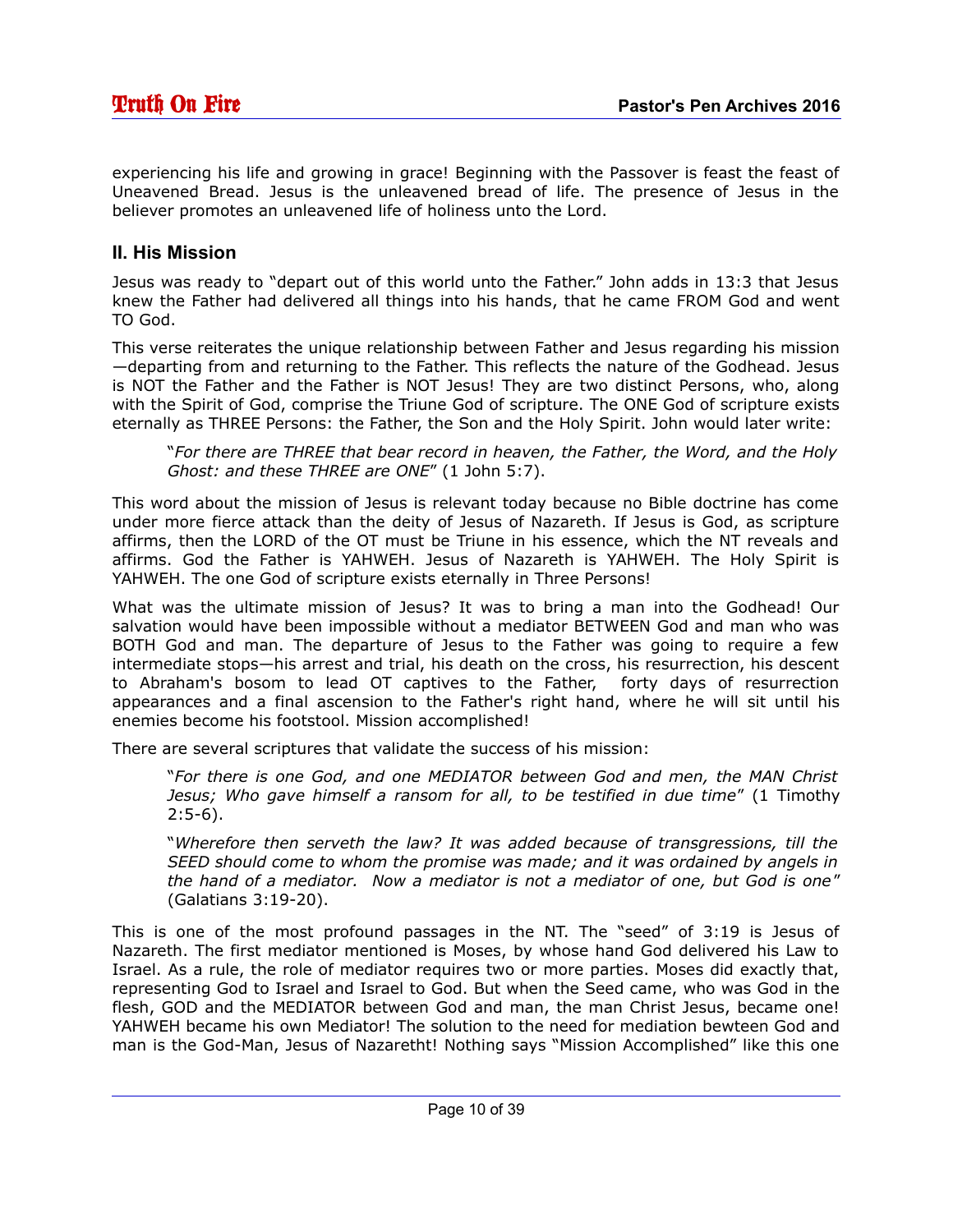from Hebrews:

"*But this MAN, after he had offered one sacrifice for sins for ever, sat down on the right hand of God*" (Hebrews 10:12).

Perhaps there is no greater summation of "Mission Accomplished" and the work of the Godhead in our salvation than this text from Galatians:

"*But when the fulness of the time was come, GOD [the FATHER] sent forth his SON [Jesus of Nazareth], made of a woman, made under the law, To redeem them that were under the law, that we might receive the adoption of sons. And because ye are sons, God hath sent forth the SPIRIT of his Son into your hearts, crying, Abba, FATHER*" (Galatians 4:4-6).

Opponents of the Trinity and the deity of Christ (you cannot deny one without denying the other) often point to the Council of Nicaea in 325 AD as the place where Trinitarian doctrine was concocted by one named Athanasius and his fellow church bishops. They claim Athanasius, under pressure from Roman emperor Constantine, invented the idea of a Triune god (or three gods) to better meld the Christian faith with the multiplicity of Roman gods, making it more acceptable to the masses.

This is a total misrepresentation of the facts, an exercise in intellectual dishonesty. What Athanasius and the Council did was combat the error of one Arius, who taught Jesus was NOT God, but a created being. His heresy became known as the Arian Controversy, or Arianism. The Council of Nicaea in 325 AD did nothing more than affirm the deity of Christ and apostolic doctrine! If you had been a member of the church at Ephesus circa 60 AD, where Paul spent three years preaching and teaching the gospel he received from Jesus, he would have taught you Trinitarian doctrine. Any attack on the Trinity is an attack on Jesus himself. It is satanic! For if Jesus is not God and the Godhead is not Triune, there is no mediation possible for sinful men. Opponents of the Trinity are their own worst enemies!

In summary, the apostolic doctrine of the Godhead is One God, Three Persons (Father, Son and Holy Spirit). The Council of Nicaea reaffirmed it. The opponents of Trinitarianism insist on One God, One Person, Three Titles (Father, Son and Holy Spirit). This is the rational approach to the Godhead. But we must remember that Christianity is not RATIONAL, but REVELATIONAL!

These two great truths—the redeeming blood of Jesus Christ and his equality with the Father—are two fundamentals of the Christian faith. They are the reason why Muslims has slaughtered an estimated 360 million Christians since the time of the first Crusade in 1095 AD.

#### **III. His Compassion**

Scripture says that Jesus, "having loved his own which were in the world, he loved them unto the end." The word "end" is telos, the terminal point. The question is: The terminal point of what? The obvious answer is the end of his earthly life at the Cross. But if the end in view is his earthly ministry, it would include the forty days of post-resurrection appearances prior to his ascension. And since Jesus loved his own unto the end, we can find glimpses of the that love in the Gospels, both prior to his death and after his resurrection. In the interest of brevity, we'll cite only a handful.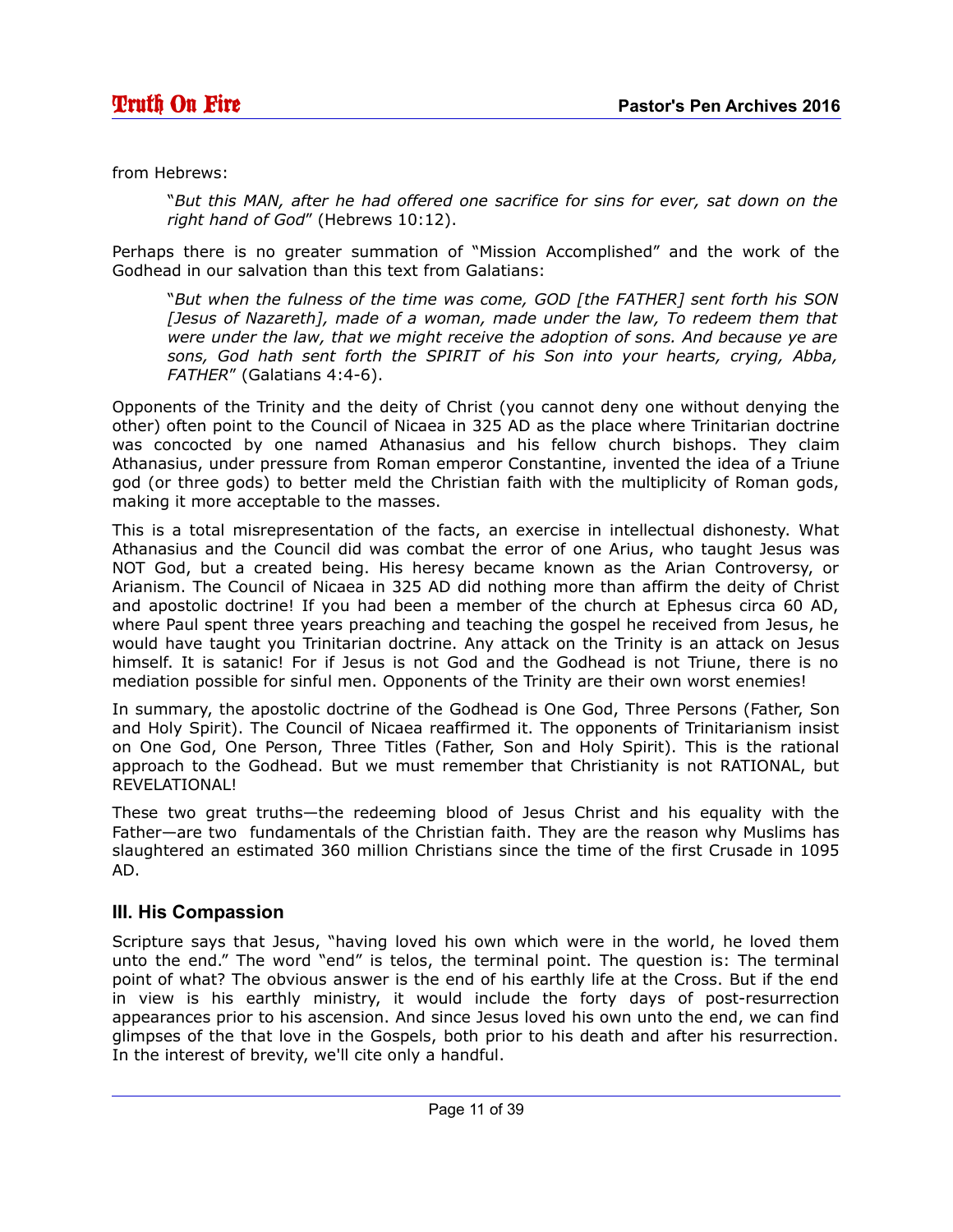One of the clearest is Peter walking on the water in Matthew 14:28-31. When the disciples saw Jesus walking on the water, they thought they saw a ghost. Peter sought proof, asking: "Lord, if it's really you, bid me come to you." Jesus said: "Come!" It must be noted that Peter, in walking on the water, was actually walking on the WORD! He was doing fine, operating in the realm of the supernatural, until his focus was diverted from Jesus to the wind and waves. As he began to sink, he cried out: "Lord, save me!" Jesus stretched forth his hand and caught Peter.

Herein is the love of Jesus displayed. When a believer dares to step out in faith and walk on the word of Christ, he bids us walk in power. But when a believer is overcome with doubt and finds himself sinking, the same Jesus has a strong, outstretched arm to catch him when he sinks.

The scripture tells us Jesus and Peter made it into the ship. What it does not tell us is how Peter got back to the ship. There are only three options. Option #1: Jesus caught Peter and dragged him through the choppy surf back to the ship. Option #2: Peter walked on water again as Jesus held his hand. Option #3: At some point, Peter looked at Jesus, and said: "Lord, you can let go now! I've got this!" and walked on water back to the ship with Jesus at his side. When I get to heaven, I think I'll ask Peter which of those three options was the case.

Much has been made of Peter and his failure, walking on the water in faith and then sinking in doubt. But for those fellow disciples who never envisioned themselves stepping out of that ship, they might have later kicked themselves, saying: "Why didn't we think of that?!"

The scripture is silent regarding the distance of Jesus from the boat when the disciples first saw him and Peter made his request. That's probably a good thing. If the text had given us the exact or approximate distance, you can bet some church somewhere would have given itself a name that included that distance, such as 'Furlong Baptist Church' or something similar.

The Feeding of the Five Thousand in John 6:5-14 is another example. The Lord Jesus enlisted Philip to assess the situation and devise a solution. Jesus already knew what he was going to do. But he did not want to do it without involving his own, making them participants or co-workers in the miraculous. These men saw the supernatural first-hand, distributing bread and fish to the masses and collecting (conserving) the fragments.

The love of Jesus for his own is manifested every time he makes his disciples participants in the miraculous distribution of bread! The bread of life is the gospel of Jesus Christ and the Word of God. When a believer distributes the bread of the gospel in evangelism, and the sinner receives that bread and is born again, Jesus and the evangelist become coparticipants in the miraculous!

In Luke 23:34, as he hung on the Cross, Jesus cried: "Father, forgive them, for they know not what they do!" He clearly offered this petition on behalf of the Jews who cried out for his death as well as the Romans who nailed him to the cross. There's no doubt in my mind that it included those ten disciples who abandoned him and were nowhere to be found. Only John was present.

In Revelation 3:19, Jesus told the Laodicean church that he rebukes and chastens those whom he loves. In Mark 16:14, after the resurrection, Jesus "upbraided" his disciples for their unbelief and hardness of heart. They had rejected the testimony of other eyewitnesses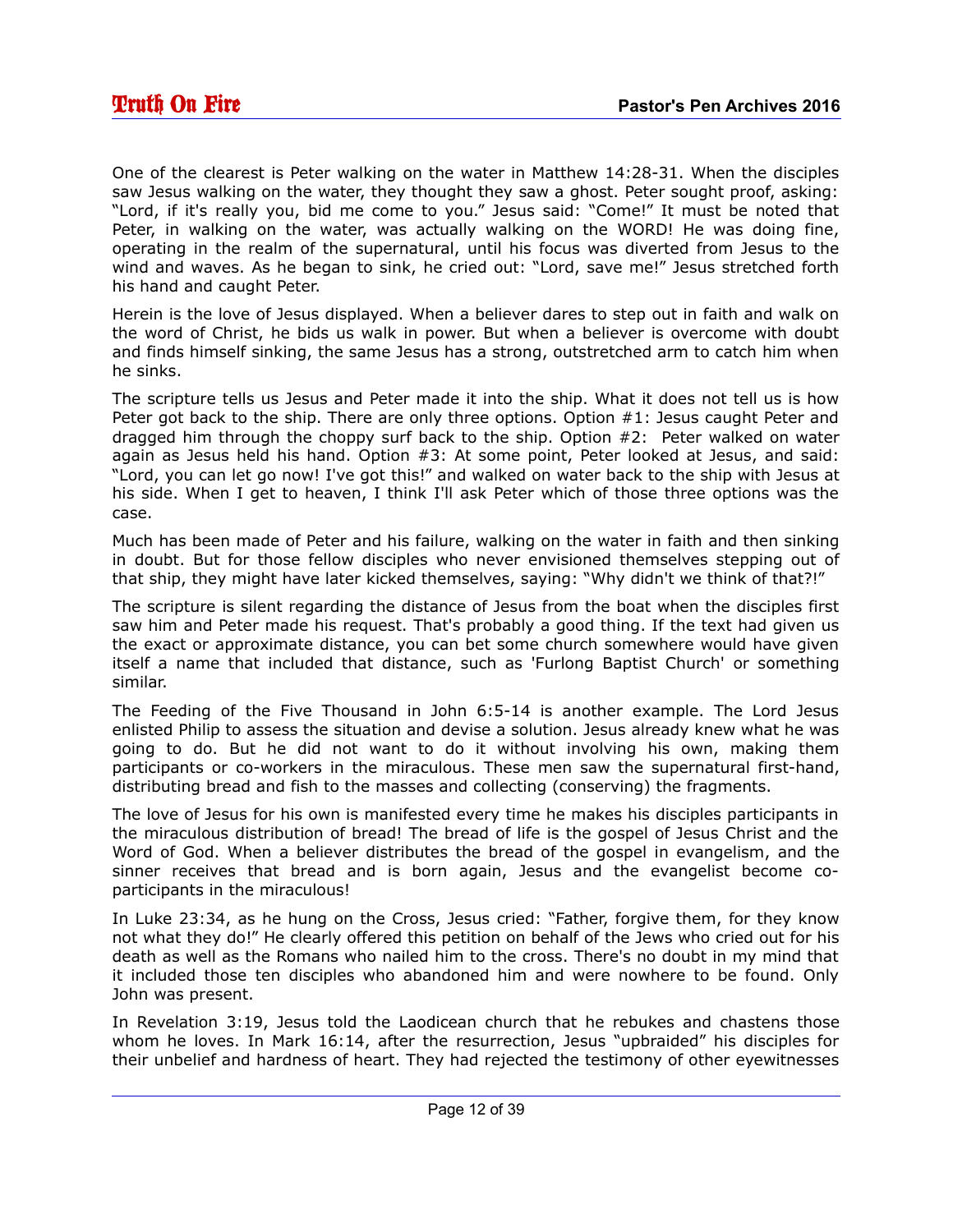in spite of the fact he told them beforehand what would happen. Scripture says he appeared in their midst while they were "sitting at meat."

I wonder how the conversation was going? I can hear one of them saying: "Well, guys, we had a good run! But it's over now!" Another chimed in: "Yeah, you got that right!" In essence he was saying: "Don't you guys realize what just happened? I've atoned for the sins of the whole world, including yours! I bruised the head of the Serpent just as I promised Eve! I've conquered death, your worst enemy! I just laid the foundation for MY kingdom, for which I've spent the last three years training YOU guys! Stop wallowing in selfpity and start believing!"

In John 20:24-28, we have his appearance to Thomas after the resurrection. When he first heard Jesus was alive, he said: "Unless I place my fingers in his wounds, I will not believe!" (20:25). Eight days later, Jesus appeared to the disciples with Thomas present in order to deal with his doubts. It's as if Jesus was saying: "Here are my wounds, son. I'm giving you exactly what you said you needed. Are these scars going to be enough to resolve your doubts?" Turns out sight without touch was enough for Thomas, as he affirmed: "My Lord and my God!" (20:28). God has NEVER cut DEALS with men. He's not in the deal-cutting business. But God has and does honor VOWS (e.g., Gideon). In the case of Thomas, he made a VOW, and Jesus gave Thomas the opportunity to make good on that vow!

Our last example is in John 21. Jesus met with Peter and six other disciples on the sea of Galilee after Peter had denied Jesus and said: "I go a fishing!" We know the story of how they fished all night and caught nothing. Our Lord's instruction to cast their nets on "the other side" of the ship netted 153 fish. Jesus was teaching (or rather re-teaching) a critical spiritual truth: There are NO GUARANTEES in life for a believer OUTSIDE the WILL OF GOD! The love of Jesus for his own will ALWAYS give the wayward saint the opportunity to reaffirm and reciprocate his love for Christ without regard for how far he's drifted off the beaten path! Our Lord's handling of Peter is confirmation the love of Jesus will NEVER let us go!

When Shadrach, Meshach and Abednego were cast into that fiery furnace, and in desperate need of deliverance, Jesus became the FOURTH man IN the fire. When Peter and six other disciples headed out on a fishing expedition, and in need of restoration, Jesus became the EIGHTH man AT the fire. It is so encouraging to know that whatever a believer needs, whether liberation in the midst of persecution or restoration in the midst of dereliction, the love of Jesus for his own is sufficient for both!

Yes, the love of Jesus for his own is most obvious right up until he ascended to the Father's right hand. But according to Romans 8:38-39, that love for his own will NEVER end:

"*For I am persuaded, that neither death, nor life, nor angels, nor principalities, nor powers, nor things present, nor things to come, Nor height, nor depth, nor any other creature, shall be able to separate us from the love of God, which is in Christ Jesus our Lord*" (Romans 8:38-39).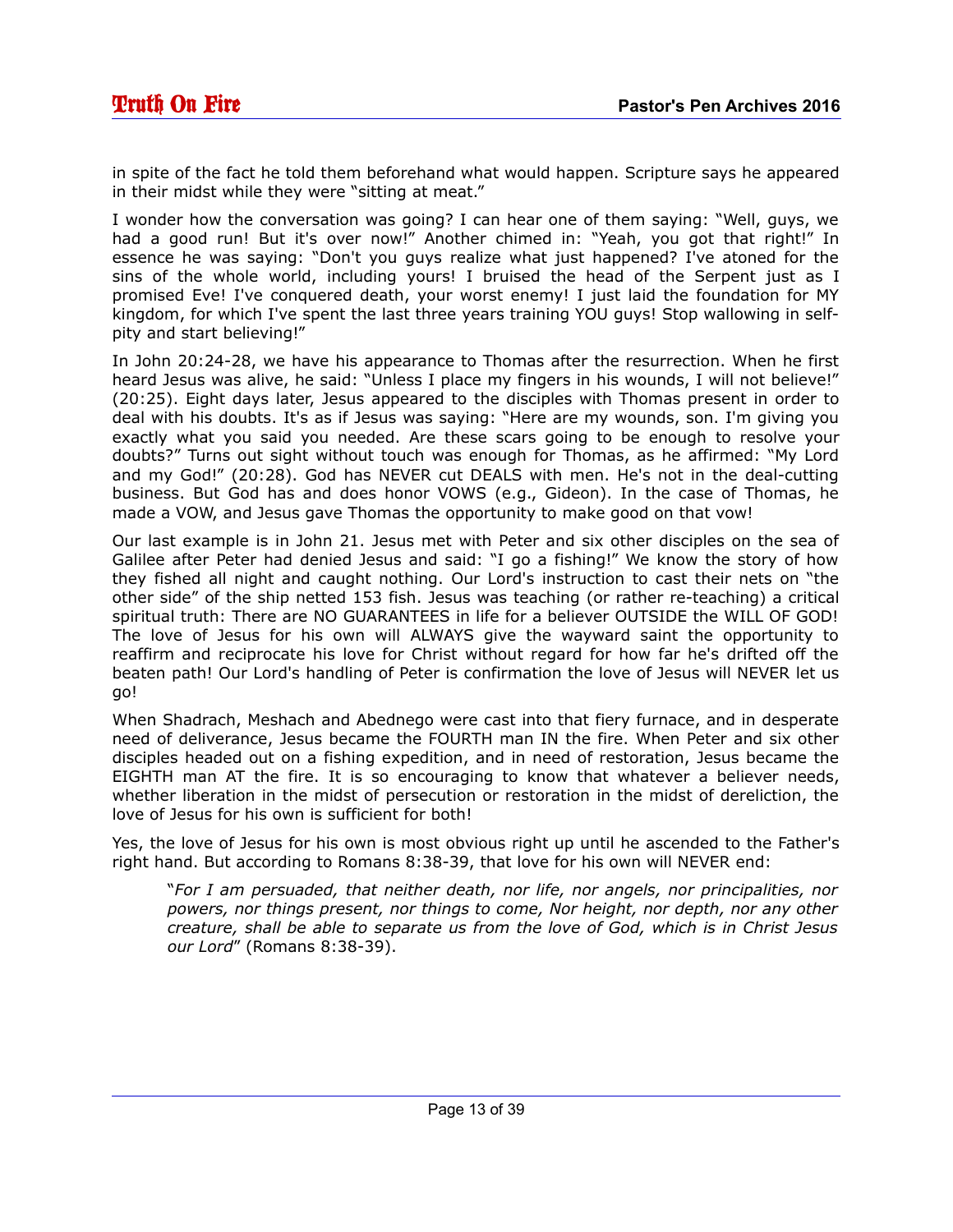## <span id="page-13-0"></span>**Much More (Part 1)**

The book of Romans is perhaps the apostle Paul's most extensive theological treatise. It covers a wide range of doctrinal themes. If it was the only Bible book in your possession, you'd have at your disposal all the truth required to ground yourself in the gospel of grace. In this message, "Much More (Part 1)", we'll examine three doctrinal themes integral to the gospel. In "Much More (Part 2)" we will focus our attention on two additional truths that represent "much more" good news to the believer in Christ Jesus.

Our text is Romans 5:6-12:

"*For when we were yet without strength, in due time Christ died for the ungodly. For scarcely for a righteous man will one die: yet peradventure for a good man some would even dare to die. But God commendeth his love toward us, in that, while we were yet sinners, Christ died for us. Much more then, being now justified by his blood, we shall be saved from wrath through him. For if, when we were enemies, we were reconciled to God by the death of his Son, much more, being reconciled, we shall be saved by his life. And not only so, but we also joy in God through our Lord Jesus Christ, by whom we have now received the atonement. Wherefore, as by one man sin entered into the world, and death by sin; and so death passed upon all men, for that all have sinned*."

Human history began when God formed Adam from the dust of the ground and Eve from one of his ribs. In the pristine confines of Eden, God and the first couple enjoyed, for a season, sweet, unfettered fellowship. Scripture does not tell us how long this fellowship lasted, but we know Satan, who fell from heaven at some point after creation, was eager to destroy it. It's not within our scope here to review the temptation of the woman by the Serpent, but to call attention to the resultant carnage of her yielding to it and drawing Adam into the transgression.

As Romans 5:12 reveals, the entrance of sin (missing the mark) through ONE man passed through the ENTIRE human race like a drop of cyanide in a cup of water. In God's reckoning, every one of Adam's descendants sinned with him! For that reason, every man and woman born into this world since Adam is born spiritually dead, making the new birth (restoration to spiritual life) an absolute essential.

When the LORD God came walking in the Garden in the cool of the day as before, Adam and Eve had hidden themselves from his presence. To what shall we liken God approaching the fallen first couple? Imagine you have a son and daughter who are out driving around. The phone rings. On the other end is a state trooper informing you your children have been involved in a fatal crash within a half mile of the house. You jump in the car, race to the scene. There you find the lifeless, mangled bodies of your two children tangled in the wreckage. What type of emotion, as a father or mother, would you experience upon arriving at the crash site? In every way imaginable, the Garden of Eden became a spiritual crash site! In my mind, the Lord was similarly broken-hearted by the devastation sin had wrought.

Before expelling the first couple from the Garden, the LORD God set in motion a plan of salvation. He did this with (1) a Promise—that the Seed of the woman would bruise the head of the Serpent, and (2) a Provision—coats of skins to cover their nakedness, prefiguring the righteousness with which he would clothe those who believe.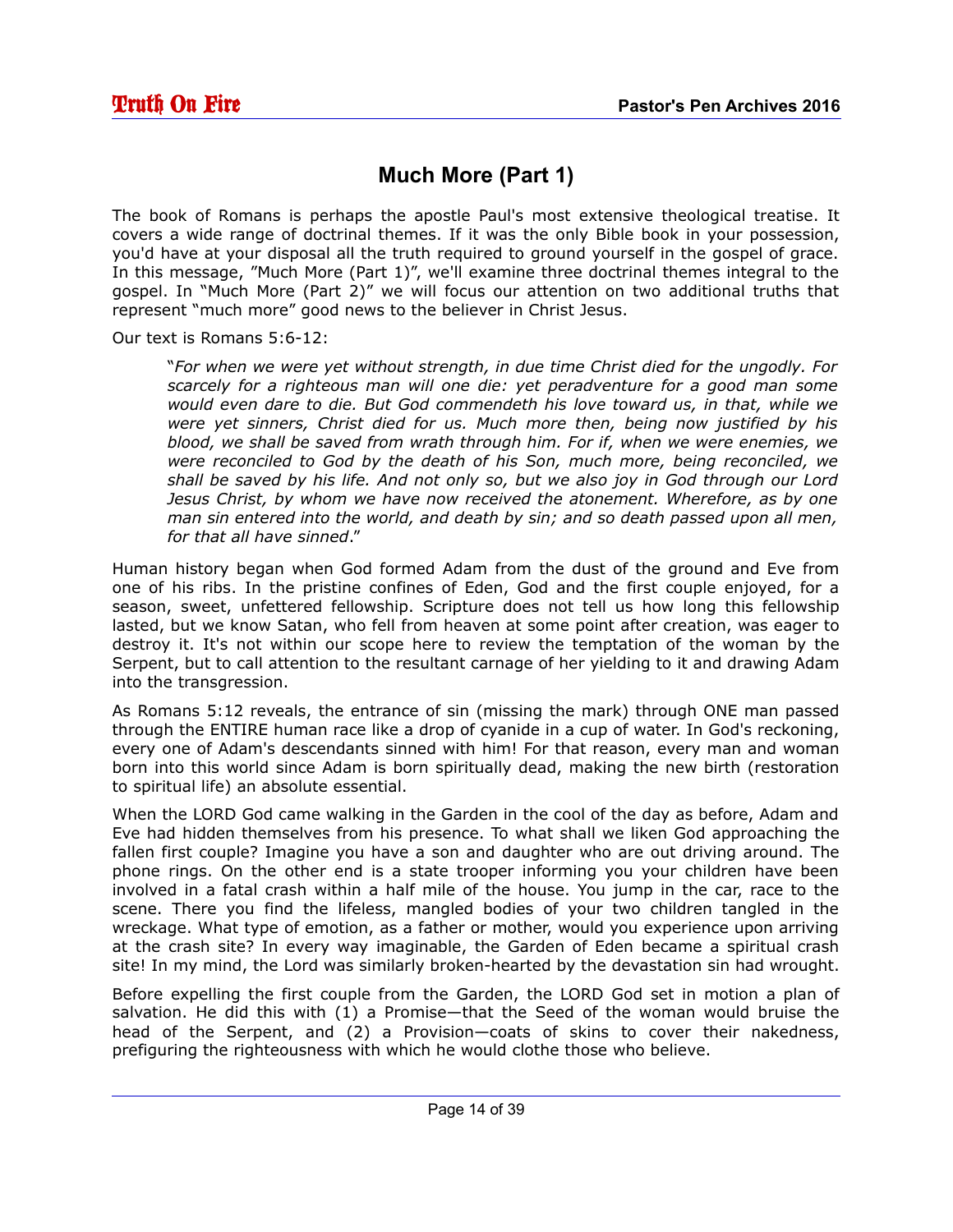The grand theme of scripture is the redemption of Adam's seed by grace through faith through the Seed of the woman, the Lord Jesus Christ. There are several Bible doctrines that speak to various aspects of our redemption, such as substitution, justification, and reconciliation. These doctrinal themes define the manner in which God delivers descendants of Adam from the wreckage of sin and death.

Our text identifies the spiritual condition of the "us" in 5:8. We were: (1) "without strength" – spiritually infirm, (2) "ungodly" – irreverent, no fear of God, (3) "sinners" – missing the mark of divine perfection, and (4) "enemies" – harboring hostility toward God. It goes without saying we needed saving! Now let's examine the three doctrinal themes in our text:

## **I. The Doctrine of Substitution**

The preposition **ὑπέρ** (huper) is used four times in our text. It precedes the ungodly (5:6), the righteous and good man (5:7), and us (5:8). It is translated "for" in the majority of instances. But it is translated "above" on twelve occasions where the context warrants. It's primary meaning is "in behalf of", "in the stead of" or "in the place of." This is the correct sense of "for" in Romans 5:8. But included in "for" is the sense of "above."

The picture of Romans 5:8 where Christ died "for us" is one where Christ placed himself ABOVE us in his death, bearing the full blunt force trauma of God's judgment against us and our sins. It is the picture of a first responder, entering a burning building looking for survivors before the structure collapses. As he walks through the smoke-filled interior, he spots a young child lying on the floor. As he approaches, a massive overhead beam gives way and begins to fall. In that moment, he realizes the only way to save the child is to place himself above the child so the beam falls on him instead. In like manner, Christ on the Cross placed himself between sinners and the wrath of God, suffering on their behalf and satisfying the justice a holy God demanded for our sins.

The analogy of FIRST responder, however, fails to capture the whole truth of substitution. Jesus Christ was not only the first responder; he was the ONLY responder! The rescue of the FIRST Adam and his descendants was possible only through the LAST Adam, the Lord Jesus, whom God the Father made a quickening spirit (1 Corinthians 15:45). In order to rescue sinners, God could send no other than his ONLY begotten Son.

The nature of substitution represents a stark contrast between God and fallen man. A righteous man is one who plays by the rules, seeks to live his life in moral rectitude. He's generally a good citizen. For another man to die for a righteous man is a rare (scarce) event. A good (benevolent) man is one who does all the right things and has a reputation for extending goodness to his fellow man. It's more likely that someone might dare to die for that kind of man. This is the human reality. But divine reality has Christ dying in the place of sinners—his weak and irreverent enemies—bearing the brunt of God's wrath on behalf of those who themselves deserved that wrath!

## **II. The Doctrine of Justification**

Our text says "justified by his blood." The word "justified" is **δικαι ωό** . It means "to render or declare righteous." Depending on its context, it can signify either a declaration, a vindication or a validation. For example, Jesus said: "Wisdom is justified (vindicated, validated) of all her children" (Luke 7:29). We find a similar sense in James 2, which tells us Abraham was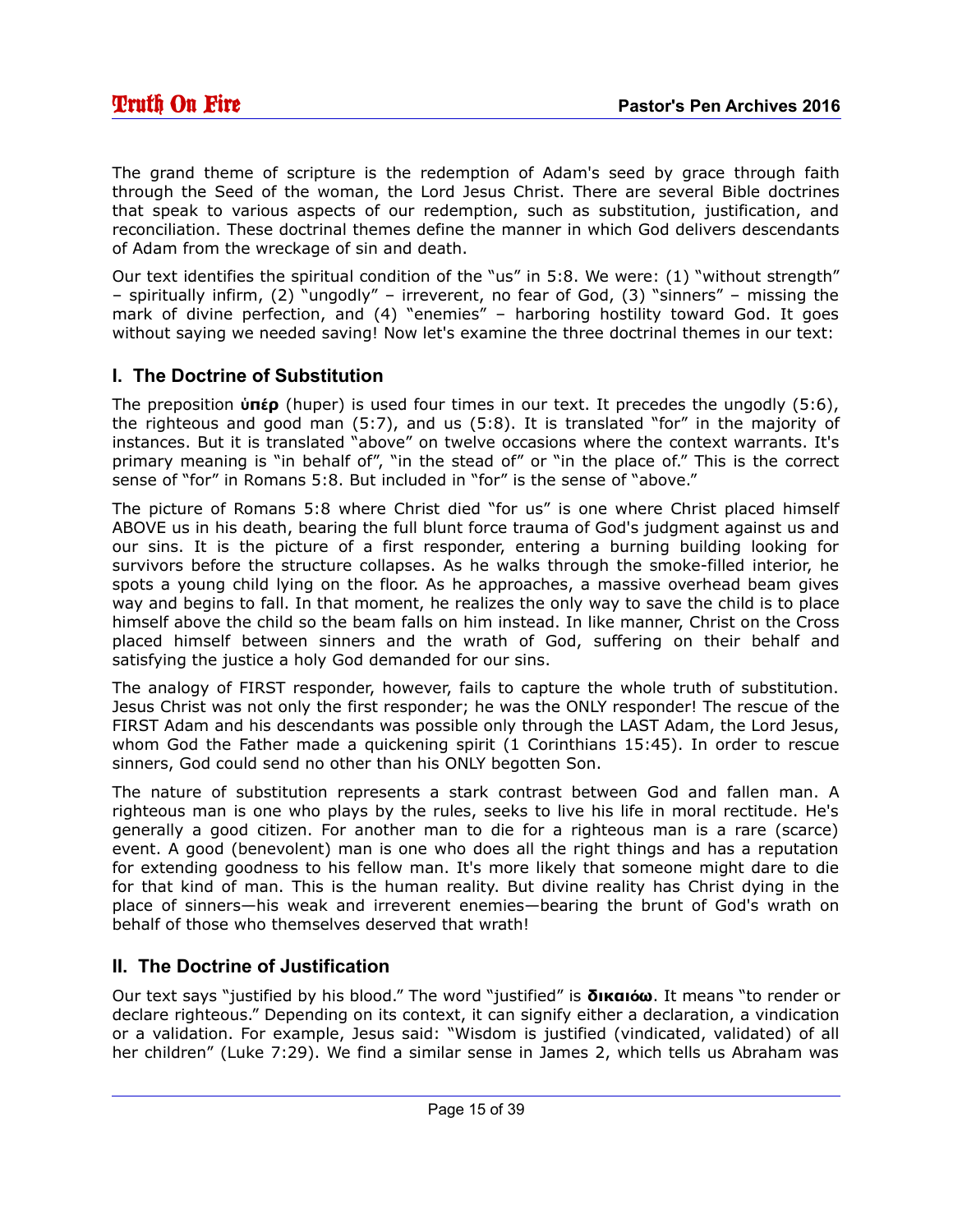justified (vindicated, validated) by his works (2:21-24). We know this is the sense since Romans 4:2 tells us: "For if Abraham were justified (declared righteous) by works, he hath whereof to glory; but not before God." In a man's relationship with God, faith alone in Jesus is the ground upon which God declares him righteous. But in his relationships with other men, works provide a validation of the genuineness of his faith, a vindication of his profession.

In our text, the verb "justified" constitutes a declaration. The form is predicate nominative (functions as noun). The literal translation: "ones having been justified by his blood." Justification is a declaration of righteousness by God toward the believer. Moreover, it washes the believer from his sins by the blood of Jesus, enabling God to clothe him in his own righteousness, fulfilling the prophetic figure of the skins with which God clothed Adam and Eve.

The verb is passive voice, signifying the sinner is the recipient of God's declaration. Justification is the work of God, which he performs on the believer's behalf. The sinner can neither wash himself from his sins nor make himself righteous. He is totally dependent upon God to do for him what he cannot do for himself! God the Father makes the believer the RIGHTEOUSNESS OF GOD in the Lord Jesus Christ his Son (2 Corinthians 5:21). Our justification cannot be undone! The believer IS the righteousness of God!

The reference to "blood" signifies the loss of life, a bloodletting resulting in death. The blood of Jesus was literally the blood of God whereby he purchased his Church (Acts 20:28). The connection between justification and blood is critical in that God cannot JUSTIFY the sinner without metting out JUSTICE concerning the sinner and his sin. In other words, God's RIGHTEOUSNESS in dealing with us and our sins enables him bestow the RIGHTEOUSNESS of Christ his Son upon us, as Romans 3:26 declares:

"*To declare, I say, at this time his RIGHTEOUSNESS: that he might be JUST, and the JUSTIFIER of him which believeth in Jesus*."

The scripture reiterates this great gospel truth in 2 Corinthians 5:21:

"*For he hath made him to be sin for us, who knew no sin; that we might be made the righteousness of God in him*."

It was the gospel of justification by faith that captivated Martin Luther and sparked the Reformation. It is that same foundational truth that has marked all true gospel preaching since Pentecost and continues unto the current day!

#### **III. The Doctrine of Reconciliation**

The word "reconciliation" is **καταλλάσσω** (katalasso). It means "to bring back into agreement those who were at variance." It signifies a mutual exchange to which both parties agree. In salvation terms, it means that God and the sinner, who once were at enmity, are now brought into harmony through the merits of the death of Christ. The verbs "reconciled" and "being reconciled" (5:10) are both passive voice, meaning God does all the reconciling. "Being reconciled" is a predicate nominative. The literal translation: "ones having been reconciled by the death of his Son."

Reconciliation is a two-way street, as expressed in 2 Corinthians 5:19-20: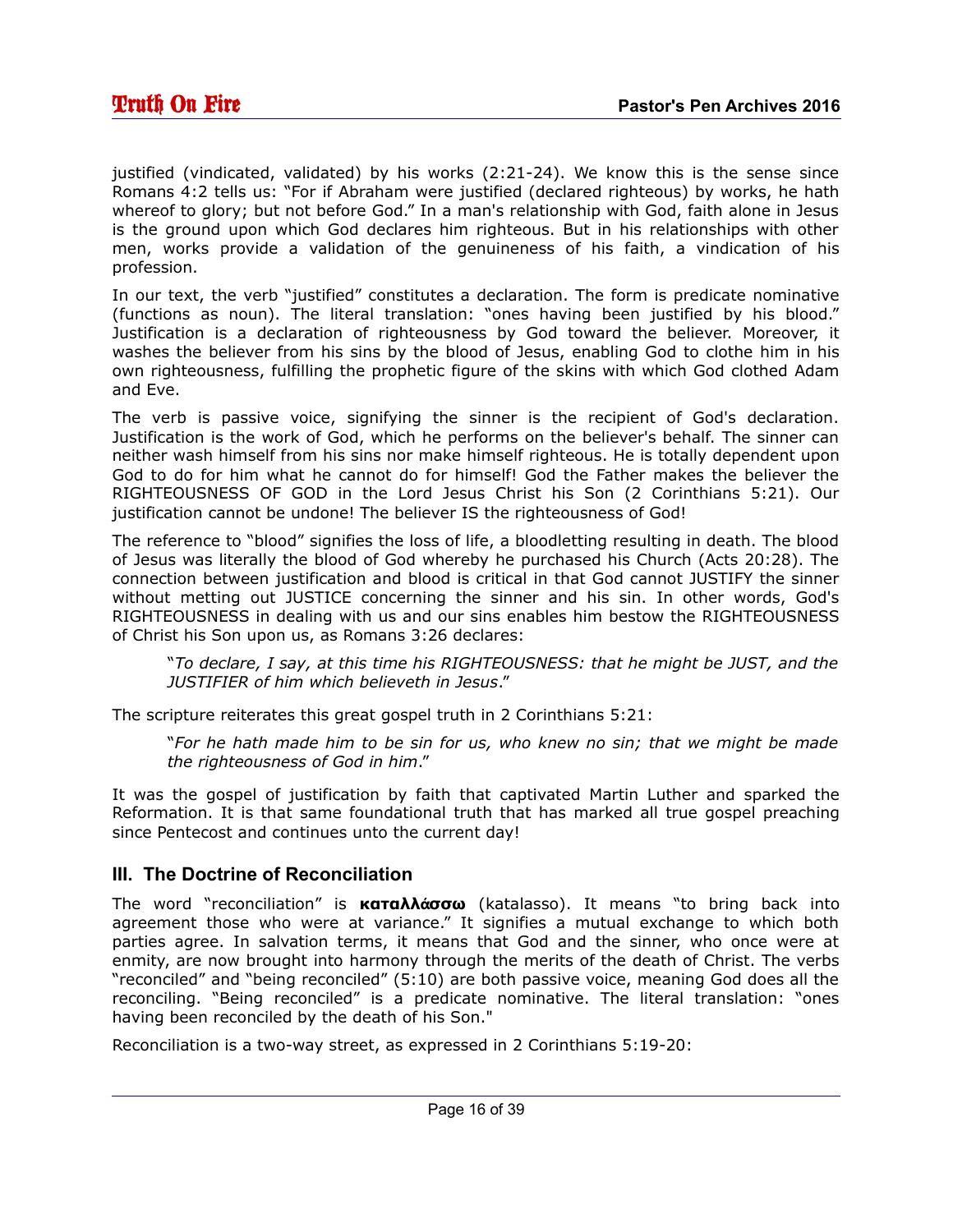"*And all things are of God, who hath RECONCILED US to himself by Jesus Christ, and hath given to us the ministry of reconciliation; To wit, that God was in Christ, reconciling the world unto himself, not imputing their trespasses unto them; and hath committed unto us the word of reconciliation. Now then we are ambassadors for Christ, as though God did beseech you by us: we pray you in Christ's stead, BE YE RECONCILED to God*."

God reconciled the world to himself by the death of Christ on their behalf. Men reconcile themselves to God by believing the word of the gospel—the good news that God provided a remedy for our sins and raised his Son from the dead to validate the value of his death. The MINISTRY (work) of reconciliation is the WORD (telling the story) of reconciliation.

In my mind, the best illustration of reconciliation is the balancing of checkbooks before online banking became the norm. Remember when that monthly statement would come from the bank? You would sit down with bank statement in one hand, your check register in the other. The bank statement told you what the bank said you ACTUALLY had while the check register told you what you THOUGHT you had. Can you remember the number of times there was agreement between the two? More times than not, I found my check register to be OUT OF BALANCE with the bank statement. If my register was off in even dollar amounts, those were mistakes most easy to find. But if the register was in error by a combination of dollars and cents, those mistakes were far more difficult to find. In fact, trying to find those tiny mistakes in addition/subtraction sometimes became so frustrating that you simply accepted the bank statement total, drew a line in the register, entered the bank statement amount and adjusted the totals. It was just easier to reset everything to the bank statement.

Reconciliation works in similar fashion with a different wrinkle. The Bible, in a manner of speaking, is God's statement of what we SHOULD have in terms of righteousness. Our lives are the check register, which tells us what we ACTUALLY have. The Bible spells that out, too. God says we SHOULD have perfect righteousness, but we are ACTUALLY weak and hostile sinners. The doctrine of reconciliation answers the questions: "How do I get the righteousness on GOD'S side of the ledger onto MY side of the ledger? How do I go about balancing my spiritual checkbook, so that I can ACTUALLY have what God says I SHOULD and MUST have?"

If you ask God those questions, he'll respond by saying: "I'll impute the perfect righteousness of my Son to your account, and pass you from death unto life, if you'll accept it as a free gift! All I ask is for you to trust my Son (believe he died for your sins and rose again) and eternal life and his own righteousness will be yours as a free gift. You'll never have to balance your spiritual checkbook again! You will be reconciled to me even as I reconciled myself to you!"

Paul makes a profound theological statement: "Not imputing their trespasses unto them." God imputed the sins of the world unto Christ, which means he will NEVER impute them again unto the world. This is important to understand for this reason: Those who reject the death of Christ for their sins will NOT end up in the Lake of Fire to suffer for their sins. Christ suffered ONCE for sins—ALL of the sins of the WHOLE world!

God will cast the lost into the Lake of Fire for one sin and one sin only—UNBELIEF! It's why Jesus told his disciples: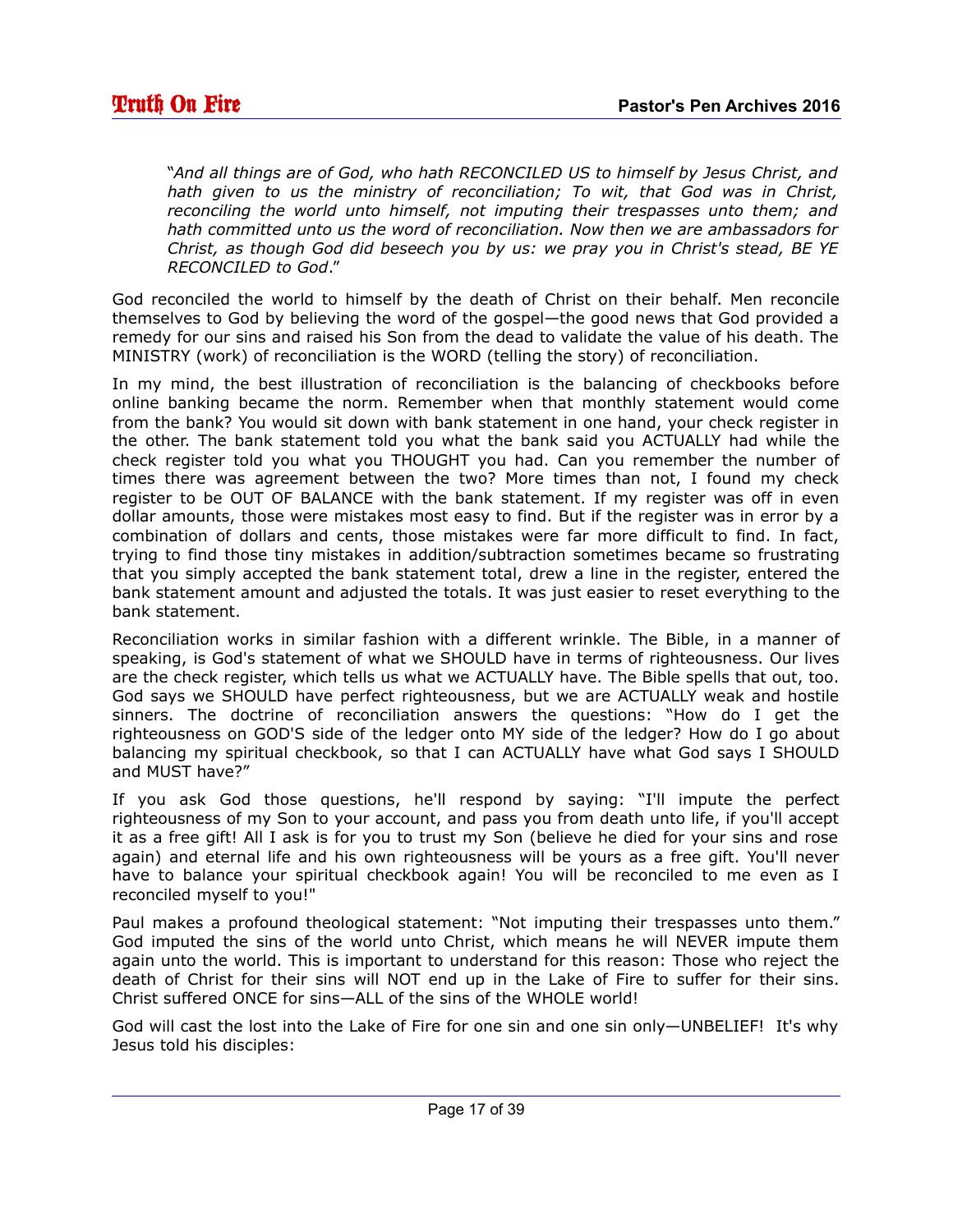"*And when he [the Spirit] is come, he will reprove [convict] the world of SIN, and of righteousness, and of judgment: Of SIN, because they BELIEVE NOT on me*" (John 16:8-9).

The sin of unbelief will be the unbeliever's undoing. Whereas faith in Christ would have brought a declaration of righteousness based on the merits of Christ, fitting him to enjoy the glorious presence of God for all eternity, failure to trust Christ leaves the sinner spiritually naked and destitute, unfit to enter God's presence! God prepared the Lake of Fire for the devil and his angels (Matthew 25:41). But it has also become the default habitation for all eternity for sinners who fail to believe on the One who reconciled himself to them.

One of the chief arguments for Calvinism (Limited Atonement) maintains that a just God could NEVER allow for sins to be paid for twice—once by his Son and again by the sinner who rejects his Son. But 2 Corinthians 5:19 destroys that theory. The Lake of Fire will certainly entail torment. But that torment will not constitute suffering for sin. The suffering of Christ was a propitiation (satisfaction) for the sins of the whole world. The sinner is incapable by his own suffering to provide the first iota of satisfaction Godward. The Lake of Fire is eternal. Jesus accomplished for sinners on the Cross what an eternity of suffering in the Lake of Fire by a lost sinner cpuld NEVER accomplish! The Lake of Fire has no propitiatory value whatsoever! The scripture teaches that God will judge all men, whether saved or lost, according to their works. The suffering (or judgment) for our sins, whether saved or lost, was accomplished one time for all time in the Person of Jesus Christ on the Cross!

In closing, we must note the verbs for justification (ones having been justified) and reconciliation (ones having been reconciled) are PASSIVE voice. The verbs shall be saved from wrath and shall be saved by his life are also PASSIVE. It signifies that God does ALL the saving: past, present and future. A sinner can neither justify nor reconcile himself nor live the Christian life apart from Christ's life. That is God's work on our behalf. But in 5:11, Paul uses the ACTIVE voice: "we have now received the atonement."

The verb "received" is **λαμβ νω ά** (lambano), meaning "to take hold of, to obtain, to claim, to procure." The word "atonement" is καταλλαγή. It means "reconciliation" and shares the same root with the verb "reconciled." Of the 81 times the word "atonement" is found in scripture, Romans 5:11 is the only NT usage. In salvation, the sinner literally RECEIVES the RECONCILIATION. It means he reaches out and procures (appropriates) what God has proffered (provided). It is ALL of grace! It cannot be earned. It is received as a free gift. But we as sinners MUST take hold of it by faith! O what grace!

One of the most common reasons for a divorce filing is irreconcilible differences. In other words, the two parties have grown apart over differences they feel they just cannot resolve. In the spiritual realm where the gospel is concerned, the possibility of irreconcilible differences does not exist. Of the two parties—holy God and sinful man—God has already done everything within his power to resolve the differences. He reconciled the sinner to himself, removing every obstacle. Christ perfectly fulfilled ALL the Law in his life and suffered for ALL the sinner's trespasses in his death. There is nothing more on God's part that needs to be done or can be done to accomplish justification and reconciliation. If and when God and the sinner part ways for eternity at the Great White Throne, it will be for one reason—the sinner refused to be reconciled to God, failed to receive the reconciliation that God provided and proffered!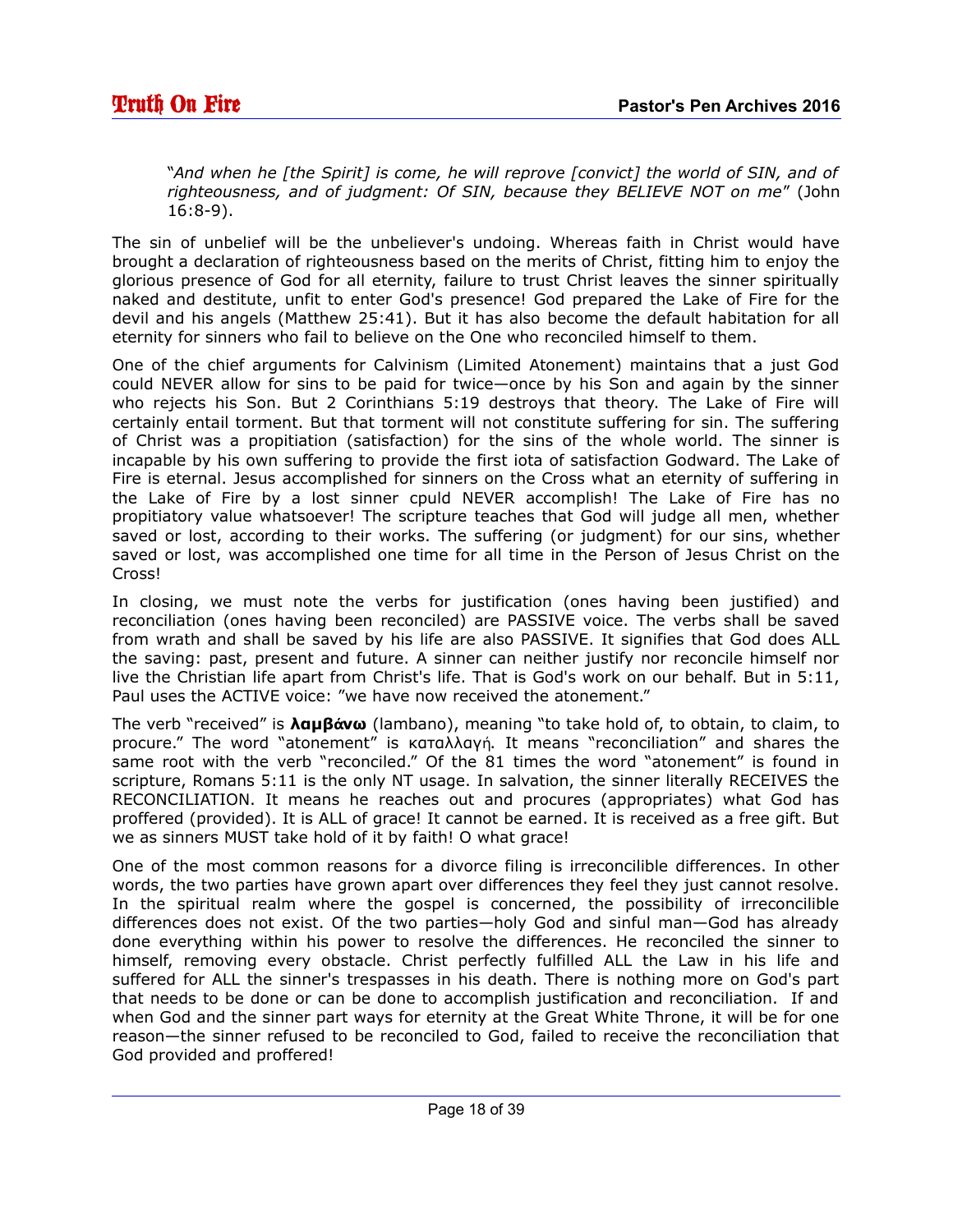## <span id="page-18-0"></span>**Much More (Part 2)**

In Part 1 of this message, we examined the great gospel doctrines of substitution, justification by faith and reconciliation. We talked about how Jesus, as the first and only responder to our perilous condition, placed himself above us, and on his Cross endured on our behalf the blunt force trauma of God's wrath toward sin. We talked about how God declares a believer righteous solely on the basis of his faith in the Lord Jesus. We examined the truth of reconciliation and how, on the basis of faith alone, God brings us into full agreement with himself in terms of life and righteousness. The most sanctified human mind is incapable of fully comprehending such marvelous grace, such unmerited favor on God's part toward us sinners.

As much as those three foundational doctrines thrill the souls of the saved, there is still much more for which to be thankful and rejoice. Let's once again consider our text in Romans 5:6-12:

"*For when we were yet without strength, in due time Christ died for the ungodly. For scarcely for a righteous man will one die: yet peradventure for a good man some would even dare to die. But God commendeth his love toward us, in that, while we were yet sinners, Christ died for us. MUCH MORE then, being now justified by his blood, we shall be saved from wrath through him. For if, when we were enemies, we were reconciled to God by the death of his Son, MUCH MORE, being reconciled, we shall be saved by his life. And not only so, but we also joy in God through our Lord Jesus Christ, by whom we have now received the atonement. Wherefore, as by one man sin entered into the world, and death by sin; and so death passed upon all men, for that all have sinned*."

As we can see, there is MUCH MORE to our salvation than justification and reconciliation. As great as these truths are, they are but the foundation for salvation in our future. Jesus said: "I am come that they [sheep] might have life, and that they might have it more abundantly" (John 10:10). It is never enough for a believer in Jesus to experience justification, reconciliation and eternal life. It is the desire of Jesus that his sheep go on to experience fulness of salvation. Our text teaches us this salvation includes being (1) saved from wrath through him, and (2) saved by his life. Each of these truths represents so MUCH MORE for the child of God.

#### **I. Saved from Wrath**

The scripture says "we shall be saved from wrath through him" (5:9). Wrath is divine indignation. In the scriptures, the wrath of God has three expressions: (1) the wrath that abides on all unbelievers, (2) the day of God's wrath in the Tribulation period, and (3) the Lake of Fire.

First, there is divine indignation that rests upon unbelievers. In John 3:18, Jesus said: "He that believeth on him is not condemned: but he that believeth not is CONDEMNED ALREADY, because he hath not believed in the name of the only begotten Son of God." In 3:36, John adds: "He that believeth on the Son hath everlasting life: and he that believeth not the Son shall not see life; but the WRATH OF GOD abideth on him." An unbeliever lives 24/7/365 with the wrath of Almighty God resting upon him. This is why Paul could describe them as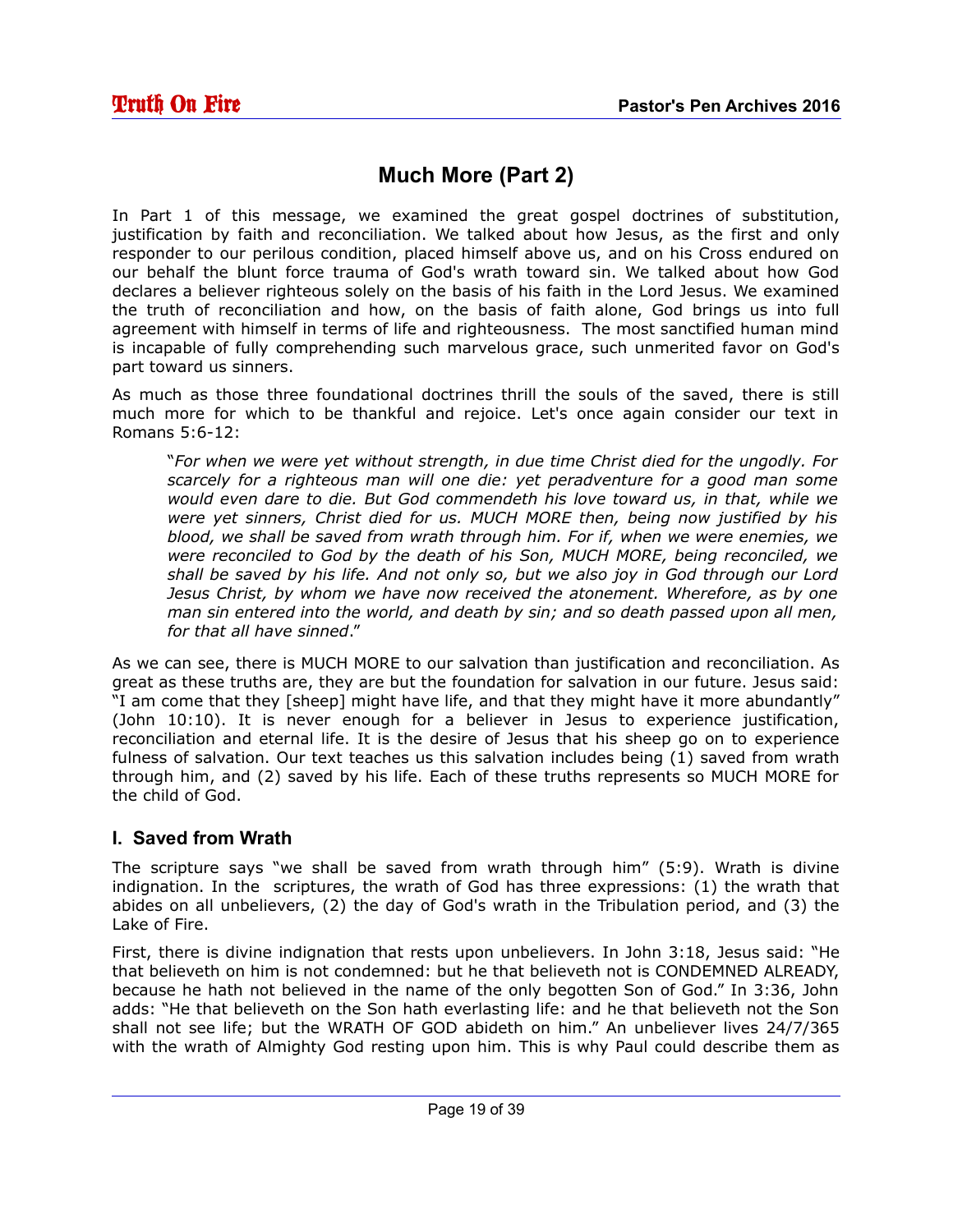"the children of wrath" (Ephesians 2:3). Few if any of the lost have any idea they live under the wrath of God on a daily basis.

Secondly, there is divine indignation that will express itself toward a sinful and rebellious world during the Great Tribulation period, also know as Daniel's Seventieth Week, which is yet to come. In the book of Revelation, we find these two phrases: "the WRATH of the Lamb" (6:16) and "the great day of his WRATH" (6:17). There are eleven more mentions in Revelation of God's WRATH being poured out upon the earth in full measure.

Thirdly, the final manifestation of God's wrath is the Lake of Fire, where unbelievers who lived their entire lives under the WRATH of God will experience that WRATH first hand for all eternity with all their senses engaged. Jesus described it as a "furnace of fire" where there will be "wailing and gnashing of teeth" (Matthew 13:42,50). Isn't this reason enough to evangelize the lost?

If you have been justified by the blood of Christ and reconciled to God by his death, there is NO wrath of ANY kind in your future! In First Thessalonians, Paul taught that Jesus had "delivered us from the WRATH to come" (1:10) and "God hath not appointed us to WRATH, but to obtain salvation by our Lord Jesus Christ" (5:9). Our salvation in Christ includes total deliverance from divine indignation of any kind in our future. We are truly saved from wrath through him!

In the Greek, "wrath" is preceded by the definite article. It is literally "THE wrath." The Greek text reads: **της όργης**. There are two interpretive possibilities. First, it could be a reference to the Lake of Fire, THE wrath that is the most severe of the aforementioned three types of wrath. Secondly, it could be a reference to Divine wrath in contradistinction to every other form of wrath on a human level. The second meaning makes the most sense to me—saved from Divine wrath of ANY kind.

## **II. Saved by His Life**

The believer in Jesus Christ, having been justified and reconciled to God, shall be "saved by his life." These four words encapsulate the entire Christian experience. Christianity is not acknowledgment of historical facts. It is not having the proverbial 'get out jail free' card in your wallet. Christianity is Christ IN you, living IN you by his indwelling Spirit. It is the gift of the Spirit, the earnest of our inheritance, that enables the believer to experience Christ. Christianity is Christ living in his people!

I wish somebody had explained this fundamental truth to me in my youth. But it was years after God called to preach that I began to understand and experience the daily salvation that the life of Christ within me provides. The sad fact is there are preachers with seminary degrees filling pulpits across the nation that do not understand this basic truth of the Christian life.

The NT scriptures define the nature of the Christian life. The Christian life is the life of Christ. "And this is the record, that God hath given to us eternal LIFE, and this LIFE is in his SON. He that hath the SON hath LIFE; and he that hath NOT the SON of God hath NOT LIFE. These things have I written unto you that believe on the name of the SON of God; that ye may know that ye have eternal LIFE, and that ye may believe [keep on believing] on the name of the SON of God" (1 John 5:11-13). The apostle Paul described his own Christian experience: "Christ LIVETH in me" (Galatians 2:20). And for every believer, he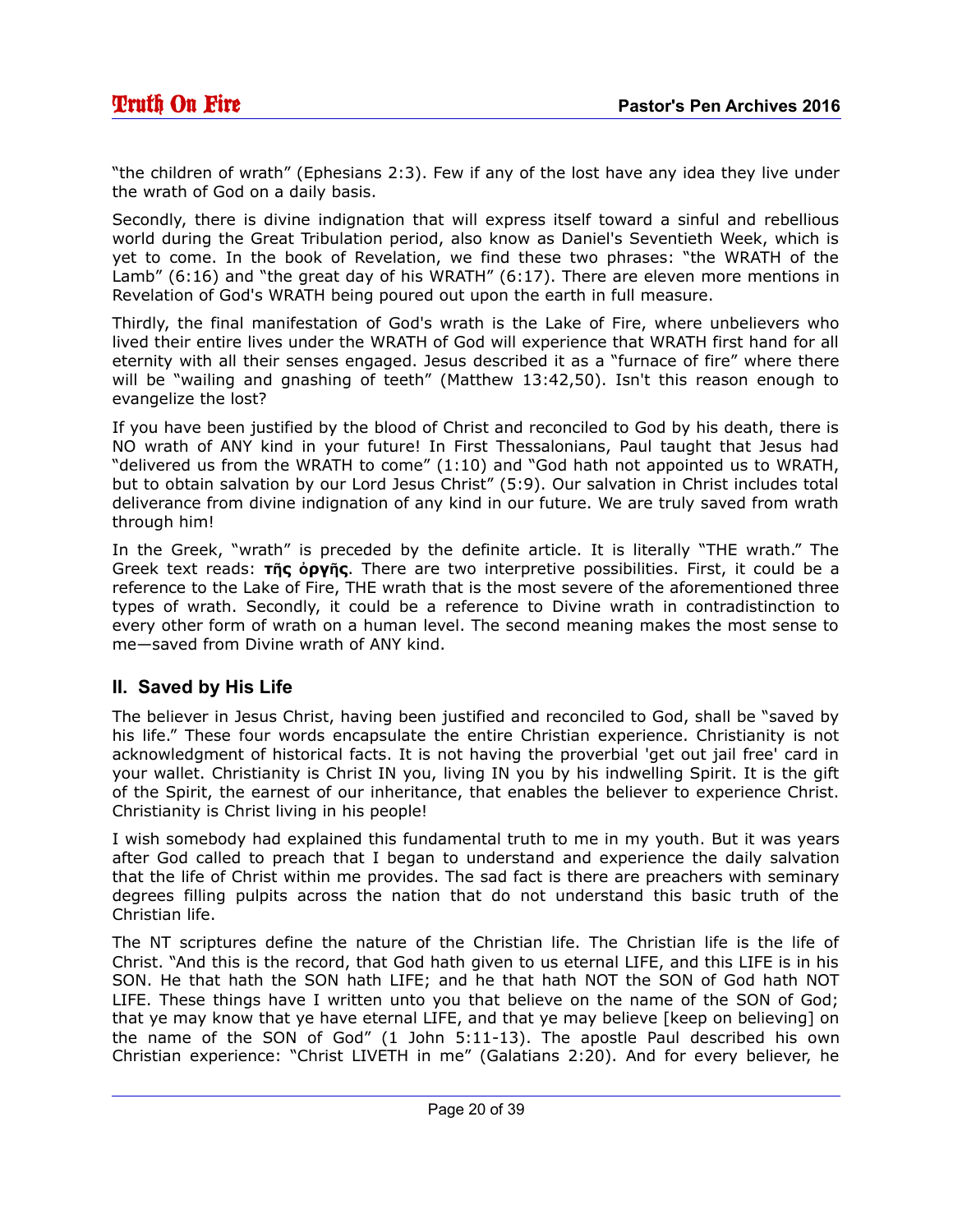affirmed: "CHRIST, who is OUR LIFE" (Colossians 3:4).

It is worth noting the things that do NOT constitute the life of Christ, things from which no life can be derived, things that have no power whatsoever to save.

(1) Material things – Jesus said a man's life does NOT consist in the THINGS that a man has in his possession (Luke 12:15). In other words, prosperity does NOT constitute life and cannot be the measure of the degree to which a believer experiences the life of Christ.

On four occasions in the Psalms, David said the LORD God was his "portion" (inheritance or allotment) in the land of the living (Psalm 16:5; 73:26; 119:57; 142:5). David believed his God was his prime possession, the very essence of his life. As the eighth son of Jesse tending sheep on the hills, God was enough! As king of Israel, one of the wealthiest and most powerful men alive, God was enough! David never measured his spiritual wealth by his material wealth. His son Solomon wrote the book of Ecclesiastes to expose the "vanity" of such a pursuit.

(2) The Mosaic Law – No degree of compliance to the Ten Commandments or Mosaic Law (feasts and ordinances) can produce the life of Christ. The Law has NEVER been a source of spiritual life. One CANNOT experience the LIFE of Christ by compliance to Mosaic LAW. Scripture tells us there is NO LAW that can give LIFE or righteousness to the compliant (Galatians 3:21). This is a bedrock fundamental of grace! There's nothing wrong with the Law. But its role is one of schoolmaster to bring men to Christ, the TRUE source of spiritual LIFE! The schoolmaster is incapable of life, righteousness or salvation. It's biblical purpose is to bring sinners to Christ, who then becomes the believer's life.

Discipleship is nothing more than growing believers more and more into Christ-likeness. It involves a progressive transformation of the mind. The transformation of a believer's thinking as he reads, studies and meditates on the Word of God coupled with time in prayer is the foundation upon which the Spirit of Christ within him transforms his living. Paul described this life-long quest as knowing and winning Christ (Philippians 3:8-10).

True discipleship CANNOT take place through MONEY or MOSES. It is necessary to make this point because of the many websites and related entities that believe and teach genuine discipleship is rooted in a mixture of Mosaic Covenant and New Covenant in Christ's blood. It is a law-keeping approach to the Christian faith. This is a lie from Satan! Those who believe it are deceived, seduced and bewitched!

First of all, discipleship is the incremental manifestation of Christ's life in the believer. Since Mosaic Law is incapable of generating spiritual life in any way, shape or form, Mosaic Law and compliance thereto CANNOT produce a dicsiple of Christ. Secondly, the belief that Mosaic Law was integral to our salvation was soundly defeated by the apostles and Holy Ghost at the Jerusalem Council (A.D. 51) as recorded in Acts 15. The conclusion of the Council was stated thusly: "But we believe that through the GRACE of the Lord Jesus Christ we [Jews] shall be saved, even as they [Gentiles]" (15:11).

The scripture has a warning for anyone (believer or unbeliever) who thinks righteousness or the life of Jesus Christ is attainable through compliance to Mosaic Law: "Behold, I Paul say unto you, that if ye be circumcised [attempt to obtain righteousness by compliance to Mosaic Law], Christ shall PROFIT you NOTHING...Christ is become of NO EFFECT unto you, whosoever of you are justified by the law; ye are fallen from GRACE" (Galatians 5:2,4). If a believer succumbs to the satanic lie that discipleship and growth in Christ is somehow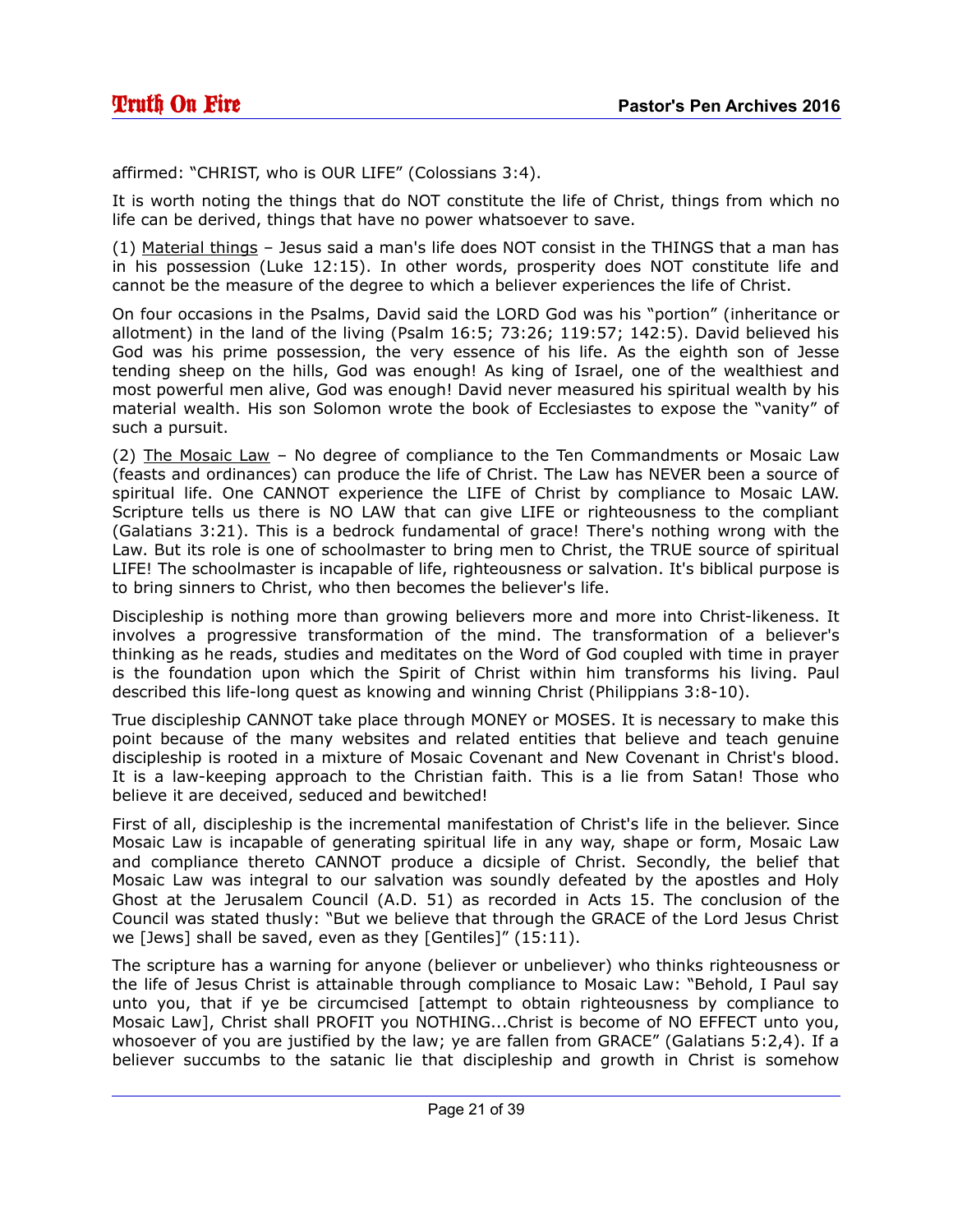related to compliance with Mosaic Law, GRACE has ceased to be an operating principle in their life. This does not mean loss of salvation for a believer.

But if an unbeliever buys into the lie of Mosaic comliance to be saved, they will never experience grace. For faith in Jesus ALONE can produce salvation for the lost and spiritual growth for the saved. If you find a website that calls itself "Yahweh Restoration" or "Torah Compliance"—any entity that advocates compliance to Mosaic Law as instrumental in discipleship or experiencing the life of Christ—count them as the enemies of Christ and his cross!

Since scripture teaches we shall be saved by his life, from what then does the life of Christ save us? In a word, the life of Jesus saves (delivers) the believer from EVIL in all of its forms. The Hebrew word for "evil" has a variety of negative meanings, such as "bad, malignant or disagreeable." It essentially refers to anything that a Holy God finds disagreeable to his infinite holiness. The Greek word for "evil" refers to that which is wicked, troubling or hurtful, whether in essence or effect.

A panoramic view of scripture will help make this point. Consider these passages:

"And GOD saw that the wickedness of man was great in the earth, and that every imagination of the thoughts of his heart was only EVIL continually" (Genesis 6:5). Here we learn that the source of all EVIL in the world is the wicked imaginations and thoughts of men.

"And the LORD'S anger was kindled against Israel, and he made them wander in the wilderness forty years, until all the generation, that had done EVIL in the sight of the LORD, was consumed" (Numbers 32:13). In this case, we know the evil done by Israel was a spirit of unbelief in his promise.

The Psalms are full of references to EVIL and God's abhorrence of it. "For thou art not a God that hath pleasure in wickedness: neither shall EVIL dwell with thee" (Psalm 5:4). "Depart from EVIL, and do good; seek peace, and pursue it" (34:14). "The face of the LORD is against them that do EVIL, to cut off the remembrance of them from the earth" (34:16). "Cease from anger, and forsake wrath: fret not thyself in any wise to do EVIL" (37:8). "Depart from EVIL, and do good; and dwell for evermore" (37:27). "Ye that love the LORD, hate EVIL: he preserveth the souls of his saints; he delivereth them out of the hand of the wicked" (97:10). "I have refrained my feet from every EVIL way, that I might keep thy word" (119:101). "The LORD shall preserve thee from all EVIL: he shall preserve thy soul" (121:7).

Three more references to evil come from Jesus himself in the Sermon on the Mount and his dialogue with Nicodemus. As part of the model prayer, Jesus said: "And lead us not into temptation, but deliver us from EVIL" (Matthew 6:13). Later in that same discourse, he said: "Take therefore no thought for the morrow: for the morrow shall take thought for the things of itself. Sufficient unto the day is the EVIL thereof" (6:34). Jesus taught Nicodemus: "And this is the condemnation, that light is come into the world, and men loved darkness rather than light, because their deeds were EVIL" (John 3:19).

Finally, two more admonitions from Romans. "Let love be without dissimulation. Abhor that which is EVIL; cleave to that which is good" (12:9). "Be not overcome of EVIL, but overcome evil with good" (12:21). When scripture says the believer shall be "saved by his life," we can say with certitude, based on biblical evidence, that EVIL in all of its forms,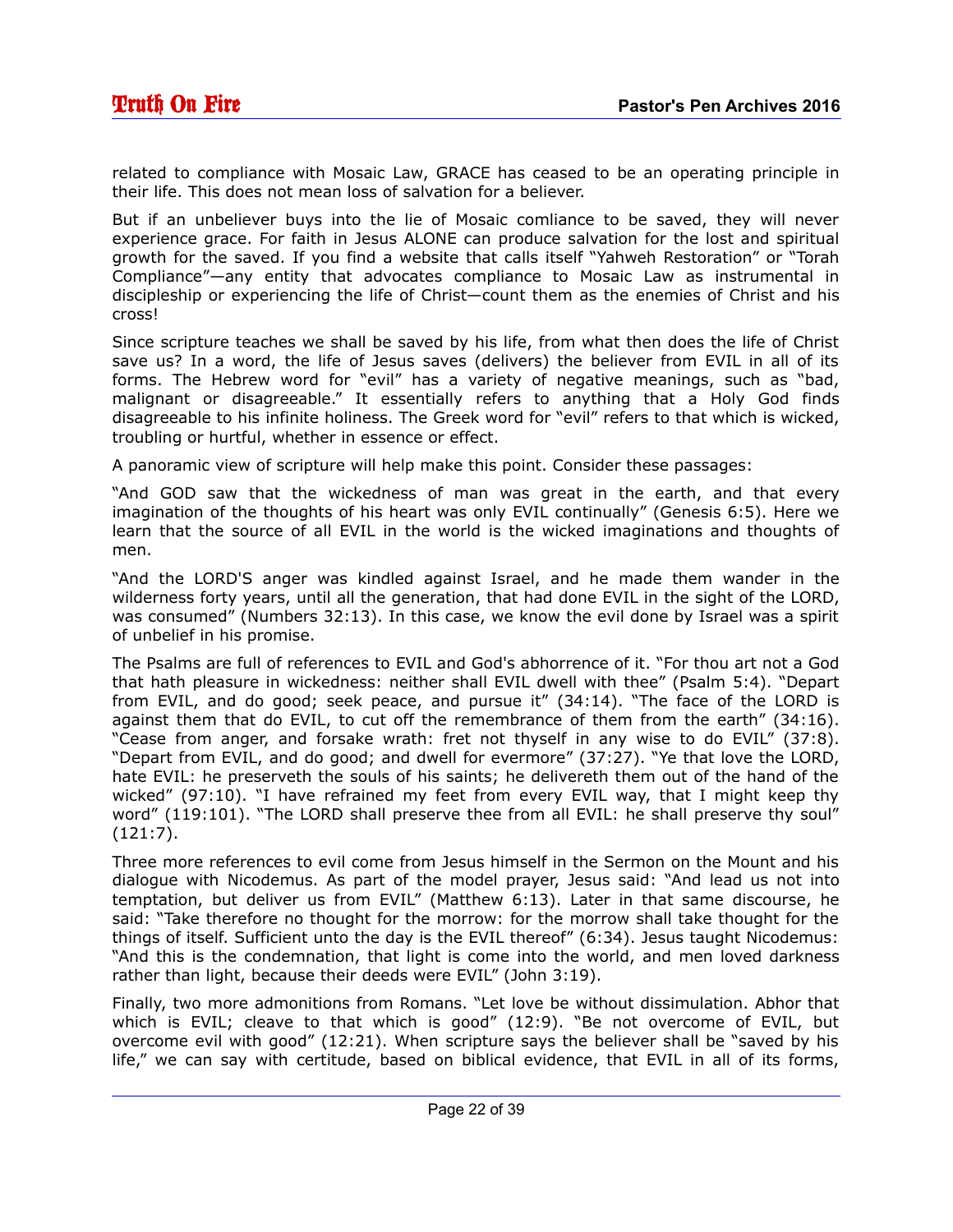anything that is disagreeable to the holiness of God, is exactly what Paul had in mind. Only the life of Jesus within the believer has the power to deliver us from EVIL, as Jesus said we should pray.

Just how does that deliverance take place? It happens:

Daily – Jesus said that sufficient for the day is the evil thereof. The same life that did combat with Satan in the wilderness is the same life with which God equips his people to combat the world, the flesh and the devil—ONE DAY AT A TIME!

Dynamically – Eternal life is CHRIST'S life! It's not static, but DYNAMIC! The gift of eternal life is brought to the believer by the Holy Spirit. You cannot get one without the other. God's primary gift to believers is his Spirit. Eternal life is NOT a commodity, but the result of having God himself taking up his residence in us.

Dependently – Jesus taught his disciples that he was the VINE and they were the BRANCHES (John 15:1-5). They were totally dependent upon his life for the ability to bear spiritual fruit. He concluded with this: "For without me, ye can do nothing." The dependent believer is a dynamic believer!

Designedly – This means there's a specific effect the life of Jesus in us is designed to produce, and that is conformity to his own image, to become more and more like him as we travel this life. It's the design of predestination (Romans 8:29). The believer who understands God's grand design in saving him will want to cooperate with God in getting that done.

Deliberately – Enjoying the salvation the life of Christ provides us does not happen by accident. It is deliberate. The believer MUST structure his life in a manner that habitually exposes him to the Word and prayer, time wherein he deliberately meets with his Lord. The believer must yield himself on a daily and perhaps hourly basis. Growth in Jesus requires deliberateness of will and purpose of heart.

In closing, we must note the verbs for justified (ones having been justified) and reconciled (ones having been reconciled) are PASSIVE voice. The verbs shall be saved from wrath and shall be saved by his life are also PASSIVE. It signifies that God does ALL the saving: past, present and future. A sinner that believes the gospel is the recipient of God's grace. He can neither justify nor reconcile himself nor live the Christian life apart from Christ's life. It's totallly God's work on our behalf. But in 5:11, Paul uses the ACTIVE voice with the past tense: "we have now received the atonement." In addition, there is a sixth verb that is ACTIVE voice, PRESENT tense: "we also joy in God" (5:11). Of the six verbs in our text, five are past tense. Only "joy" is present tense, signifying continuous, ongoing action. In other words, once we are justified and reconciled, one time for all time, we KEEP ON rejoicing over the fact we are SAVED from wrath (no wrath in our future) and SAVED by his life on a daily basis!

There are two basic elements of the gospel: the PROVISION and the APPROPRIATION! God was in Christ, reconciling the world unto himself and shedding his blood for our sins. That's the provision. But it's up to the sinner, awakened to his need by the Holy Spirit, to appropriate the provision. In this aspect of our salvation, the believer is active! John summed it up in John 1:12-13:

"*But as many as RECEIVED him, to them gave he power to become the sons of God,*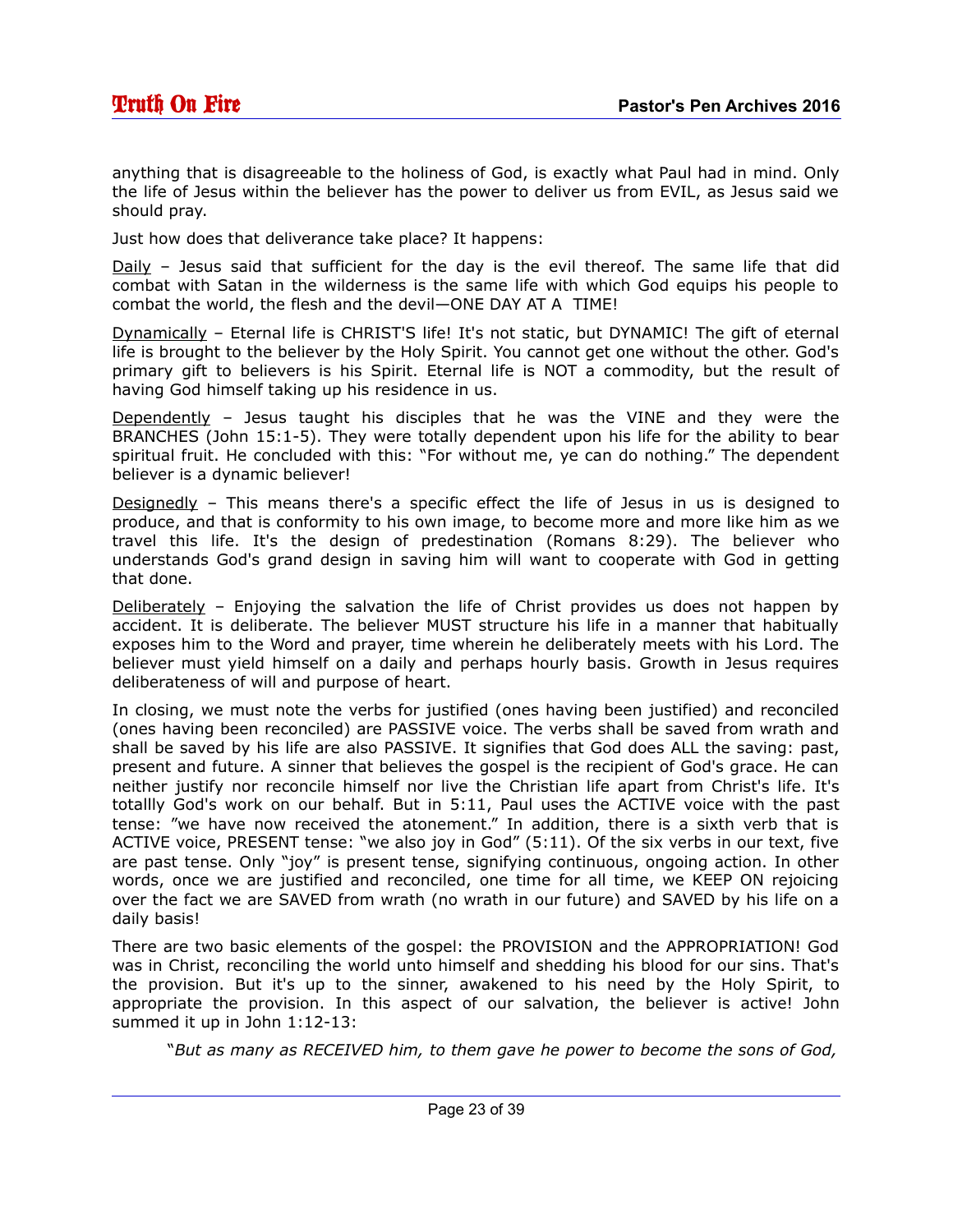*even to them that BELIEVE on his name: Which were born, not of blood, nor of the will of the flesh, nor of the will of man, but of God*."

The crucial question the sinner needs to ask himself is: "Have I received (appropriated) the atonement (provision)?" For the saint, he or she should ask themselves: "Am I experiencing the MUCH MORE salvation of Jesus' life that God promised those who put their trust in him?"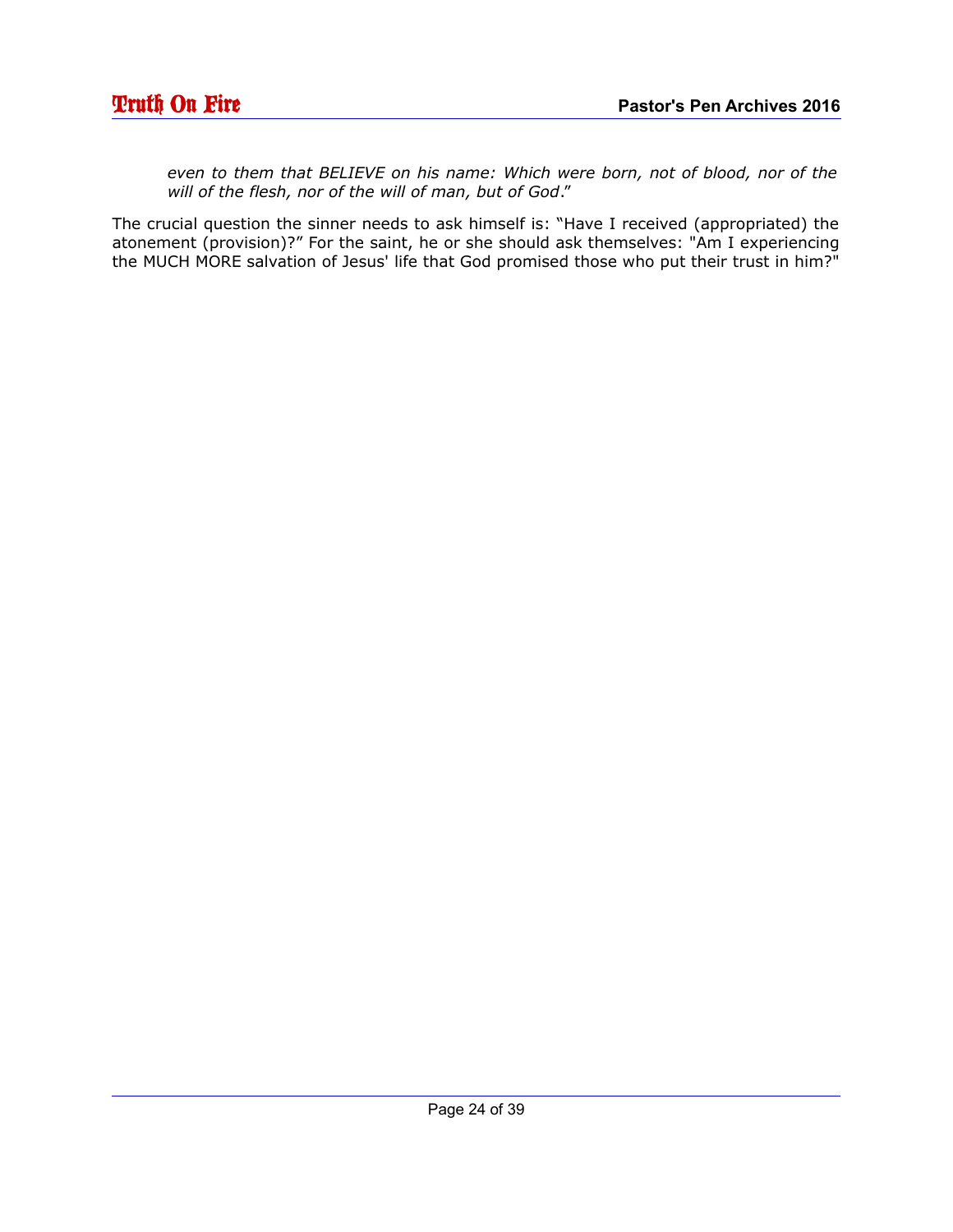## <span id="page-24-0"></span>**New Creation in Christ Jesus**

It is critical for the growth of a new believer to understand what happened to him when he believed on the Lord Jesus Christ. The gospel is "the power of God unto salvation" to all who believe it (Romans 1:16). But exactly what kind of power is it that saves a believer? Jesus taught that the man or woman who believes in him is passed from death unto life (John 5:24). The kind of power to do that, as we learn from the gospel, is resurrection power! It's the same power that breathed the breath of life into Adam's nostrils (Genesis 2:7) and the same power that made something out of nothing when God said: "Let there be light!" (1:3). The creative power of Omnipotent God doubles as resurrection power! It is nothing less than the power that brought the heavens and earth into existence and raised Jesus from the dead that passes the believer from spiritual death unto eternal life.

The verb "passed" is the perfect tense of the Greek **metabaino** (**meta**="across" + **baino**="to go"). It means "to pass over from one place to another." The perfect tense signifies a permanent transfer. Once a believer moves from spiritual death to spiritual life, he enjoys eternal life in Christ, never again to see death. The apostle Paul stated it like this: "Who [God the Father] hath delivered [rescued] us from the power [authority] of darkness, and hath translated [transported, transfered] us into the kingdom of his dear Son" (Colossians 1:13). The verbs "passed" and "translated" both speak of a fundamental transfer of existence from death to life, from a kingdom of darkness to the kingdom of light. God accomplishes this great creative work in response to heart-felt faith in Jesus, not mere mental assent to a set of facts.

It is no surprise to find the new birth in scripture associated with God's creative power. When a man is born again, and passed from death unto life, God's creative power performs it. As the Spirit of God, the agent of regeneration (new birth), applies the effects of Christ's death (dead to the Law, crucified with Christ) and resurrection (Christ liveth in me) to a believer, a NEW MAN is created. The creative power of the gospel changes a believer at his core. The apostle Paul said: "And that ye put on the NEW MAN, which after God is CREATED in righteousness and true holiness" (Ephesians 4:24). The Lord's saving grace clothes the believer with the righteousness and holiness of Christ. Again: "And have put on the NEW MAN, which is renewed in knowledge after the image of him that CREATED him" (Colossians 3:10). Jesus exercises creative power in regeneration, creating a new man fashioned in his own image inasmuch as he now lives in the believer.

Paul also wrote these familiar words: "Therefore if any man be in Christ, he is a new CREATURE: old things are passed away; behold, all things are become new" (2 Corinthians 5:17). In the context, the fact that Christ died for ALL who were spiritually dead means ALL who are reconciled to God by the death of his Son and made alive by the gospel are new creatures in Christ. Old things are passed away! One of the 'old things' that passes away is the relationship to Mosaic Law. He's no longer under its dominion because he died to the Law and is now married to Christ (Romans 7:1-4). He now lives under Kingdom authority where he is clothed with Christ's righteousness and subject only to Christ. Some protest here, arguing that a man who is no longer 'under Law' can no longer sin since "sin is the transgression of the Law." The problem with this objection is that being 'dead to the Law' does NOT mean that a believer is without law to God. He is "under the law to Christ" (1 Corinthians 9:21). The believer who lives under the Law to Christ is under a higher standard than Mosaic Law. When he violates the righteousness and holiness of Christ, whether by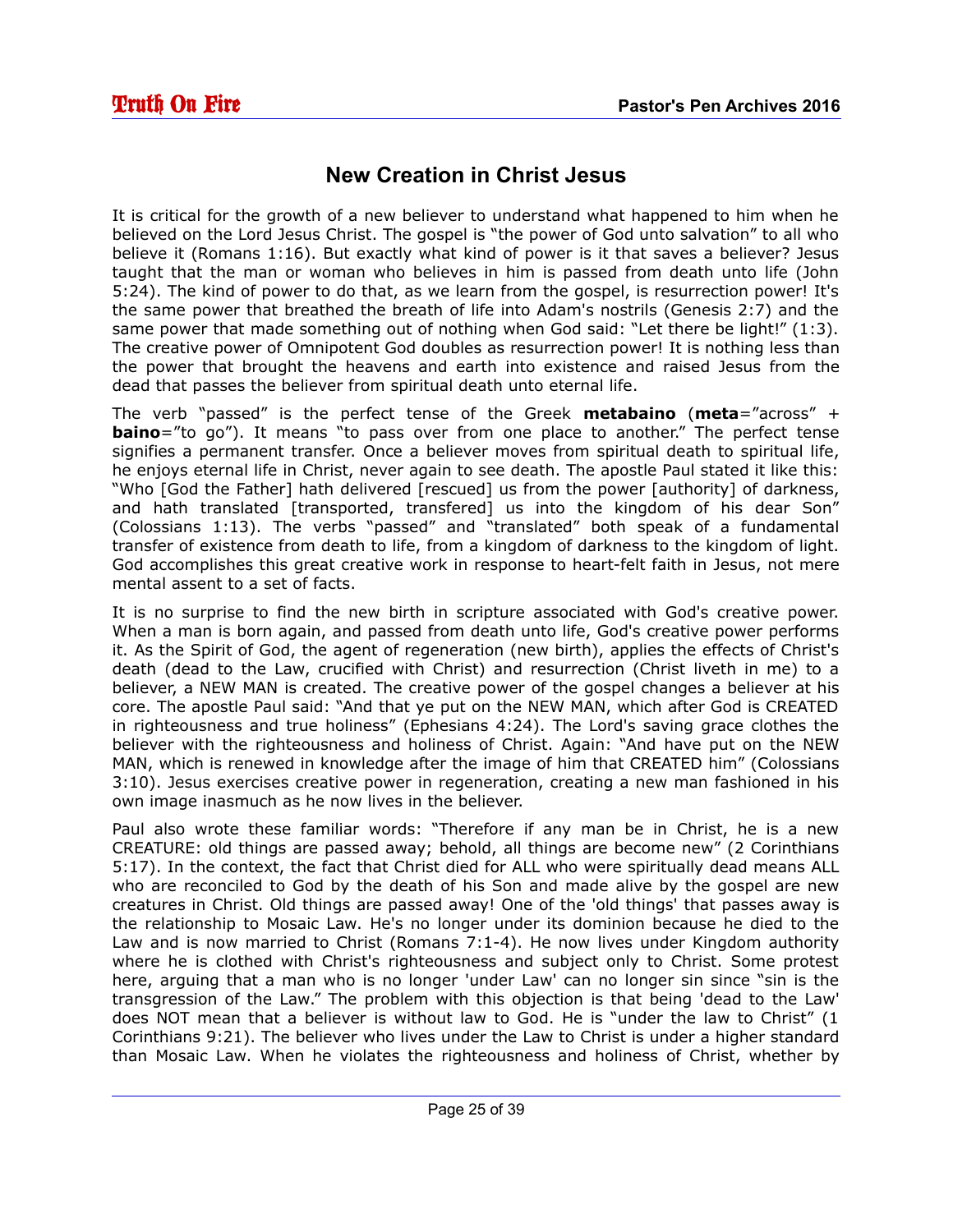attitude or act, he sins against his Lord. It is perfectly conceivable that a believer could sin against Christ and still be in compliance with Mosaic Law.

Believers are said to be "in Christ" as well as Christ being "in them." For those who are IN CHRIST, the following is a spiritual principle: "For in Christ Jesus neither circumcision availeth any thing, nor uncircumcision, but a new CREATURE" (Galatians 6:15). The Church of Jesus Christ, the habitation of God through the Spirit, consists of both Jews (circumcision) and Gentiles (uncircumcision), who've been born again. In Christ Jesus, the Jew is not advantaged; nor is the Gentile disadvantaged. The only thing that "avails" (exerts force or power) in Christ is the fact that every one who is in Christ has been made a new creature through the creative power of the risen Christ. It is that level of power that avails for the believer.

God created the heavens and the earth for a purpose. Revelation 4:11 declares: "For thy pleasure they are and were created." The 'pleasure' principle applies to born again believers as well. But we are given additional specifics: "For we are his workmanship, CREATED in Christ Jesus unto good works, which God hath before ordained that we should walk in them" (Ephesians 2:10). An obvious observation here is that good works are the goal of God's creative work, not the cause of it. That's grace. But these good works were "before ordained."

Some would cite these good works to be a reference to Mosaic Law. I would agree to the extent the Ten Commandments represent a baseline for spiritual and moral rectitude. But since we're in a context involving the new birth with creation and resurrection power in play, the good works are more likely to be representative of Christ's character and conduct--the behavior of God--as the Spirit forms Christ-likeness in the believer's life. A believer can learn what these good works are by saturating his mind with scripture, learning of Christ from Genesis to Revelation! In like manner as being under the law to Christ is a far higher standard than being under Mosaic Law, so also do the good works that proceed from the Spirit of Christ far exceed those of mere compliance to Mosaic Law.

The Law demands no gods other than the true God, no sacrilege, keeping of the Sabbath, honoring of parents, no murder, no adultery, no lying, no stealing and no lust. But can the avoidance of evil works be considered the doing of good works? The indwelling Holy Spirit, in contrast to the prohibitions of the Law, enables the believer to love God and his fellow man—the two great commandments upon which the entire Law rests. In addition, the Spirit empowers the believer to offer unadulterated worship, praise and thanksgiving to his Lord, avoid every form of sacrilege, love and honor parents, respect the sanctity of life, maintain sexual purity, speak the truth at all times, respect the property of others and be content with what God gives him. To this basic 'good works' profile we can add the tangibles of Holy Spirit fruit—JOY in the Lord's salvation, being at PEACE with God, himself and his fellow man, LONGSUFFERING (even-temperedness) and GENTLENESS (kindness) in relationships with others, GOODNESS (displays of benevolence), FAITH (life lived in confidence), MEEKNESS (operating under Christ's rule) and TEMPERANCE (self-control in all aspects of life).

This is what it means to be like Jesus, the believer's primary objective in life! We must always remember that the goal of the Holy Spirit in discipleship is Christ Conformance, NOT Torah Compliance. The same creative power that raised Jesus from the dead and passed the believer from death unto life is the same creative power required for true discipleship,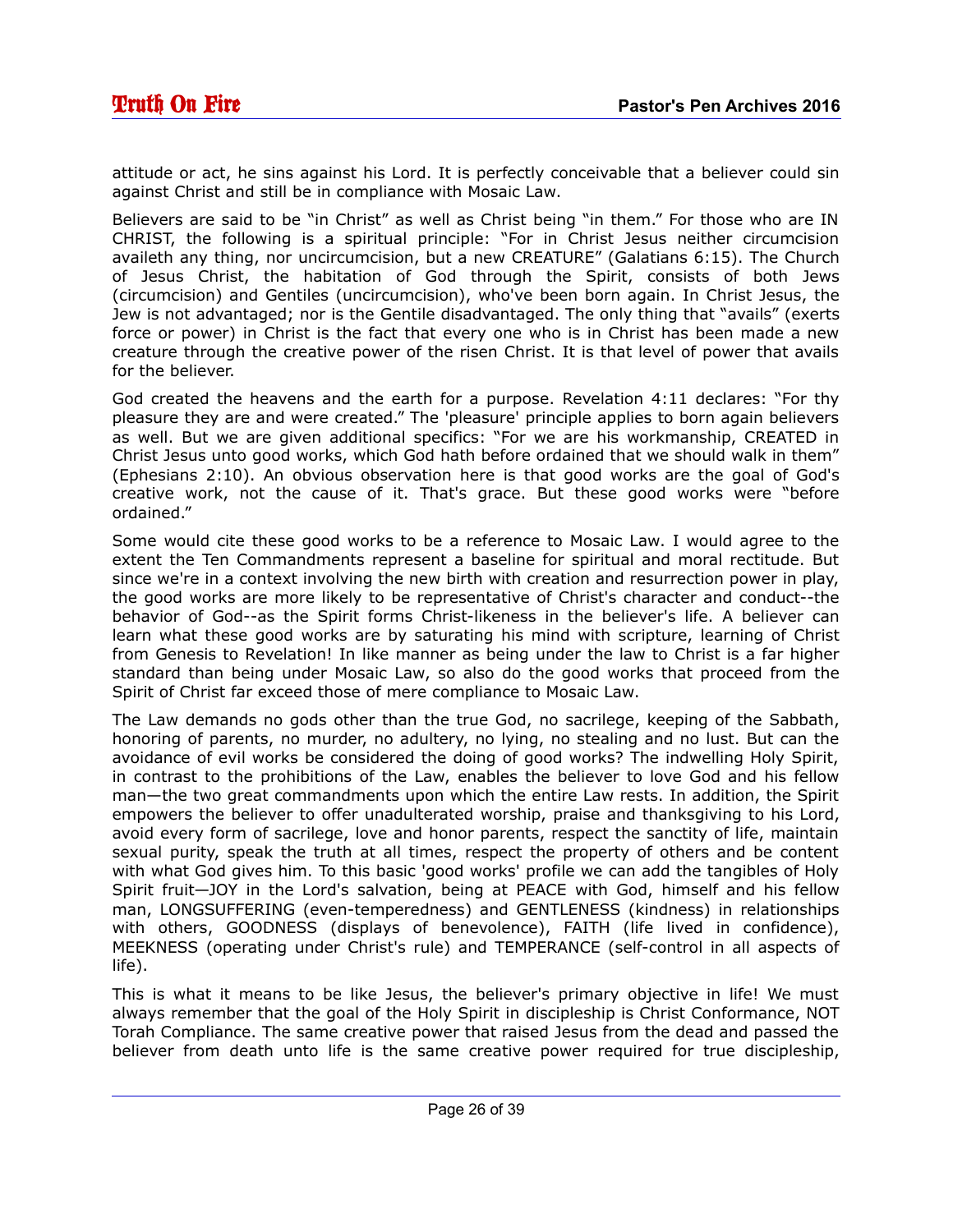wherein the believer becomes more and more like Jesus in his thought life, his attitudes and his conduct. As Paul wrote the Ephesians: "For the fruit of the Spirit is in all goodness and righteousness and truth" (5:9). The practical outworking of righteousness and good works in discipleship is the fruit of the Spirit!

These are the kinds of good works God predestinated a new creature in Christ to produce—a life littered with spiritual fruit that reflects the image of Christ (Romans 8:29). Good works serve as light to lost men so they might glorify the Father in heaven (Matthew 5:16; 1 Peter 2:12). Paul exhorted rich believers to be rich in good works (1 Timothy 6:18). Paul admonished Timothy, a young preacher, to be thoroughly furnished unto all good works (2 Timothy 3:17). Paul instructed Titus, another of his young proteges, to show a pattern of good works (Titus 2:7). Jesus redeemed believers to be a peculiar people, zealous of good works (2:14). Those who have believed in God should be careful to maintain good works (3:8; 3:14). God's people are admonished to consider one another so as to provoke unto love and good works (Hebrews 10:24).

The source of godliness in a believer as it manifests itself in good works is Christ living in his people through the enabling power—the creation and resurrection power—of the Spirit. David understood the need for God's creative power as he prayed for restoration of fellowship after the sins of adultery and conspiracy to commit murder. He prayed: "Create in me a clean heart, O God; and renew a right spirit within me" (Psalm 51:10). The resurrection power of Christ which makes the believer a new creation is the same power required to live a godly life filled with good works. It's a fool's errand to believe that the letter of Mosaic Law has a single iota of power to produce Christ-likeness. It is the Spirit of life in Christ Jesus that avails for a believer as he now lives in his new kingdom realm—dead to the Law and created anew IN CHRIST JESUS!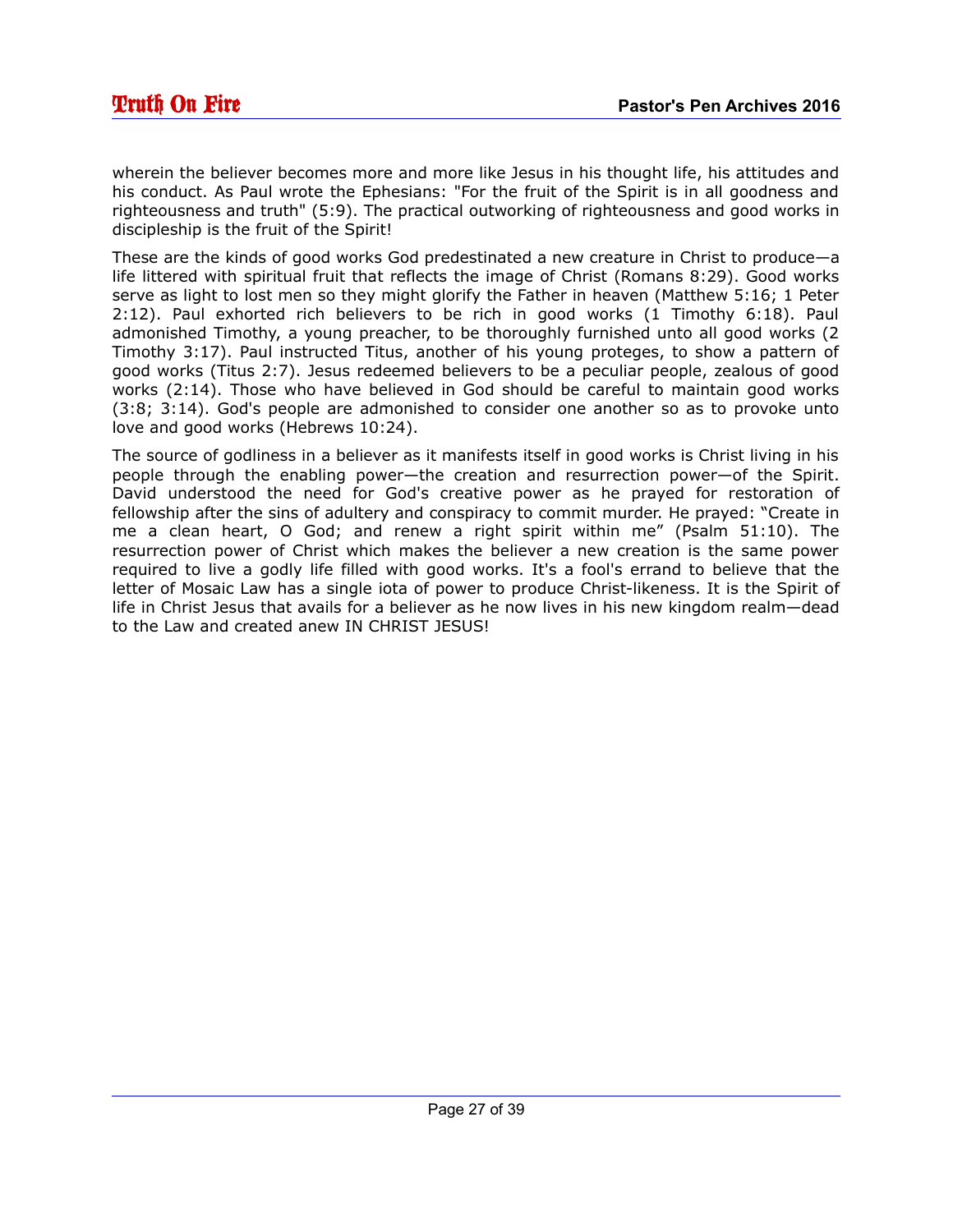## <span id="page-27-0"></span>**The Saviour and the Schoolmaster**

In Matthew 19:16-22, a young man with great possessions (19:22) came to Jesus with an inquiry as to how he could have "eternal life" based on some "good thing" (19:16) he might do. This text has given advocates of a Law-Grace gospel mix the fodder they need to allege Jesus taught conpliance with the Mosaic Law as requisite to salvation and eternal life. This passage is the subject of many discussion threads on websites called "Yahweh Restoration", "Torah Restoration" or something similar.

It is an admittedly challenging text to interpret, requiring one to compare scripture with scripture in arriving at the proper interpretation. What was Jesus really trying to do with this young man? Was he seeking to evangelize him? Was Jesus involved in pre-evangelism? I believe if we rightly divide the Word of God and treat the scripture with intellectual honesty, we can arrive at the proper understanding of the text. The LAST thing Jesus was teaching was a connection between compliance with Mosaic Law and eternal life. Our text constitutes a story about the Saviour's relationship to the Schoolmaster, the Lawgiver to the Law he gave Moses at Sinai.

We begin by noting the way the young rich man addressed Jesus. He called Jesus "Good Master." The Greek is διδασκαλε αγαθε. The adjective **άγαθός** (agathos) signifies what is intrinsically beneficial, good in its very essence. "Master" is **διδάσκαλος** (didaskolos) meaning "teacher, instructor or doctor." He addresses Jesus as "good teacher." It's difficult to find fault with this address. It was polite even if perfunctory. The young man saw in Jesus of Nazareth a genuinely good man, a kind man, a teacher with whom children could feel at ease with his meekness and gentleness.

Jesus took the opportunity of this address to stimulate the young man's thinking regarding WHO it was he was addressing. Jesus replied: "Why callest thou me good? there is none good but one, that is, God" (19:17). In other words, do you realize that in calling me "good" you have called me "God"? The rich young man was standing in the presence of the Saviour, the Lifegiver himself, and was asking what "good thing" he might do to have eternal life. At the end of their encounter, it is clear he never did grasp the spiritual truth Jesus sought to teach.

The man asked: "What good thing shall I do, that I may have eternal life?" His enquiry was flawed in at least three ways according to scripture he should have known. First, it is impossible for a sinner to DO a good thing. Four times in Psalms, scripture says: "there is none that doeth good" (14:1, 3; 53:1, 3). Paul reiterated this truth for a fifth time in Romans 3:12: "There is none that doeth good, no, not one." Secondly, it is NOT possible for a sinner to EARN eternal life. It is a gift of God's grace! Thirdly, keeping the Ten Commandments cannot produce life. There is no Law capable of giving spiritual life to a compliant sinner (Galatians 3:21).

So what was the purpose of Jesus introducing the Mosaic Law to this man as a path to life? Consider these NT truths. First, SIN is the transgression of the LAW (1 John 3:4). Secondly, for by the LAW is the knowledge of SIN (Romans 3:20). Thirdly, SIN by the COMMANDMENT becomes exceeding SINFUL (Romans 7:13). Fourthly, the LAW was added alongside the Abrahamic covenant because of TRANSGRESSIONS (Galatians 3:19). It's clear at this point that Jesus introduced the commandments for the purpose of removing the blinders from his eyes and exposing his sin. And sure enough, it was Commandment  $#10$ , a prohibition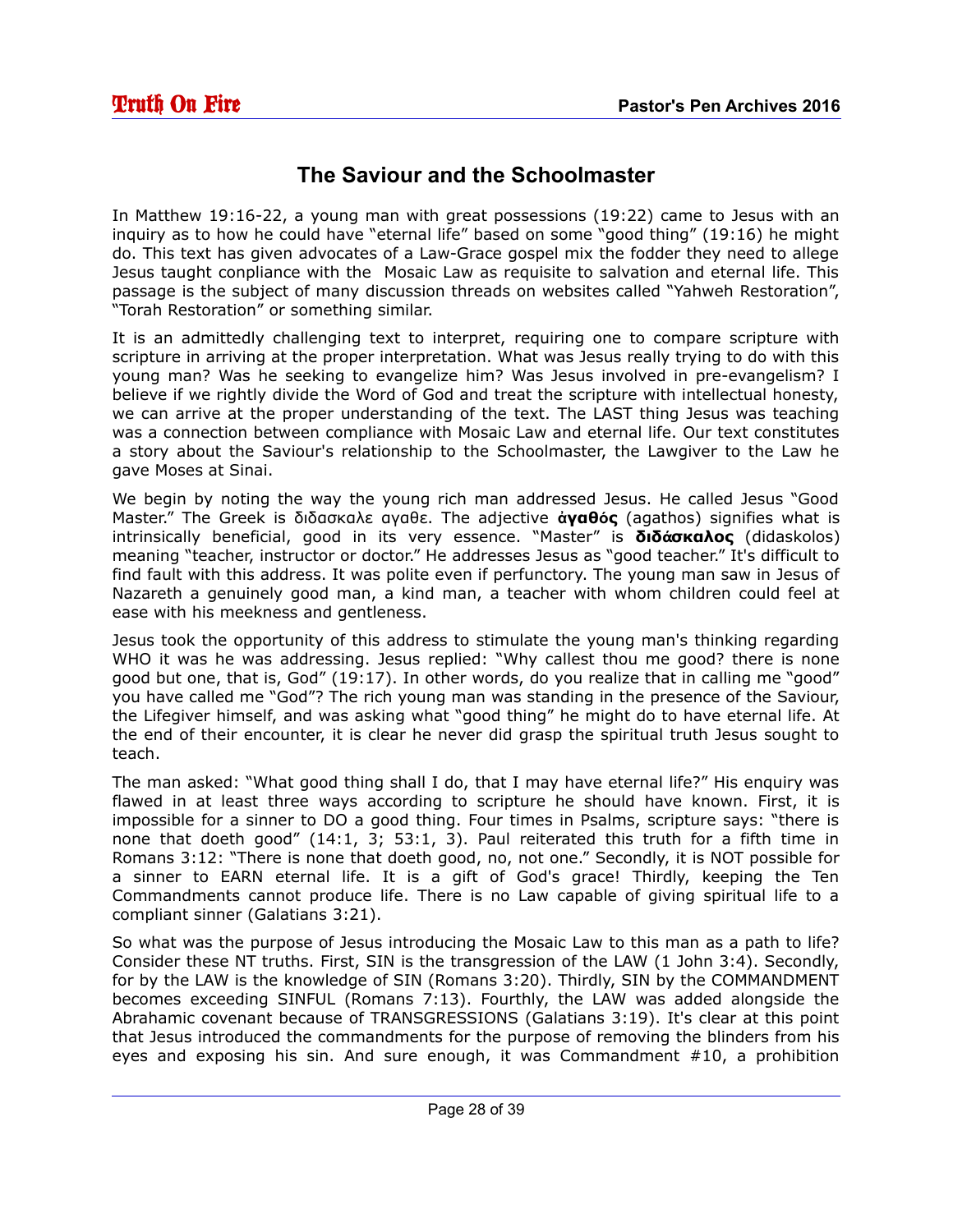against covetousness, that sank his ship, so to speak.

There exists an instructive comparison between this young rich man (Matthew 19) and the woman at Jacob's well in Samaria (John 4). In both instances, the point of evangelism with Jesus was to bring each of them to an awareness of WHO he was and to find salvation in HIM. To the Samaritan woman, Jesus said if she knew WHO it was that had asked her for water, she would have asked HIM for living water. When the woman brought up the subject of MESSIAH, Jesus said: "I that speak unto thee am HE (John 4:26). To the young rich man, Jesus clarified that since he had called him "good" he must therefore be "GOD," the sole source of eternal life.

Jesus then instructed him that in order to be "perfect" (complete, lacking nothing) he should sell all that he had, give it to the poor and trade his earthly wealth for heavenly treasure. Jesus followed up those imperatives with another command: "Come and FOLLOW ME" (Matthew 19:21). These are the key imperatives, often overlooked by interpreters. In both cases, Jesus linked living water (John 4) and eternal life (Matthew 19) to HIMSELF. In the end, the young rich man valued the relationship with his GOODS as more important than a potential relationship with GOD, the giver of eternal life!

This is the bedrock truth in true evangelism. On both occasions, Jesus used the Schoolmaster to bring each of them to HIMSELF (Galatians 3:24). For the woman at the well, it was Commandment #7, the sin of adultery, that accentuated her need. She discovered that WHO she worshipped was of far greater import than WHERE she worshipped. For the young rich man, it was Commandment #10, the sin of covetousness, that exposed his need. He ultimately refused to relinquish his sin in order that he might have life in Christ!

We see the effectiveness of the Schoolmaster in bringing the woman to Christ: "The woman then left her waterpot, and went her way into the city, and saith to the men, 'Come, see a MAN, which told me all things that ever I did: is not this the CHRIST?'" (John 4:28-29). Contrariwise, we see the reaction of the young rich man: "But when the young man heard that saying, he went away sorrowful: for he had great possessions" (Matthew 19:22). The woman went away JOYFUL, but the man SORROWFUL!

Some thirty years later, the apostle Paul clarified what was actually happening in this encounter with the young rich man. Paul likewise had kept all the commandments from his youth up, as he testified in Philippians 3:4-6. He used the word "blameless" to describe his devotion to the Law of Moses. But once he met Christ, the obsession of his life was to "win Christ" and to be "found in him, not having mine own righteousness, which is of the law, but that which is through the faith of Christ, the righteousness which is of God by faith" (3:8-9). Paul discovered that CHRIST WAS ENOUGH, his ALL IN ALL, a reality that escaped the young rich man.

Paul earlier wrote these words to the church at Rome: "For what the law could not do, in that it was weak through the flesh, God sending his own Son in the likeness of sinful flesh, and for sin, condemned sin in the flesh: That the righteousness of the law might be fulfilled in us, who walk not after the flesh, but after the Spirit" (8:3-4). There is nothing wrong with the Law. But it cannot produce true righteousness or give life because of the weakness of man's flesh to comply fully with its demands. So God in Christ condemned sin in the flesh with his own perfect obedience, rose from the dead, ascended to the Father's right hand and sends the Spirit of God INTO the heart of every believer for the purpose of fulfilling the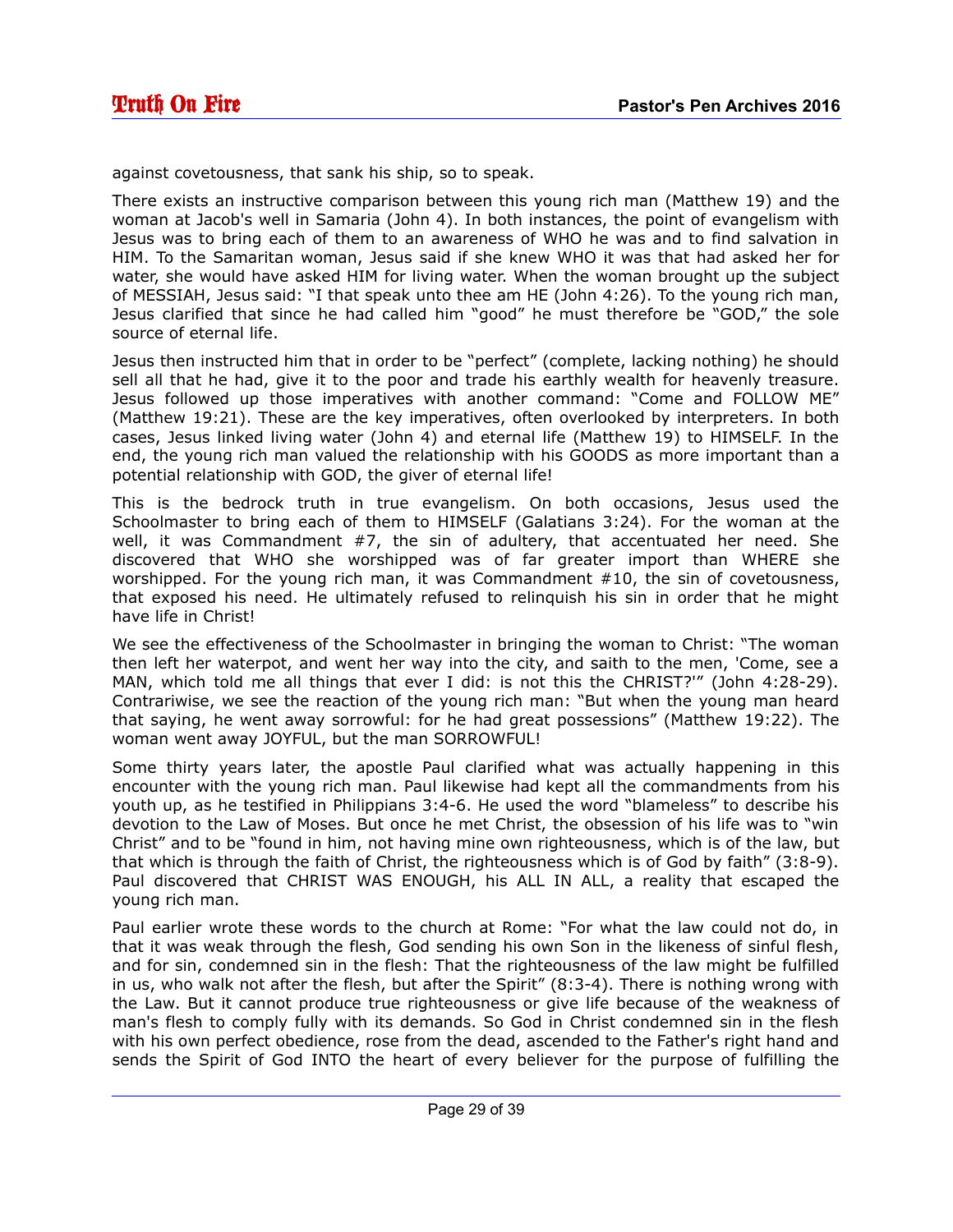righteousness of the Law IN them! The weakness of the young rich man's flesh rendered the Law impotent to save him or anyone else. Little did that young rich man know that the Christ that bid him "Follow me!" was going to do all this on his behalf.

One last thought. We must remember that this rich young man, although zealous of complying with the commandments "from his youth," was under condemnation. Jesus told Nicodemus: "He that believeth on him is not condemned: but he that believeth not is condemned already, because he hath not believed in the name of the only begotten Son of God. And this is the condemnation, that light is come into the world, and men loved darkness rather than light, because their deeds were evil" (John 3:18-19). The young man was NOT a good guy. His covetousness was an EVIL DEED that caused him to reject the Light in whose presence he stood. He loved darkness rather than Light, and walked away sorrowful.

Such is the relationship between the Saviour and the Schoolmaster, which God added alongside the Abrahamic covenant to exacerbate our transgressions and bring us to Christ. For the woman at the well, it found great success in her salvation. But for the young rich man, its purpose was not realized. As the saying goes, the same sun that melts the snow is the same sun that hardens the clay!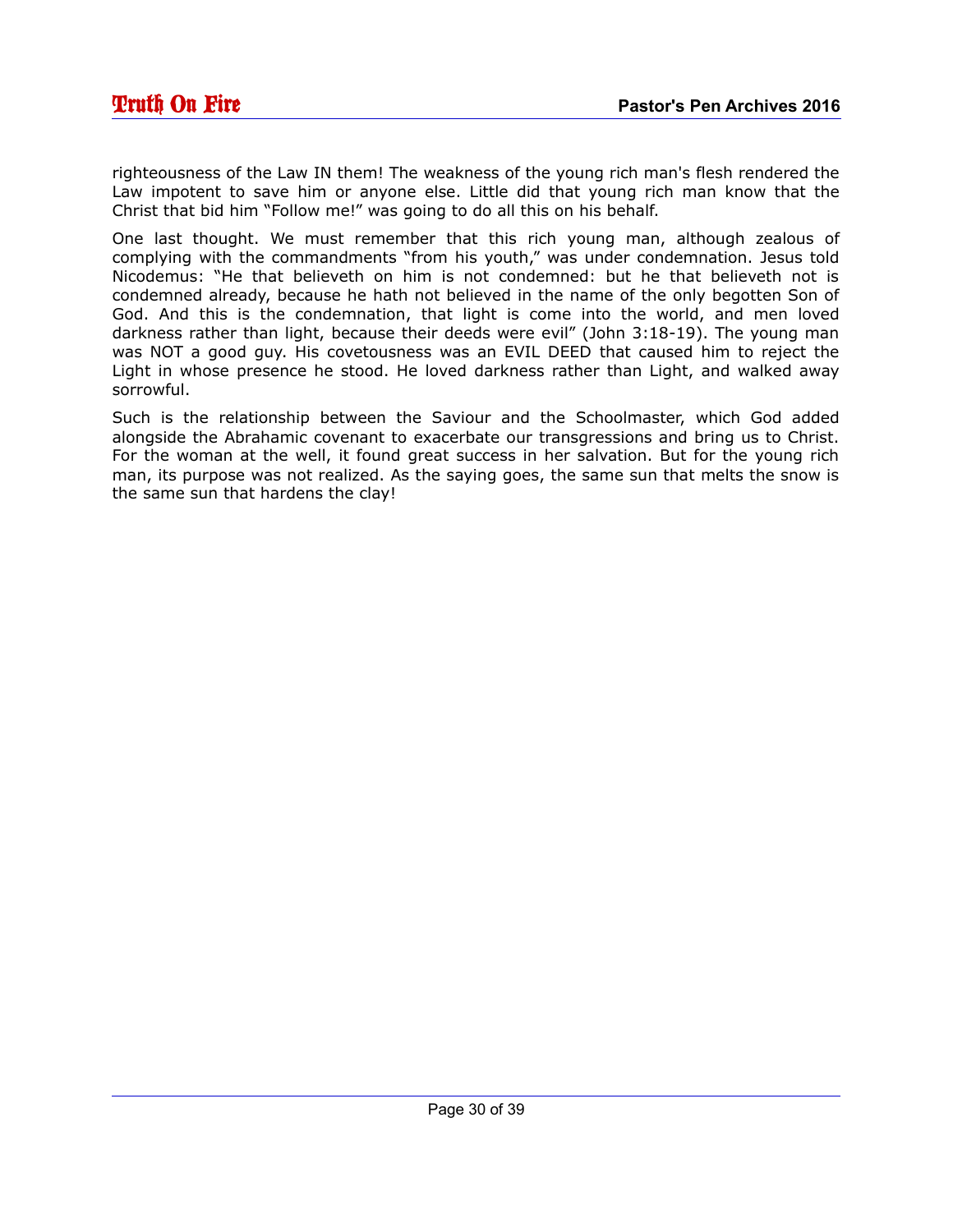# <span id="page-30-0"></span>**The Synagogue of Satan**

The historical setting is the reign of Roman emperor Domitian (81-96 A.D.). The apostle John has been banished to the Isle of Patmos. If we estimate the writing of Revelation to be circa 90 A.D., the apostle Paul has been dead for twenty-five years. While the churches Paul planted in Asia Minor are still alive and well, they've been impacted by various heresies, many of which Paul wrote to combat and correct.

In Chapters 2-3, the Lord Jesus delivers individual messages to seven churches. In each message, Jesus informs them he has full knowledge of their spiritual condition (good and bad), what they're enduring, what actions they should take and a promise to the faithful. It's encouraging to see that while NONE of the churches passed muster in terms of a clean bill of spiritual health (Smyrna excepted), all seven are LOVED by the Lord Jesus. There is nothing more precious to Jesus than local churches that assemble in HIS name and proclaim HIS gospel, the gospel of GRACE!

The churches at Smyrna and Philadelphia shared a common malady: the "synagogue of Satan." To the church at Smyrna, he said: "And I know the blasphemy of them which say they are Jews, and are not, but are the synagogue of Satan" (Revelation 2:9). To the church at Philadelphia, he reiterated: "Behold, I will make them of the synagogue of Satan, which say they are Jews, and are not, but do lie; behold, I will make them to come and worship before thy feet, and to know that I have loved thee" (3:9). It is not clear whether members of this satanic group had infiltrated the church or were just a local presence in the city whose influence was felt by the church.

Before we seek to identify who these folks were and whether there is a modern-day equivalent, let us examine the words of Jesus to ascertain what we DO know to be true. The term "synagogue" may sound a little sarcastic but is, in fact, a statement of reality. These folks obviously claimed to have Jewish roots and practices. But Jesus said they were a synagogue with Satan at the helm. Perhaps they had a Jewish pedigree (physical component) but lacked the faith of Abraham (spiritual component). I suppose it's possible they were physical Jews who were never circumcised in heart. But I'm not sure that would rise to the level of blasphemy. They were more likely to have been Gentiles who believed the Church was the new Israel and therefore claimed to be Jews with an obligation to bring elements of Mosaic Law into Church life. Whatever they may have THOUGHT they were, Jesus said they were BLASPHEMERS and LIARS! It is important to remember that the major difference between a synagogue and a church is the difference between Law and Grace. Whether they were physical Jews who were spiritual imposters or Gentiles claiming to be Jews, they were guilty of making Mosaic Law, in addition to Grace, a requisite for righteousness.

The overriding message here is our Lord's seriousness about his gospel of grace and his divine indignation with those who augment it in any way. The apostle Paul taught that Mosaic Law had no capacity whatsoever to bring spiritual life or righteousness to a sinner dead in trespasses and sins (Galatians 3:21). He also affirmed that Christ becomes the believer's righteousness and life when he calls upon Jesus' name, believing he died for their sins and rose again the third day. This is the message of the gospel! Activity that seeks to alter this message—adding to or taking from—is satanic activity. Mosaic Law can neither save the lost nor sanctify the saved! The synagogue of Satan was no doubt engaged in the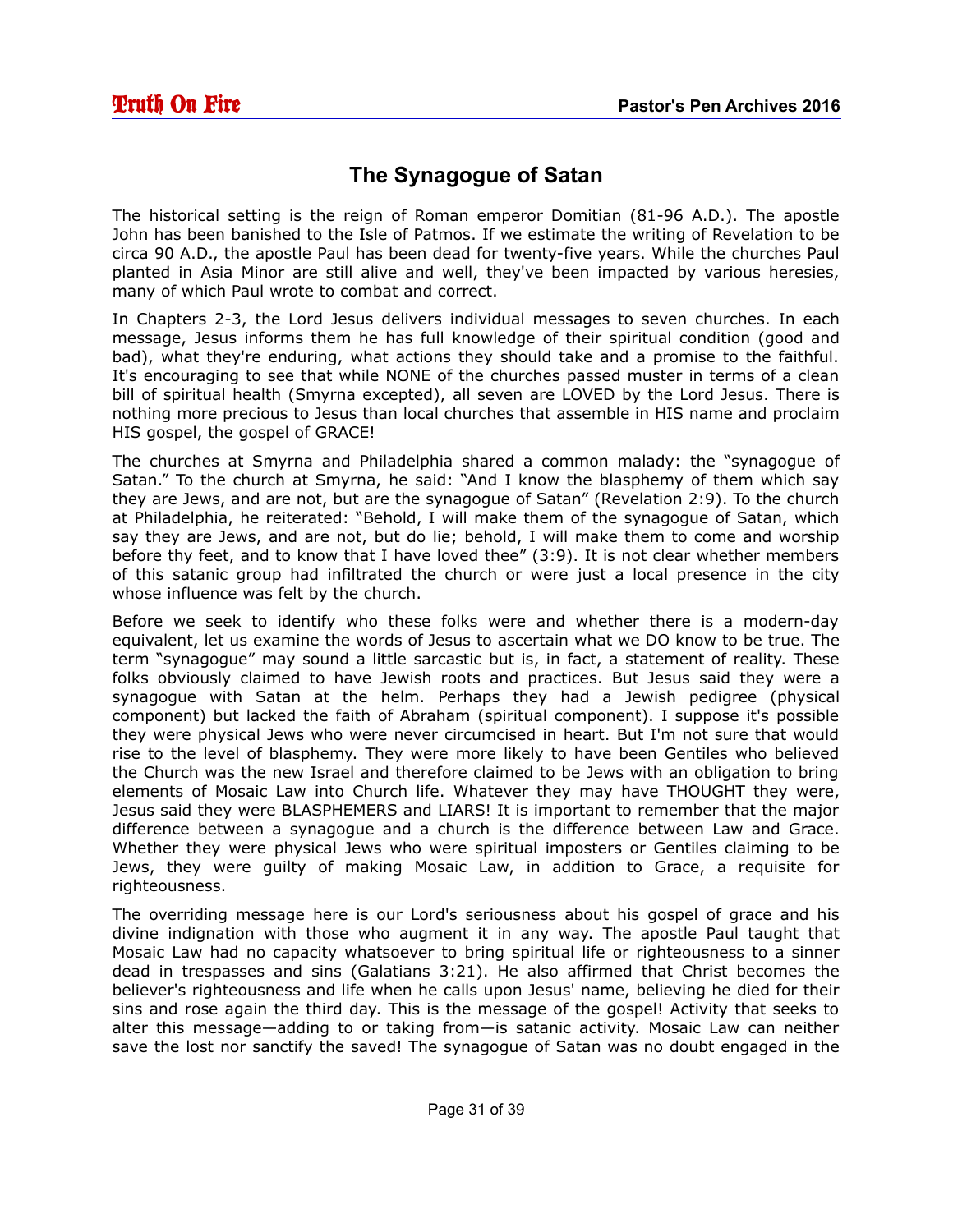modification of the gospel with Jewish (Mosaic) elements.

The book of Galatians was likely the first epistle Paul wrote following the Jerusalem Council (A.D. 51). The conclusion arrived at by the apostles and the Holy Ghost was: "But we believe that through the GRACE of the Lord Jesus Christ we [Jews] shall be saved, even as they [Gentiles]" (Acts 15:11). The future tense of "saved" signifies that GRACE, not Mosaic Law, is the sole basis for our salvation FROM faith (justification) TO faith (sanctification) and our ultimate glorificaton. But not everyone embraced the doctrinal edict of the Council. When Paul began Galatians, he issued this stern warning: " I marvel that ye are so soon removed from HIM that called you into the GRACE of Christ unto another gospel: Which is not another; but there be some that trouble you, and would PERVERT the gospel of Christ" (Galatians 1:6-7). This is no coincidence! Any admixture of Law with Grace as a formula for attaining to the righteousness of God is a 'perversion' (corruption, transmutation) of the gospel. The synagogue of Satan is in the business of perverting the gospel by mixing Law with Grace.

An instructive passage in Galatians 2:11-21 records Paul's public rebuke of Peter as he had changed his behavior with Gentile believers at Antioch out of fear for other Jews that came from Jerusalem. Peter, a Jew by nature, was perfectly at ease with Gentile believers who observed no Mosaic rituals. But in an hypocritical reversal, he began "compelling" the Gentiles to live after the manner of Jews upon the arrival of Jews from Jerusalem. This change of behavior was contrary to "the truth of the gospel." That truth is that righteousness comes by faith in Christ, whether Jew or Gentile. Both have equal standing before God on the merits of Christ alone. One absolute truth taught in this passage is that it was and NEVER has been the will of God for Gentile believers to live as Jews! Moreover, when Peter, a natural Jew, abandoned Mosaic customs and lived as did the Gentiles, he walked uprightly acording to the truth of the gospel. The synagogue of Satan consists of professing Gentile believers who falsely claim to be Jews, believe righteousness comes from Jesus + Mosaic Law and seek to compel other Gentile believers to live as Jews. Such behavior is contrary to the truth of the gospel and a perversion of it!

One cannot read the book of Acts without seeing that early believers, especially Jews, had a very difficult time with grace, holding on to Mosaic practices after professing faith in Christ. Paul, the apostle to the Gentiles, preached and taught Christ from the Law and the Prophets but advocated NO Mosaic practices for the churches he planted. Some advocates of 'Restoration' theology cite historical documents that say the early churches acted like Jews. That's understandable given the difficulties for Jews transitioning from Law to Grace. It apparently proved difficult for Gentiles, who would have gained, from Paul's influence, a great respect for Christianity's Jewish roots. But historical documents do NOT constitute doctrine. Paul wrote Galatians and Colossians, two doctrinal foundations for the gospel of grace, to combat the error of incorporating the "weak and beggarly" elements of Mosaic Law into church life. Yet despite Paul's inspired efforts to lay a solid doctrinal foundation for the gospel, there were many "false brethren" (2 Corinthians 11:26; Galatians 2:4) who continued to "trouble" Gentile believers with ANOTHER gospel (Jesus + Mosaic covenent). A generation later, Jesus called out these synagogues of Satan in his messages to Smyrna and Philadelphia.

The charge of blasphemy is a serious one. But how does one commit blasphemy? One blasphemes when he treats sacred things with contempt. Where the gospel is concerned, it all boils down to the doctrine of redemption and the blood of Christ. The shed blood of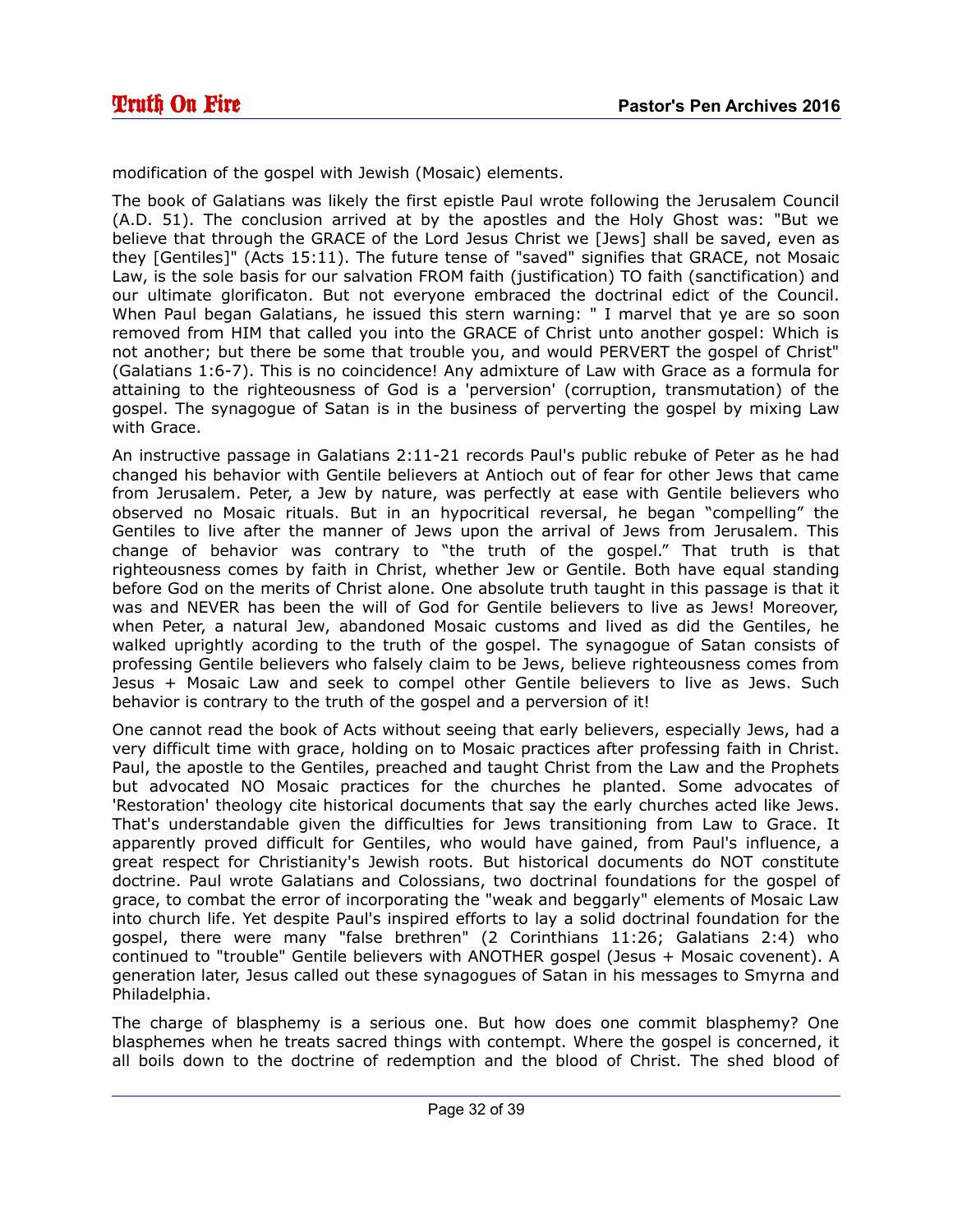Jesus, the Seed of Abraham, is the basis for the new covenant that fulfills the Abrahamic covenant and connects the believer to the promises made to Abraham. The Mosaic covenant, which God added alongside the Abrahamic covenant to exacerbate the knowledge of sin, is the old covenant from which Christ redeems the believer. God has not done away with the old covenant. By virtue of his death with Christ, the believer dies to the old covenant and is made alive by the new covenant in Christ's blood. When men mix the old and new covenants in some sort of gospel hybrid, they show contempt for the blood of Christ, deeming it unable, in and of itself, to secure our eternal redemption. In doing so, they become blasphemers and Jesus calls them exactly that!

In addition to the charge of blasphemy, Jesus accused the synagogue of Satan of lying! A lie is a false statement made with the intent to deceive. It misrepresents the truth. What exactly was the synagogue of Satan lying about? The gospel affirms the death of Christ on the Cross was the total satisfaction for our sins and the demands of the Law. It affirms that the blood of Christ was sufficient to redeem them that were under the Law from the curse of the Law. It affirms the believer of the gospel to be dead to the Law and alive unto the Lawgiver. The lie was likely two-fold in nature. First, Gentiles who claim to be Jews misrepresent the facts. Scripture teaches there is neither Jew nor Gentile in Christ (Galatians 3:28; Colossians 3:11). When a Gentile who claims to believe in Jesus also claims to be a Jew, he or she is a liar! Secondly, the risen Christ considers their claim the Church is Israel and therefore obligated to continue observing Mosaic Law to be a deliberate misrepresentation of gospel truth and the value of his Cross. It misrepresents the doctrine of redemption! Jesus is the final Judge. When he levels charges of blasphemy and lying against any people, there exists no higher court to which they can appeal their conviction!

Satan is in the business of blinding the minds of unbelievers to the glorious gospel of Christ, who is the image of God (2 Corinthians 3:14; 4:4). He uses his subtilty to corrupt the minds of believers from the simplicity that is in Christ (11:3). It is expected that his 'synagogue' would be engaged in both of these activities—blinding and corrupting minds. His ultimate objective is to persuade the unsaved and saved alike that the death of Jesus, his precious blood, his resurrection and his riighteousness imputed to the believer, the 'Good News' of GRACE, are insufficient, in and of themselves, to secure eternal redemption on behalf of those who believe. The argument a synagogue of Satan propagates usually takes the form of old 'covenant' plus new 'covenant'—a mix of Law and Grace. The NT, however, affirms that unbelievers are 'under Law' and believers 'under Grace' and that no man can be 'under' both at the same time. Those who mix Law and Grace essentially despise the blood of Jesus and incur his displeasure in the form of a two-fold indictment—blasphemers and liars! This indictment of Jesus is applicable to ANY individual or group that teaches righteousness, whether in justification or sanctification, is obtainable by compliance to Mosaic Law. The modern-day 'Restoration' movement is reflective of a satanic synagogue.

These synagogues of Satan were apparently claiming the higher 'gospel' ground. They considered their allegiance to Mosaic Law and their attempt to meld it with Christianity as the superior position. But the Lord said he would ultimately make the synagogue of Satan worship at the feet of the Church and know how much Jesus loves those who champion the gospel of GRACE. The synagogues of Satan were likely akin to the Judaizers against whom Paul warned the Galatians and Colossians. If a man believes and teaches that Mosaic Law can, in any way, contribute to life or righteousness, he is a Judaizer, a member of the synagogue of Satan. He may have a quiver full of bastardized proof texts he claims prove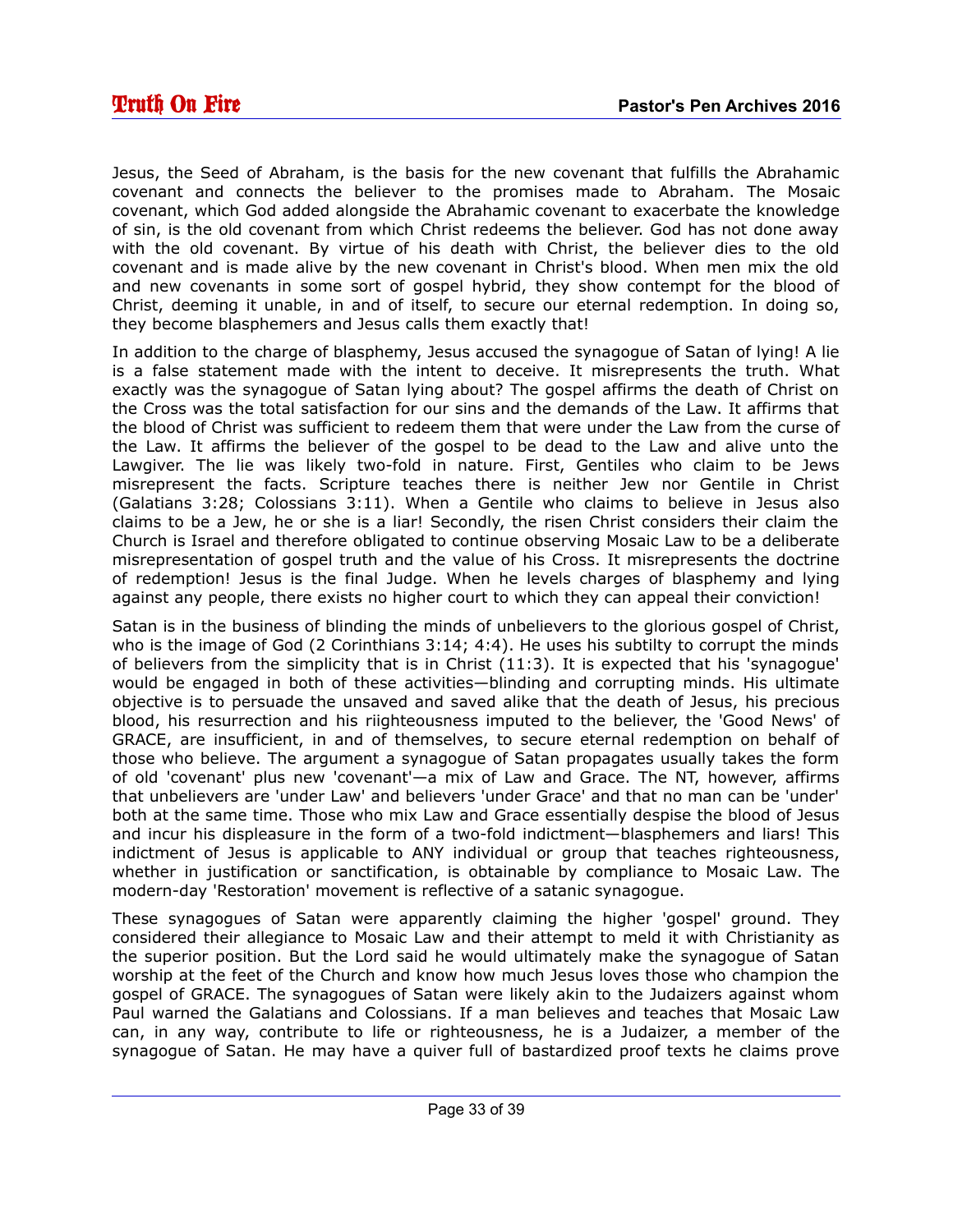that Mosaic Law was always intended to be part of Church life. But in the final analysis, salvation hinges upon the efficaciousness of the blood of Christ to secure our eternal redemption, clothe us in Christ's righteousness and provide us a "new and living way" into the holiest (Hebrews 10:20). The offering of the body of Christ—his death and precious blood—perfects forever the believer who is sanctified by faith in him (10:14). Adding so much as one requirement to the blood of Christ as necessary to achieve these ends is blasphemy and lying!

The synagogue of Satan through the ages has taken on different forms. But in the final analysis, it has at its core an alternative to or augmentation of redemption by the blood of Jesus Christ and or sanctification by the Spirit of Christ. Paul testified that he was not ignorant of Satan's devices (2 Corinthians 2:11). If we examine Satan's first temptation (device), we derive basic insight into how he operates where his synagogues are concerned (Genesis 3:1). God said to the first couple: "Ye shall SURELY die" (2:17). Satan countered with: "Yea, hath God said...?" (3:1) and followed with: "Ye shall NOT SURELY die!" (3:4). Satan first introduced an element of DOUBT, then followed up with an outright DENIAL of truth. In the NT, God says believers are: "DEAD to the Law" (Romans 7:4; Galatians 2:19). Satan counters with: "Does dead really mean dead?" At some point, after DOUBT has run its course and eroded confidence in the plain sense of scripture, he follows with: "You are NOT DEAD to the Law!" He will then proceed to explain why that cannot be the case, using bastardized 'proof texts' from the OT that he interprets apart from their context as 'proof' that the Law is still applicable to the Church as a basis of justification and or discipleship; a mix of Law and Grace, old Mosaic covenant with the new covenant in the blood of Christ.

In summary, every synagogue of Satan, regardless of the name under which it operates, will have one or more of the following tenets undergirding its existense:

- 1. A claim that Israel is now the Church, that Gentile believers in the Church Age have been 'grafted' into one of the tribes of Israel. Both 'Replacement' theology and 'Restoration' theology espouse this error notwithstanding the scriptural truth that there are NO tribes in Christ or his Church (Galatians 3:28; Colossians 3:11).
- 2. A failure to understand the covenants. Romans 11 makes it clear that God has grafted Gentiles, as a wild olive tree, into Israel, the natural olive tree. But that grafting connects Gentile believers to Abraham, not Moses. Gentile believers are dead to the Old Covenant and grafted into the Abrahamic Covenant. In this regard, they are blessed with faithful Abraham, to whom God made promise to justify by faith all who followed his example of faith. Descendants of Abraham are the natural olive tree. There are no tribes in the Abrahamic covenant even as there are no tribes in the covenant in Christ's blood.
- 3. A defective view of the death of Christ. Jesus fulfilled the Law in its entirety, He did not destroy it. Yet some allege Jesus satified the priesthood requirements of the Law but left other aspects in tact for our observavnce. This kind of thinking misses the point. Jesus left ALL the Law in tact. He satisfied ALL the demands of the Law in his death. He did not destroy the Law, but FULFILLED every aspect of it! If Jesus died for ALL our sins (1 Corinthians 15:3) and had ALL our iniquities laid upon him (Isaiah 53:6), then the atonement of Jesus MUST have included EVERY aspect of Law, a violation of which would constitute a transgression. Jesus did NOT suffer and atone for the traditions of the elders, scribes and Pharisees. The violation of their traditions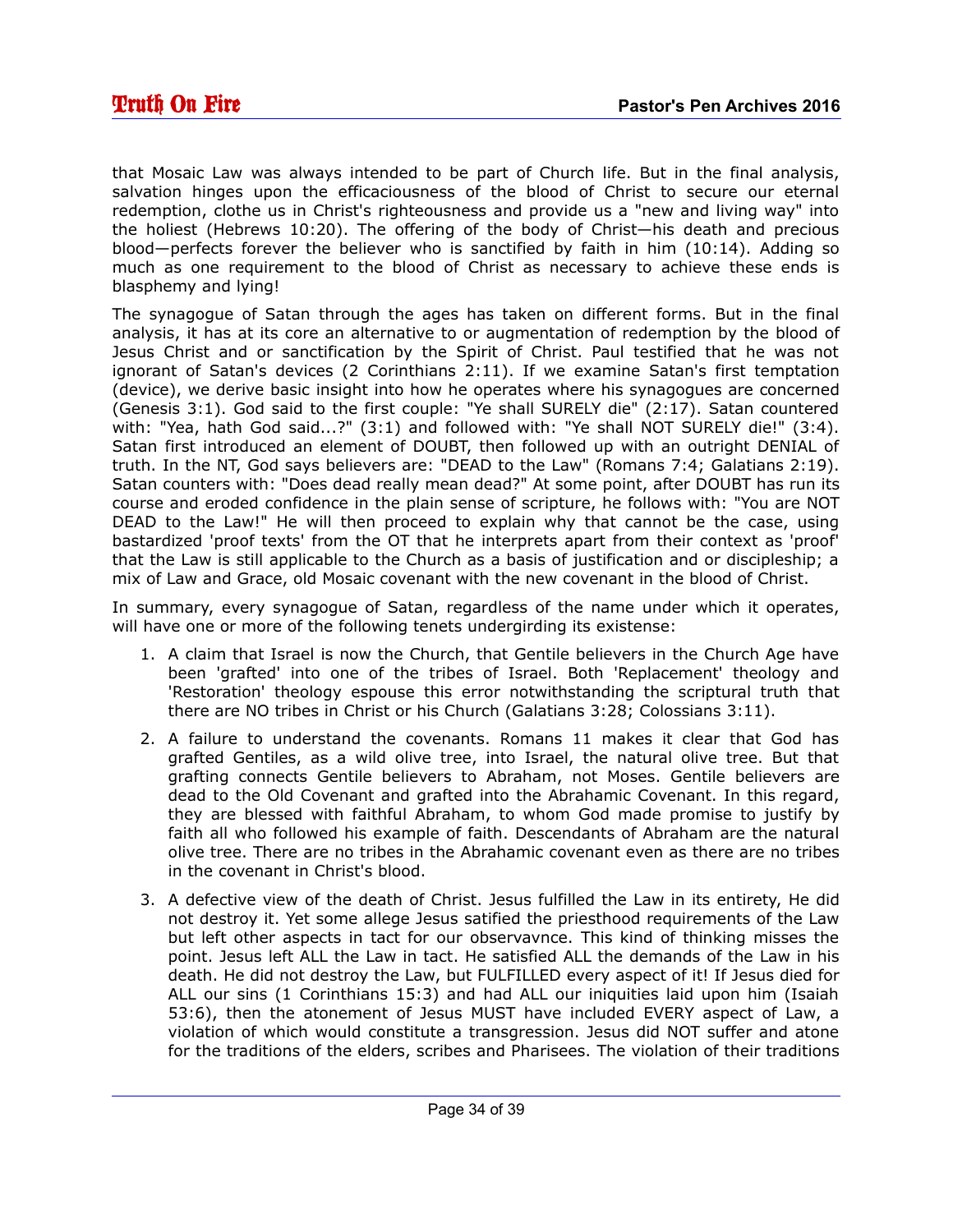did NOT constitute transgressions of the Law as far as God is concerned! Jesus in his death was a TOTAL satisfaction for our sins and iniquities and a fulfillment of the Law that precipitated them!

- 4. An advocacy for some degree of adherence to OT Law, whether it be for salvation (justification) or discipleship (sanctification) at the expense of NT Grace, which teaches the total sufficiency of Christ, his righteousness, his life and the redeeming power of his blood.
- 5. A belief that the early Church went astray early on and was 'hijacked' by grace advocates. They see their mission as one to 'restore' elements of Mosaic Law that the Church abandoned. Acts 15 and the Jerusalem Council soundly refuted this error! In fact, the synagogues of Satan are akin to the disciples of Moses who tried to corrupt the church at Antioch in Syria, an attempt which precipitated the Jerusalem Council in the first place, where Grace won the day.
- 6. A bastardization of NT scripture. Synagogue of Satan ministers are guilty of substituting 'Yahweh' for 'Lord', 'Yeshua' for 'Jesus' and 'Elohim' for 'God'. The NT was written in Greek. Any honest translation of scripture will demonstrate faithfulness to the original language. A synagogue of Satan will purposefully mistranslate these Greek words as an eisegetical (reading into) exercise to give a Hebrew flavor to the Greek text. When you hear a Gentile man, who believes he's a Jew, using OT names for God when quoting NT scripture (i.e., reading Hebrew names into Greek text), you're likely listening to a synagogue of Satan representative. It's one of the ways a Gentile, who believes his faith in 'Yeshua' makes him a Jew, seeks to affirm his Jewishness. But it's nothing more than deceitful handling of scripture.
- 7. A denial of the Trinity. A synagogue of Satan will typically deny the Trinitarian (Three-in-One) nature of the Godhead. There are few Bible doctrines with more attestation than the ONE true God existing eternally in THREE Persons—the Father, Son and Holy Spirit! Each member of the Godhead has a unique role in our redemption. The man Christ Jesus is the One Mediator between God and men. Jesus could NOT be a Mediator if he was not BOTH God and man! The synagogue of Satan, because it believes Trinitarian doctrine teaches Three Gods, will advocate an equivalency of the Father and Son (i.e., the Father IS the Lord Jesus Christ and Jesus Christ IS the Father). This is a direct assault on the doctrine of God!
- 8. A misrepresentation of the Holy Spirit. Some 'Restoration' ministries describe the Holy Spirit as "an invisible force." This essentially strips the Spirit of personhood and, in combination with the Father and Son 'equivalency' concept, maintains the idea of One God, One Person. It is therefore not uncommon to hear a synagogue of Satan member use the words 'Father' or 'Almighty Father' when referring to their God and conspicuously omit the names of 'Jesus' and or 'Christ' from their vocabulary.

Two biblical keys apply here. Jesus said: "But when the Comforter is come, whom I will send unto you from the Father, even the Spirit of truth, which proceedeth from the Father, he shall testify of me" (John 15:26). Paul wrote: "And he [Jesus] is the head of the body, the church: who is the beginning, the firstborn from the dead; that in all things he [Jesus] might have the preeminence" (Colossians 1:18). If and when the Spirit God is the impetus behind a ministry, the Lord Jesus Christ will be the first and foremost focus of it! You simply cannot honor the Father without honoring his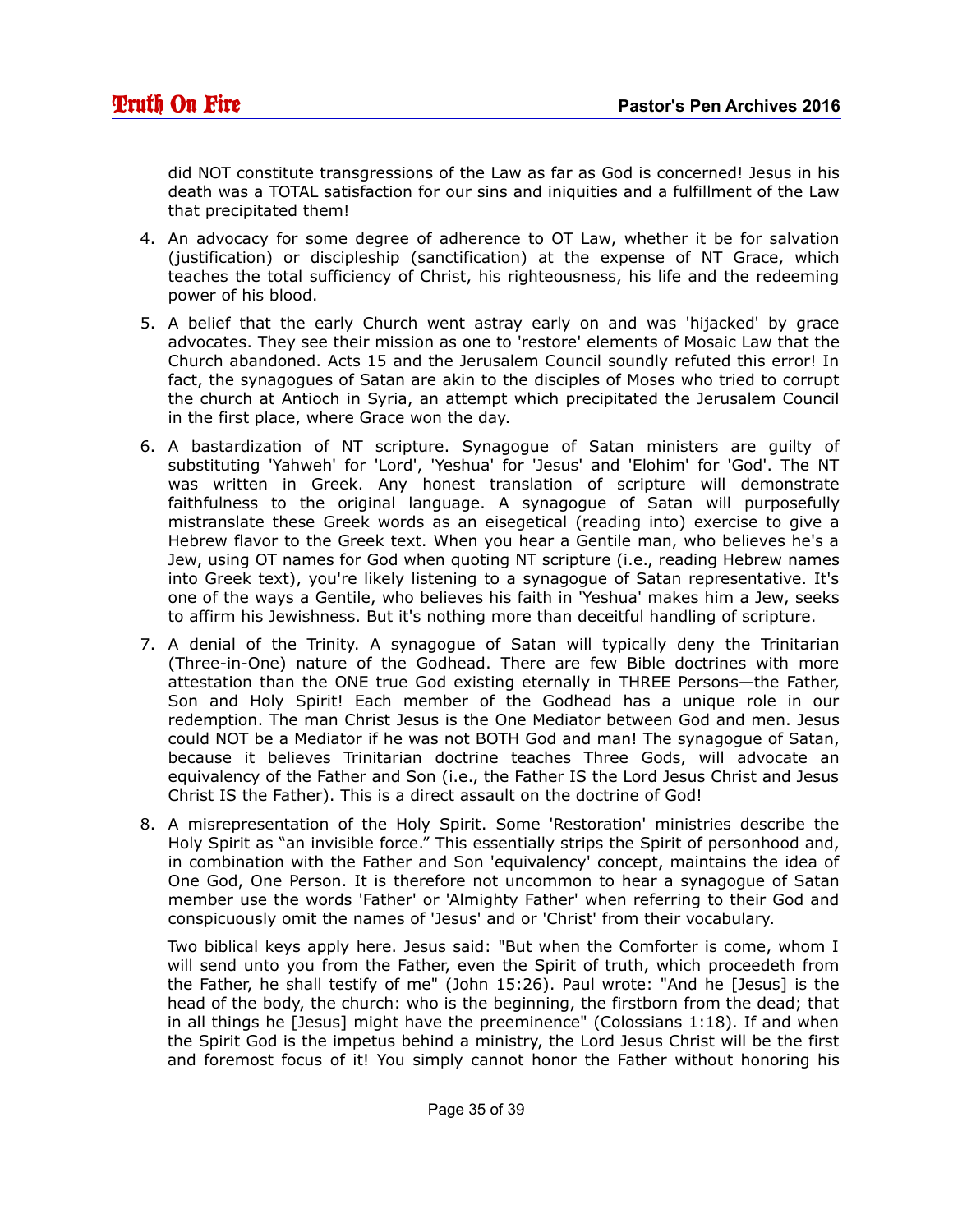Son (John 5:23).

- 9. A defective view of eschatology. Many synagogues of Satan allege that "the fulness of the Gentiles" has come and gone (Romans 11:25). But as Paul explained, the fulness of the Gentiles is connected to the "mystery" of the church. The day of the Lord will not commence, nor the fulness of the Gentiles be accomplished, until Jesus catches away (gathers) his Church, his largely Gentile bride, unto himself in the Rapture (1 Thessalonians 4:13-18; 2 Thessalonians 2:1-2). This is a convenient allegation that really MUST accompany the other false belief that the Church is Israel.
- 10.A disdain for (abandonment of) the local church that preaches the gospel of GRACE as affirmed by the Jerusalem Council in A.D. 51. A synagogue of Satan may see its 'work' as that of influencing GRACE-based local churches to adopt LAW-based practices, such as the observance of Feasts and Sabbaths, as a matter of discipleship. But such 'Torah compliance' doctrine has NO ability to make one a disciple of Christ, for it can impart neither life nor righteousness. The Christian life IS the life of Christ! It is NOT conformity to types, figures and shadows! Any individual who REJECTS what Jesus LOVES (i.e., Grace-preaching local churches) is telegraphing the satanic source of his or her persuasion.
- 11. The use of OT phrases like "my ways" and "old paths" as proof the Church is still obligated to conform to those ways, often referreo as "the Father's ways" as expressed in Mosaic Law.In the NT, however, Jesus said he was the embodiment of those "ways" and "paths" inasmuch as he told his disciples: "I am THE way" (John 14:6). When Jesus said he was THE way, he was essentially saying: "ALL the 'my ways' and 'old paths' of the Old Covenant are now bundled up in ME, the Mediator of the New Covenant!"
- 12.A false accusation of 'lawlessness' against Grace-based churches and individuals. Believers in the gospel of grace are "under the law to Christ" as was the apostle Paul (1 Corinthians 9:21). A disciple of Christ who studies the Torah is NOT concerned with COMPLIANCE, but with OBEDIENCE. His goal is to discover the will of God and obey it as he finds it through the power of the Spirit. For example, when he reads Exodus 20:13-16, he learns the will of God for his life is respect for the sanctity of life, sexual purity, respect for the property of others and truthfulness in every area of life. As he relies upon the power of the Spirit to FORM these Christ-like qualities IN him, he fulfills the righteousness of the Law (Galatians 4:19; Romans 8:2-4).

How does a believer in grace obey an OT feast? Since OT feasts are shadows of Christ, he simply seeks to discover the spiritual intent of the feast and what can be learned about Christ his Lord. For example, the Feast of Unleavened Bread teaches the need to live an unleavened life as a result of Christ becoming his Passover Lamb. The way he obeys the spirit of the feast is to ask God daily to expose the leaven in his life, confess it, forsake it and live godly in Spirit power as a result. What is the benefit of OT feast COMPLIANCE by one whose life is rife with DISOBEDIENCE?

These messages to the churches at Smyrna and Philadelphia should strike fear in the heart of every soul that seeks to add some aspect of Mosaic Law as necessary to the attainment of life and righteousness. The bottom line: DO.NOT.MESS.WITH.GRACE! The blood of Christ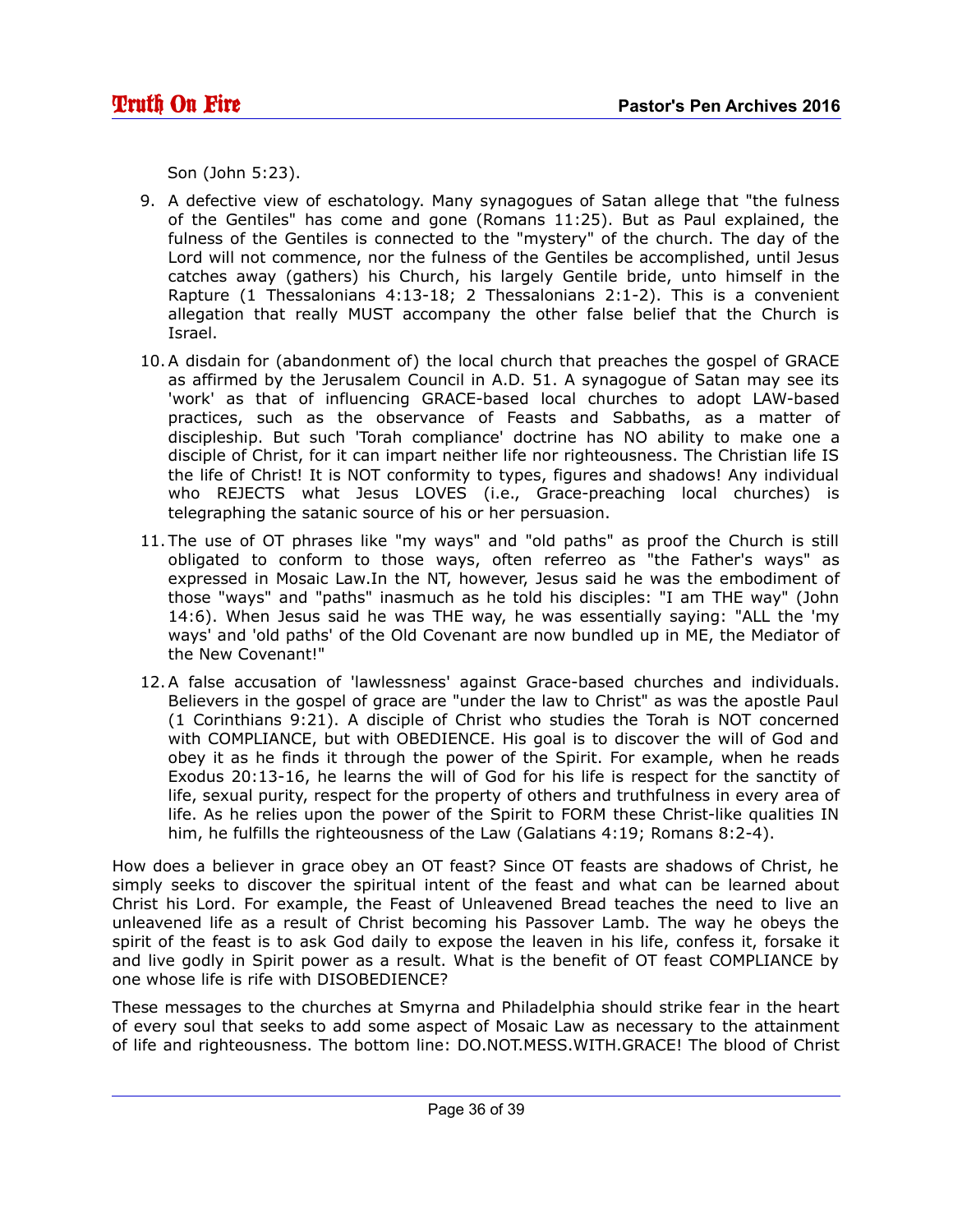and the Spirit of Christ ALONE have the power to redeem, regenerate, justify, reconcile, cleanse from sin, empower the believer to walk in fellowship with his Lord and transformconform him into the image of Christ Jesus.

Those who champion any element of Mosaic Law as integral to Grace have departed from the faith, having given heed to seducing spirits and doctrines of devils (1 Timothy 4:1). They are: (1) the enemies of Christ, (2) the enemies of his Cross, and (3) despisers of his blood. As Paul warned, it is "no great thing" if the ministers of Satan tarnsform themselves into "ministers of righteousness" (2 Corinthians 11:15). Modern-day examples include ministries like 'Yahweh Restoration', 'Torah Restoration' and 'Torah Compliance'. These and ministries with similar scope, which advocate elements of Mosaic Law as integral to salvation and or discipleship, are synagogues of Satan. At the end of the day, Jesus will expose them for the blasphemers and liars they are! The synagogue of Satan has nothing whatsoever to do with the worship of Satan, but rather the false worship of ANOTHER Jesus with ANOTHER gospel and ANOTHER spirit. That's what makes it so sinister, so deadly, and why Jesus hates it!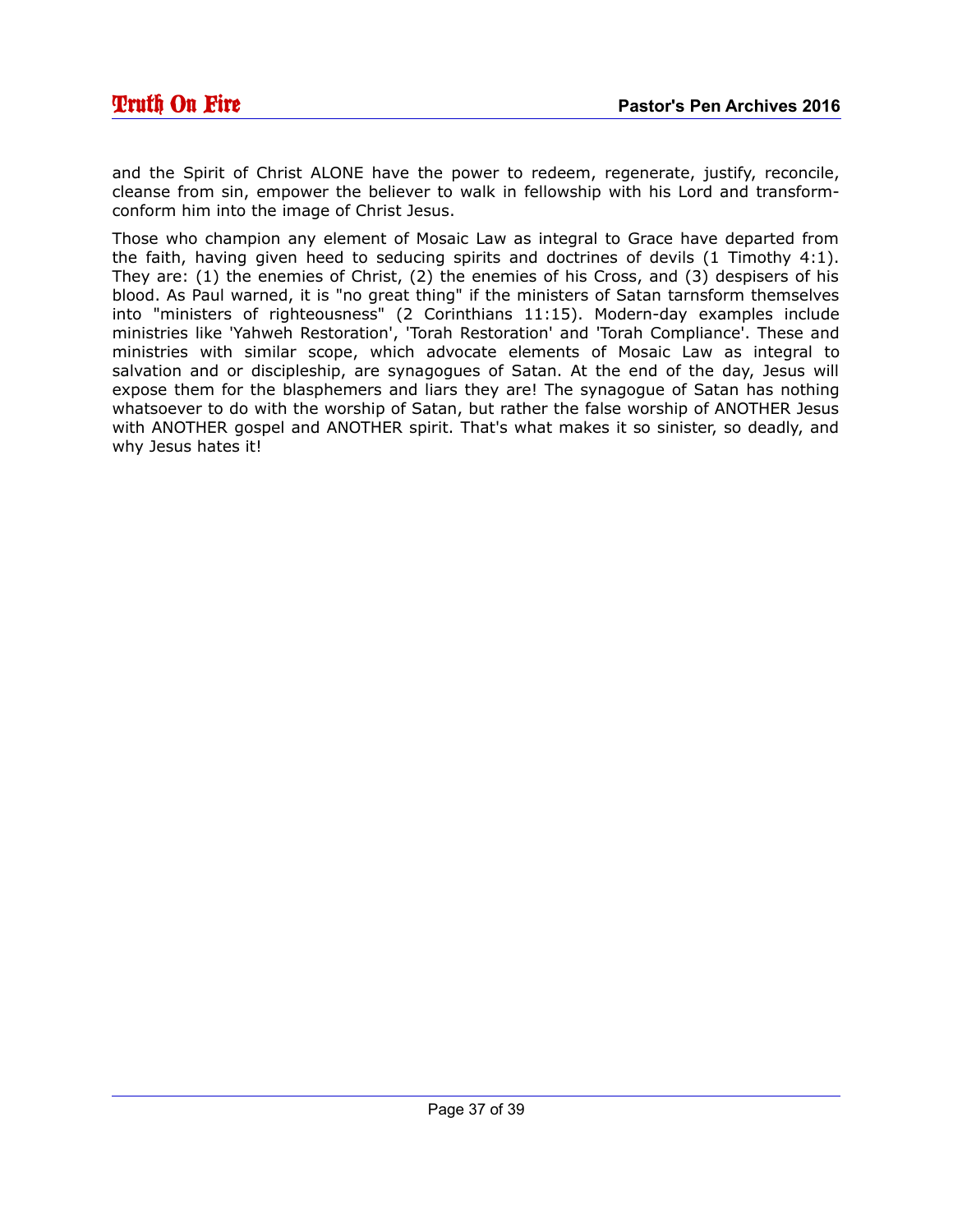## <span id="page-37-0"></span>**Why I Believe in the Resurrection of Jesus Christ**

A major component of the gospel of Jesus Christ is his resurrection from the dead. In order for a sinful man to be saved from his sins, he must believe it. For the scripture declares: "That if thou shalt confess with thy mouth the Lord Jesus, and shalt believe in thine heart that God hath raised him from the dead, thou shalt be saved" (Romans 10:9). Paul reminded the Corinthians of the same gospel he preached to them: "For I delivered unto you first of all that which I also received, how that Christ died for our sins according to the scriptures; And that he was buried, and that he rose again the third day according to the scriptures" (1 Corinthians 15:3-4). The resurrection was a vindication of Jesus' substitutionary death for sinners inasmuch as death had no claim on him. It was for us and our sins that he died and rose again.

A belief in the resurrection of Jesus Christ is rooted in reason as well as revelation. In other words, any intellectually honest individual should have no problem believing God can raise the dead. Psalm 19:1 says: "The heavens declare the glory of God; and the firmament sheweth his handywork." A reasonable man, unaided by scripture, can perceive the majesty of God from the universe he observes. The deeper a man delves into the wonders of nature, the more glory he beholds. This is true both macroscopically (vastness of the universe) and microscopically (genius behind the composition of matter on an atomic level). In addition, he perceives that he (man) is at the pinnacle of life forms, being self-aware, having cognitive ability and possessing a conscience. He now has two options available to explain his existence and that of the universe: creation or evolution.

An intellectually honest individual who considers evolution, the humanist alternative to creation, as a viable explanation for his existence, will ultimately abandon that theory thanks to what his fellow man has discovered about physical science. The First and Second Laws of Thermodynamics, which are two fundamentals of the physical universe, destroy the theory of evolution. The First Law is the principle of energy conservation. It states that in a closed mechanical system, which the universe is, there is a fixed amount of energy. Although energy is often converted from one form to another, it's neither created nor destroyed. The Second Law states when energy is converted from one form to another, it always has the tendency to become less available for useful work. It's the principle of energy entropy. The conversions of energy tend toward greater degrees of randomness and lesser degrees of complexity.

The First and Second Laws of Thermodynamics enable us to draw two inescapable conclusions. First, since there is no energy creation taking place in the universe, there MUST have been a point at which the energy currently existing within the system was brought into existence by a greater power outside the system. Secondly, since converted energy always becomes less orderly, energy evolution from less complex to more complex forms, an absolute necessity for the evolution of species, is impossible! That leaves the reasonable man to conclude that creation alone can explain his existence.

This is admittedly a rather circuitous route to a belief in the resurrection of Christ. But the need to make the case for God as Creator is mandatory to any defense of the resurrection. Resurrection power is an extension of creative power! If God did not create man in his own image, neither can he resurrect man! The latter necessitates the former! The most egregious attacks upon the Godhead focus upon his role as Creator, the One to whom all